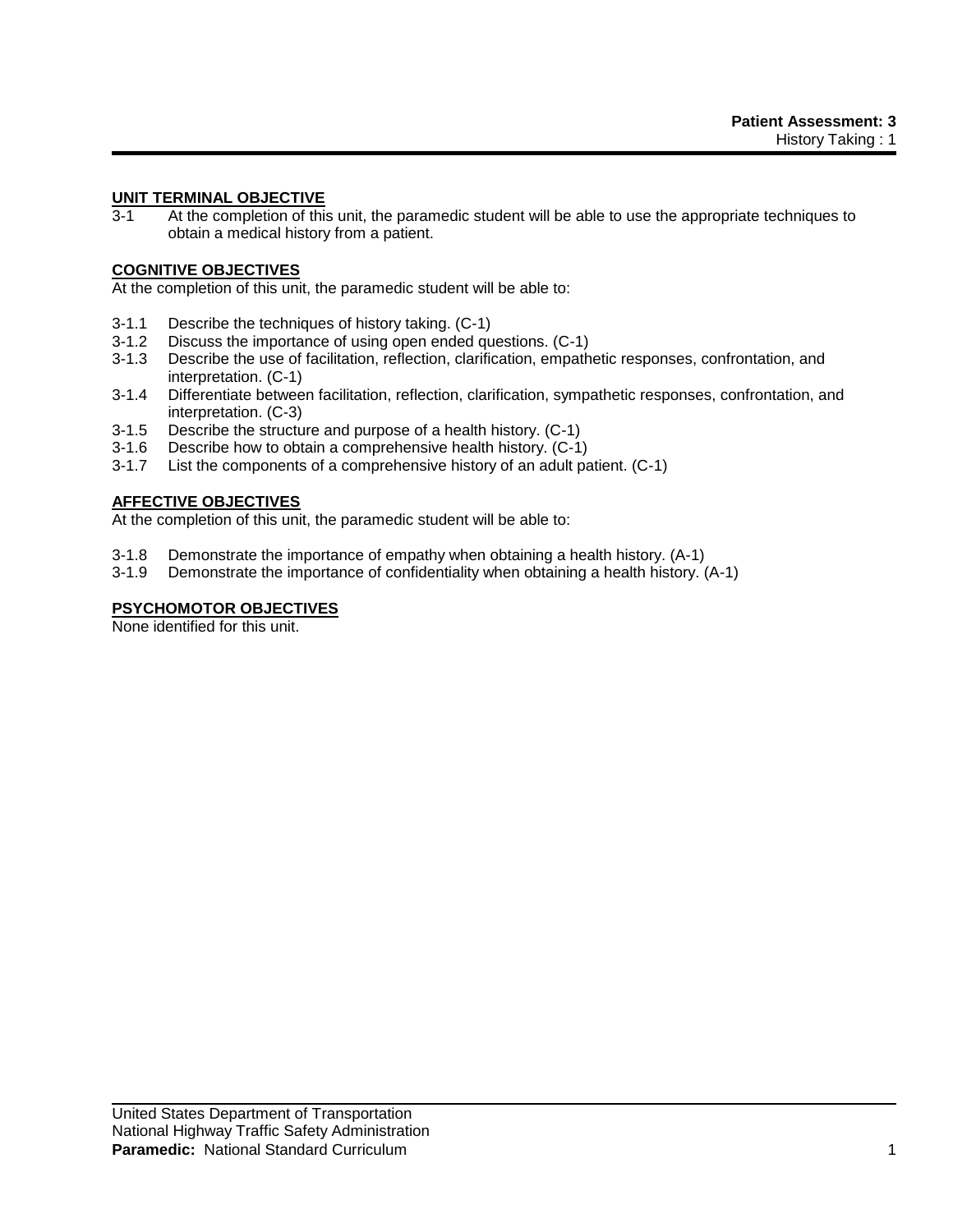# **DECLARATIVE**

- I. Overview
	- A. Purpose
		- 1. This information is gathered on a patient by patient, case by case basis
		- B. Several parts
			- 1. Specific purpose
			- 2. Together they give structure
		- C. Does not dictate sequence
- II. Content of the patient history
	- A. Date
		- 1. Always important
		- 2. Time may also be a consideration
	- B. Identifying data
		- 1. Age
		- 2. Sex
		- 3. Race
		- 4. Birthplace
		- 5. Occupation
	- C. Source of referral
		- 1. Patient referral
		- 2. Referral by others
	- D. Source of history
		- 1. Patient
		- 2. Family
		- 3. Friends
		- 4. Police
		- 5. Others
	- E. Reliability
		- 1. Variable
			- a. Memory
			- b. Trust
			- c. Motivation
		- 2. Made at the end of the evaluation, not the beginning
	- F. Chief complaint
		- 1. Main part of the health history
		- 2. The one or more symptoms for which the patient is seeking medical care for
	- G. Present illness
		- 1. Identifies chief complaint
		- 2. Provides a full, clear, chronological account of the symptoms
	- H. Past history
		- 1. General state of health
		- 2. Childhood illnesses
		- 3. Adult illnesses
		- 4. Psychiatric illnesses
		- 5. Accidents and injuries
		- 6. Operations
		- 7. Hospitalizations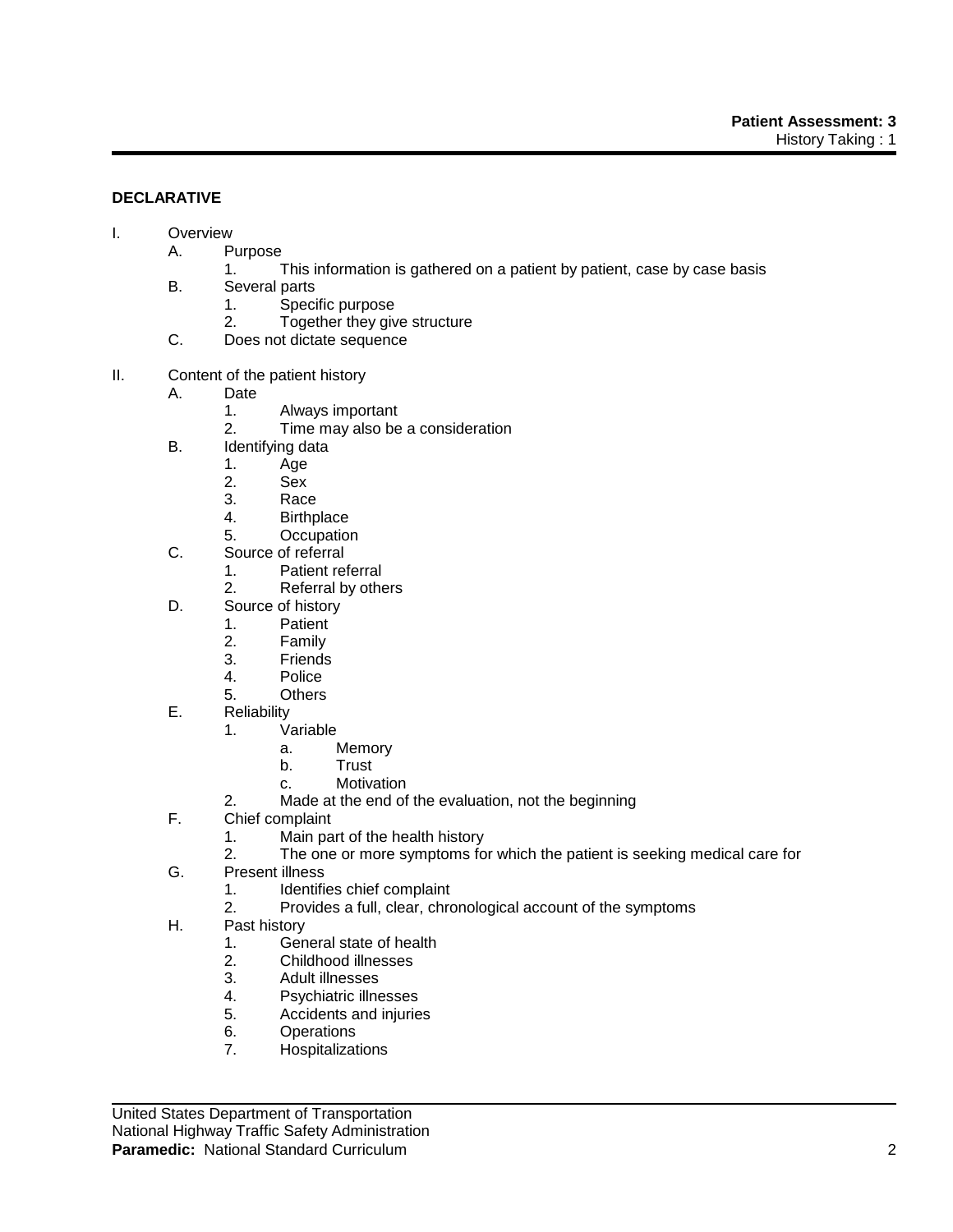- I. Current health status
	- 1. Focuses on present state of health
	- 2. Environmental conditions
	- 3. Personal habits
		- a. Current medications
		- b. Allergies
		- c. Tobacco use
		- d. Alcohol, drugs and related substances
		- e. Diet
		- f. Screening tests
		- g. Immunizations
		- h. Sleep patterns
		- i. Exercise and leisure activities
		- j. Environmental hazards
		- k. Use of safety measures
		- l. Family history
		- m. Home situation and significant other
		- n. Daily life
		- o. Important experiences
		- p. Religious beliefs
		- q. Patients outlook
- J. Review of body systems
- III. Techniques of history taking
	- A. Setting the stage
		- 1. Reviewing the medical history
			- a. Briefly review any previous medical records available
			- b. Important insight
				- (1) Referral
				- (2) Life experience<br>(3) Past diagnosis a
				- Past diagnosis and treatment
		- 2. The environment
			- a. Proper environment enhances communication
			- b. Place for you and the patient to sit
			- c. Be cautious of power relationship
			- d. Personal space
		- 3. Your demeanor and appearance
			- a. Just as you are watching the patient, the patient will be watching you
			- b. Messages of body language
			- c. Clean, neat, professional appearance
		- 4. Note taking
			- a. Difficult to remember all details
			- b. Most patients are comfortable with note taking
				- $(1)$  If concerns arise, explain your purpose
				- (2) Do not divert your attention from the patient to take notes
	- B. Learning about the present illness
		- 1. Greeting the patient
			- a. Greet by name
			- b. Shake hands
			- c. Avoid the use of unfamiliar or demeaning terms such as Granny or Hon, etc.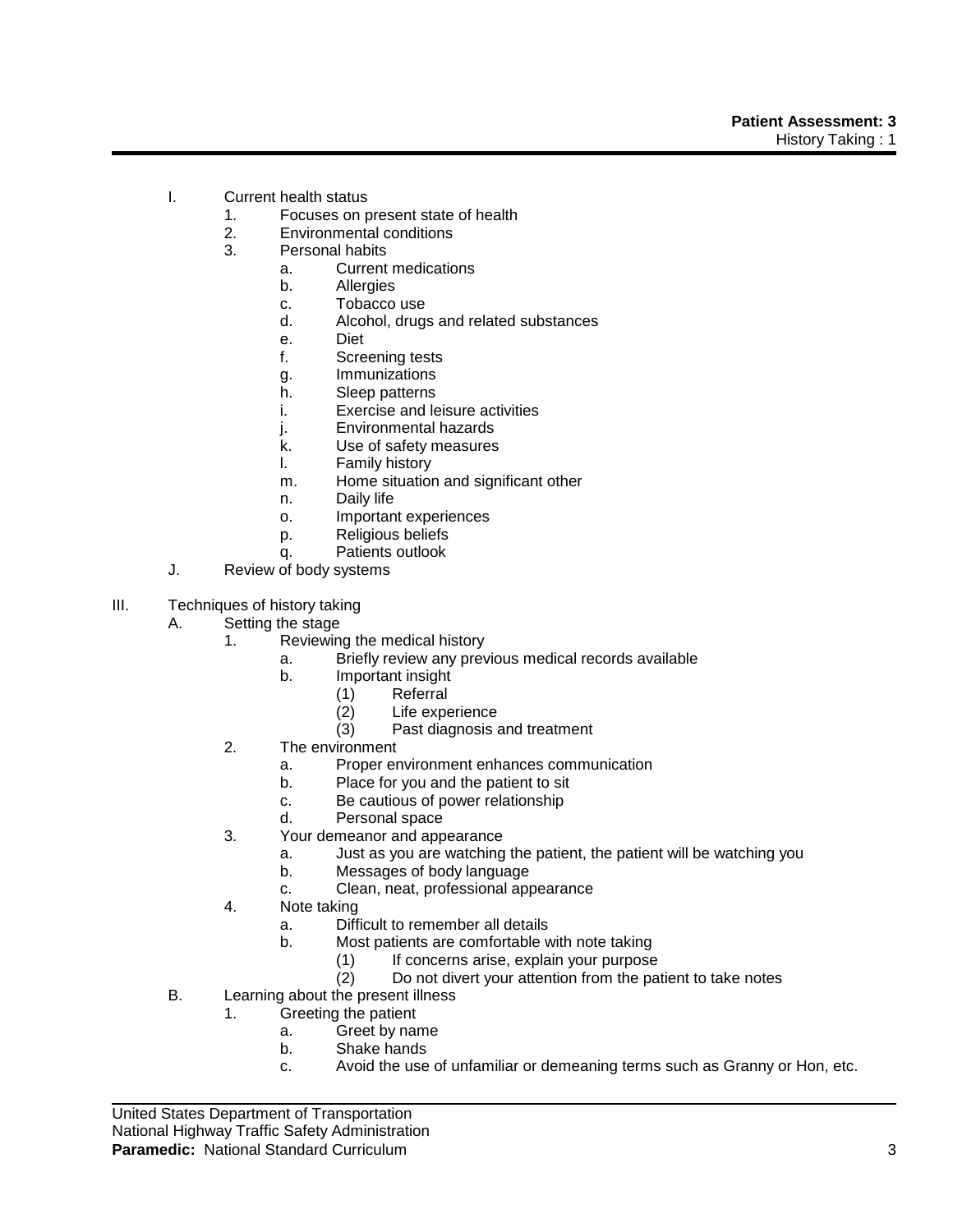- 2. The patient's comfort
	- a. Be alert to patient comfort levels
	- b. Inquire about the patient's feelings
	- c. Watch for signs of uneasiness
- 3. Opening questions
	- a. Find out why the patient is seeking medical care or advice
	- b. Use a general, open-ended question
	- c. Follow the patient's leads
		- (1) Facilitation
			- (a) Your posture, actions or words should encourage the patient to say more
			- (b) Making eye contact or saying phrases such as "Go-on" or "I'm listening" may help the patient to continue
		- (2) Reflection
			- (a) Repetition of the patient's words that encourage additional responses
			- (b) Typically does not bias the story or interrupt the patient's train of thought
		- (3) Clarification
			- (a) Used to clarify ambiguous statements or words
		- (4) Empathetic responses
			- (a) Use techniques of therapeutic communication to interpret feelings and your response
		- (5) Confrontation
			- (a) Some issues or response may require you to confront patients about their feelings
		- (6) Interpretation
			- (a) Goes beyond confrontation, requires you to make an inference
		- (7) Asking about feelings
- 4. Getting more information
	- a. Attributes of a symptom
		- (1) Location
			- (a) Where is it
			- (b) Does it radiate
		- (2) Quality
			- (a) What is it like
		- (3) Quantity or severity
			- (a) How bad is it
			- (b) Attempt to quantify the pain
				- i) 1 10 scale
					- ii) Other scales
		- (4) Timing
			- (a) When did it start
			- (b) How long does it last
		- (5) The setting in which it occurs
			- (a) Emotional response
			- (b) Environmental factors
		- (6) Factors that make it better or worse
		- (7) Associated manifestations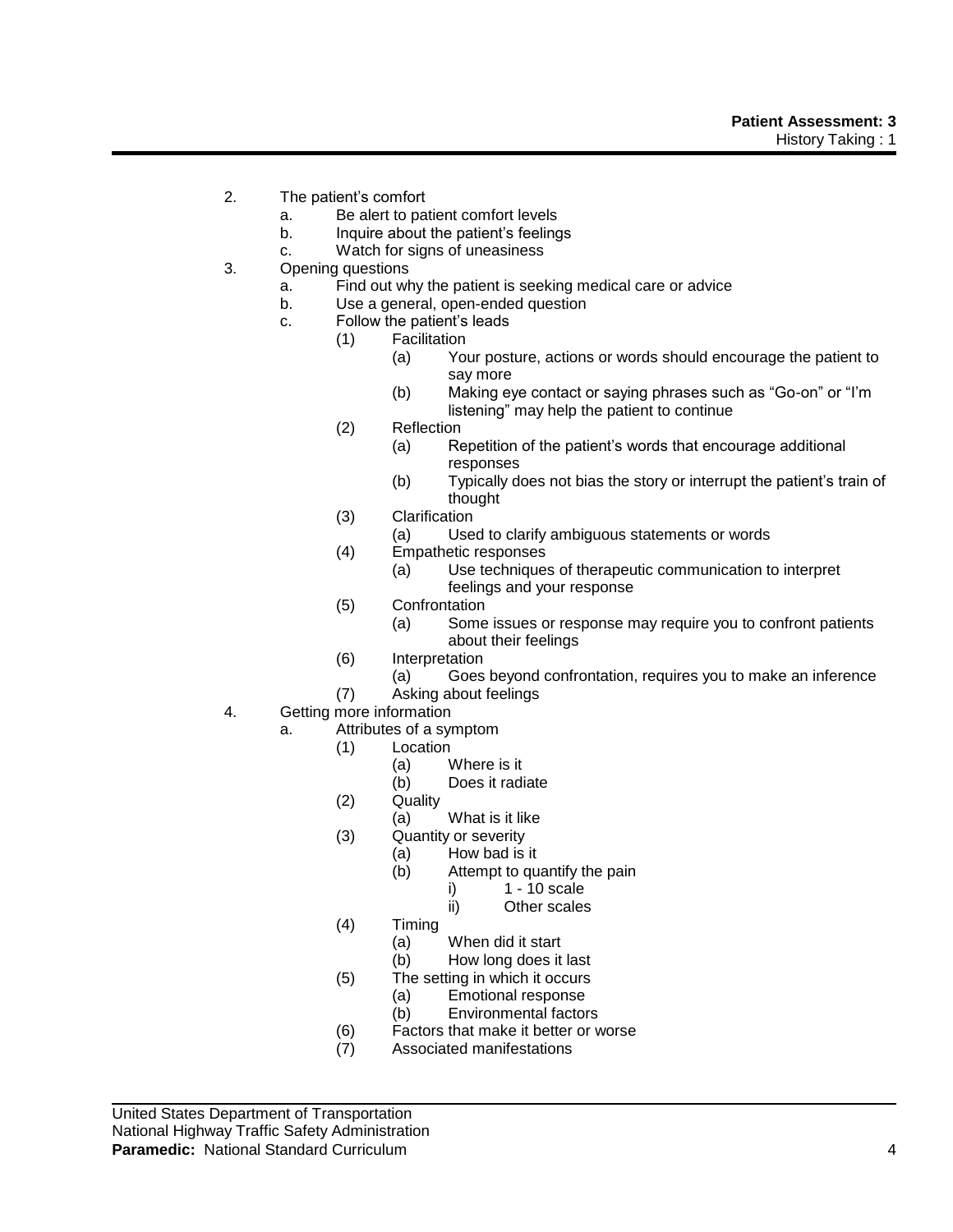- C. Clinical reasoning
	- 1. Results of questioning may allow you to think about associated problems and body systems
- D. Direct questions
	- 1. To gather additional information, direct questions may be required
	- 2. Should not be leading questions
	- 3. Ask one question at a time
	- 4. Use language that is appropriate
- E. Taking a history on sensitive topics
	- 1. Alcohol and drugs
	- 2. Physical abuse or violence
	- 3. Sexual history
- IV. Special challenges
	- A. Silence
		- 1. Silence is often uncomfortable
		- 2. Silence has meaning and many uses
			- a. Patients may use this to collect their thoughts, remember details or decide whether or not they trust you
			- b. Be alert for nonverbal clues of distress
		- 3. Silence may be a result of the interviewer's lack of sensitivity
	- B. Overly talkative patients
		- 1. Faced with a limited amount of time interviewers may become impatient
		- 2. Although there are no perfect solutions, several techniques may be helpful
			- a. Lower your goals, accept a less comprehensive history
			- b. Give the patient free reign for the first several minutes
			- c. Summarize frequently
	- C. Patients with multiple symptoms
	- D. Anxious patients
		- 1. Anxiety is natural
		- 2. Be sensitive to nonverbal clues
	- E. Reassurance
		- 1. It is tempting to be overly reassuring
		- 2. Premature reassurance blocks communication
	- F. Anger and hostility
		- 1. Understand that anger and hostility are natural
		- 2. Often the anger is displaced toward the clinician
		- 3. Do not get angry in return
	- G. Intoxication
		- 1. Be accepting not challenging
		- 2. Do not attempt to have the patient lower their voice or stop cursing; this may aggravate them
		- 3. Avoid trapping them in small areas
	- H. Crying
		- 1. Crying, like anger and hostility may provide valuable insight
		- 2. Be sympathetic
	- I. Depression
		- 1. Be alert for signs of depression
		- 2. Be sure you know how bad it is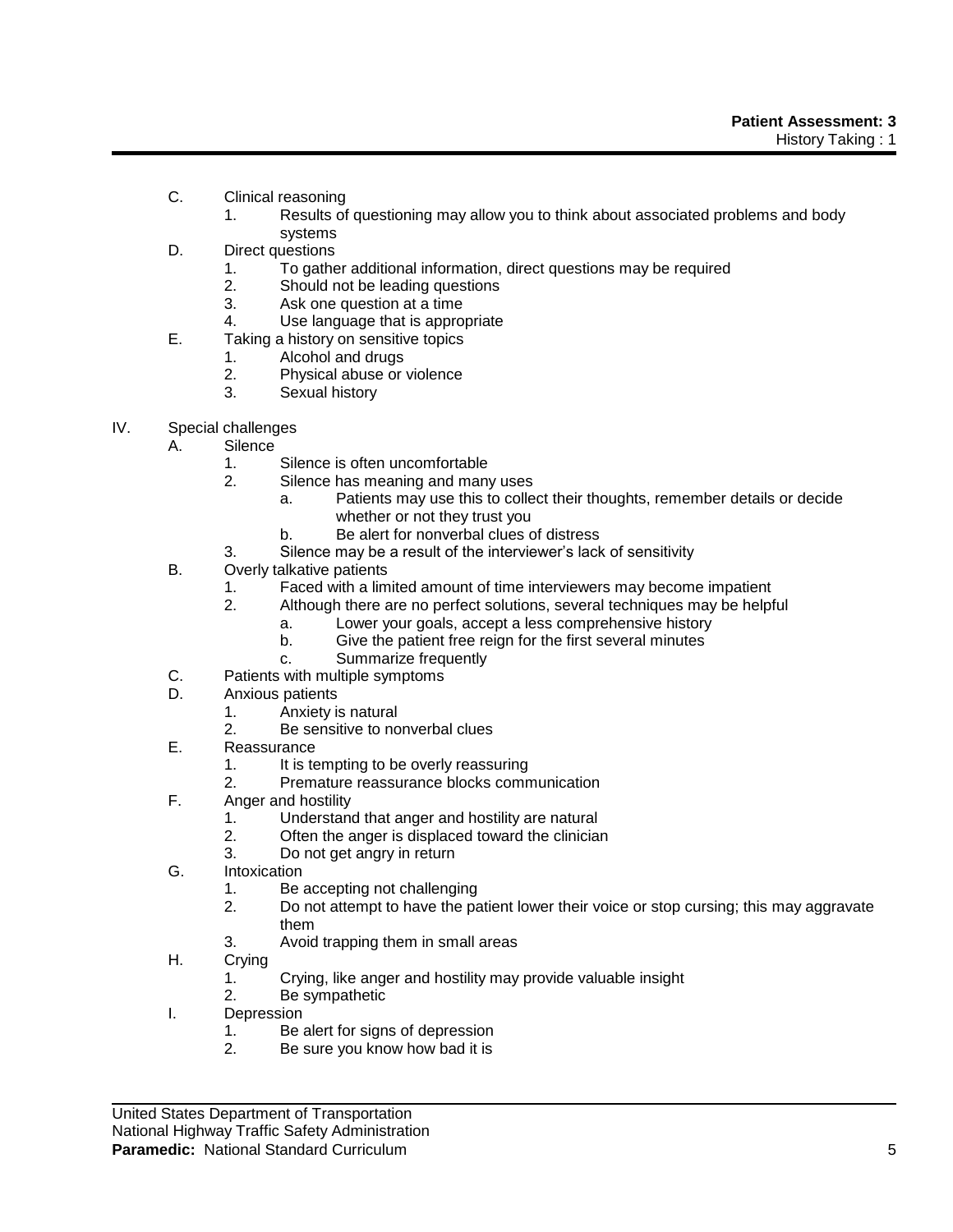- J. Sexually attractive or seductive patients
	- 1. Clinicians and patients may be sexually attracted to each other
	- 2. Accept these as normal feelings, but prevent them from affecting your behavior
	- 3. If a patient becomes seductive or makes sexual advances, frankly but firmly make clear that your relationship is professional not personal
- K. Confusing behaviors or histories
	- 1. Be prepared for the confusion and frustration of varying behaviors and histories
	- 2. Be alert for mental illness, delirium or dementia
- L. Limited intelligence
	- 1. Do not overlook the ability of these patients to provide you with adequate information
	- 2. Be alert for omissions
	- 3. Severe mental retardation may require you to get information from family or friends
- M. Language barriers
	- 1. Take every possible step to find a translator
	- 2. A few broken words are not an acceptable substitute
- N. Hearing problems
	- 1. Very similar to patients with a language barrier
	- 2. If the patient can sign, make every effort to find a translator
- O. Blind patients
	- 1. Be careful to announce yourself and to explain who you are and why you are there
- P. Talking with family and friends
	- 1. Some patients may not be able to provide you with all information
	- 2. Try to find a third party who can help you get the whole story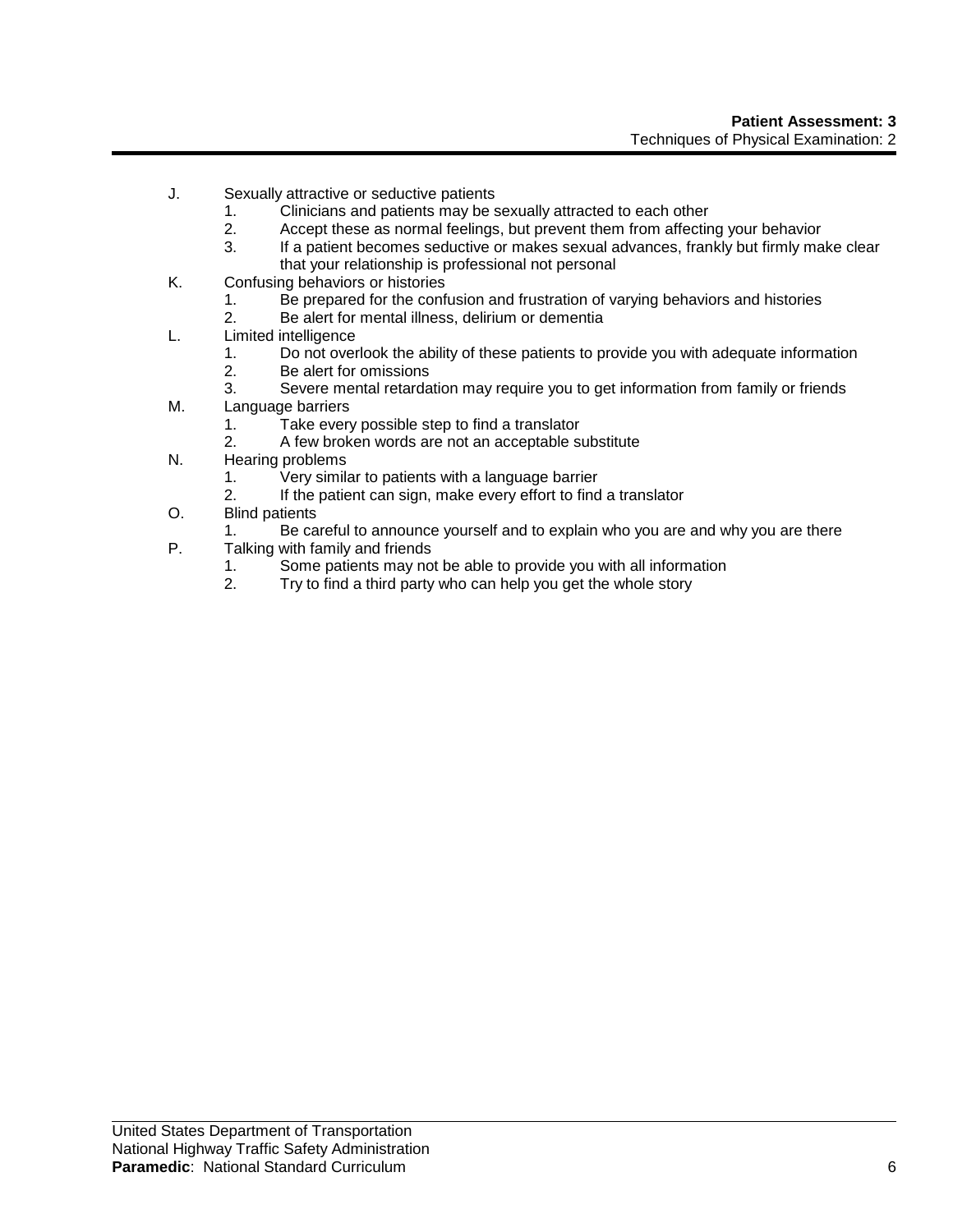# **UNIT TERMINAL OBJECTIVE**

3-2 At the completion end of this unit, the paramedic student will be able to explain the pathophysiological significance of physical exam findings.

## **COGNITIVE OBJECTIVES**

At the completion of this unit, the paramedic student will be able to:

- 3-2.1 Define the terms inspection, palpation, percussion, auscultation. (C-1)
- 3-2.2 Describe the techniques of inspection, palpation, percussion, and auscultation. (C-1)
- 3-2.3 Describe the evaluation of mental status. (C-1)
- 3-2.4 Evaluate the importance of a general survey. (C-3)
- 3-2.5 Describe the examination of skin, hair and nails. (C-1)
- 3-2.6 Differentiate normal and abnormal findings of the assessment of the skin. (C-3)
- 3-2.7 Distinguish the importance of abnormal findings of the assessment of the skin. (C-3)
- 3-2.8 Describe the examination of the head and neck. (C-1)
- 3-2.9 Differentiate normal and abnormal findings of the scalp examination. (C-3)
- 3-2.10 Describe the normal and abnormal assessment findings of the skull. (C-1)
- 3-2.11 Describe the assessment of visual acuity. (C-1)
- 3-2.12 Explain the rationale for the use of an ophthalmoscope. (C-1)
- 3-2.13 Describe the examination of the eyes. (C-1)
- 3-2.14 Distinguish between normal and abnormal assessment findings of the eyes. (C-3)
- 3-2.15 Explain the rationale for the use of an otoscope. (C-1)
- 3-2.16 Describe the examination of the ears. (C-1)
- 3-2.17 Differentiate normal and abnormal assessment findings of the ears. (C-3)
- 3-2.18 Describe the examination of the nose. (C-1)
- 3-2.19 Differentiate normal and abnormal assessment findings of the nose. (C-3)
- 3-2.20 Describe the examination of the mouth and pharynx. (C-1)
- 3-2.21 Differentiate normal and abnormal assessment findings of the mouth and pharynx. (C-3)
- 3-2.22 Describe the examination of the neck. (C-1)
- 3-2.23 Differentiate normal and abnormal assessment findings the neck. (C-3)
- 3-2.24 Describe the survey of the thorax and respiration. (C-1)
- 3-2.25 Describe the examination of the posterior chest. (C-1)
- 3-2.26 Describe percussion of the chest. (C-1)
- 3-2.27 Differentiate the percussion notes and their characteristics. (C-3)
- 3-2.28 Differentiate the characteristics of breath sounds. (C-3)
- 3-2.29 Describe the examination of the anterior chest. (C-1)
- 3-2.30 Differentiate normal and abnormal assessment findings of the chest examination. (C-3)
- 3-2.31 Describe special examination techniques related to the assessment of the chest. (C-1)
- 3-2.32 Describe the examination of the arterial pulse including rate, rhythm, and amplitude. (C-1)
- 3-2.33 Distinguish normal and abnormal findings of arterial pulse. (C-3)
- 3-2.34 Describe the assessment of jugular venous pressure and pulsations. (C-1)
- 3-2.35 Distinguish normal and abnormal examination findings of jugular venous pressure and pulsations. (C-3)
- 3-2.36 Describe the examination of the heart and blood vessels. (C-1)
- 3-2.37 Differentiate normal and abnormal assessment findings of the heart and blood vessels. (C-3)
- 3-2.38 Describe the auscultation of the heart. (C-1)
- 3-2.39 Differentiate the characteristics of normal and abnormal findings associated with the auscultation of the heart. (C-3)
- 3-2.40 Describe special examination techniques of the cardiovascular examination. (C-1)
- 3-2.41 Describe the examination of the abdomen. (C-1)
- 3-2.42 Differentiate normal and abnormal assessment findings of the abdomen. (C-3)
- 3-2.43 Describe auscultation of the abdomen. (C-1)

United States Department of Transportation

National Highway Traffic Safety Administration

#### **Paramedic**: National Standard Curriculum **7** *T*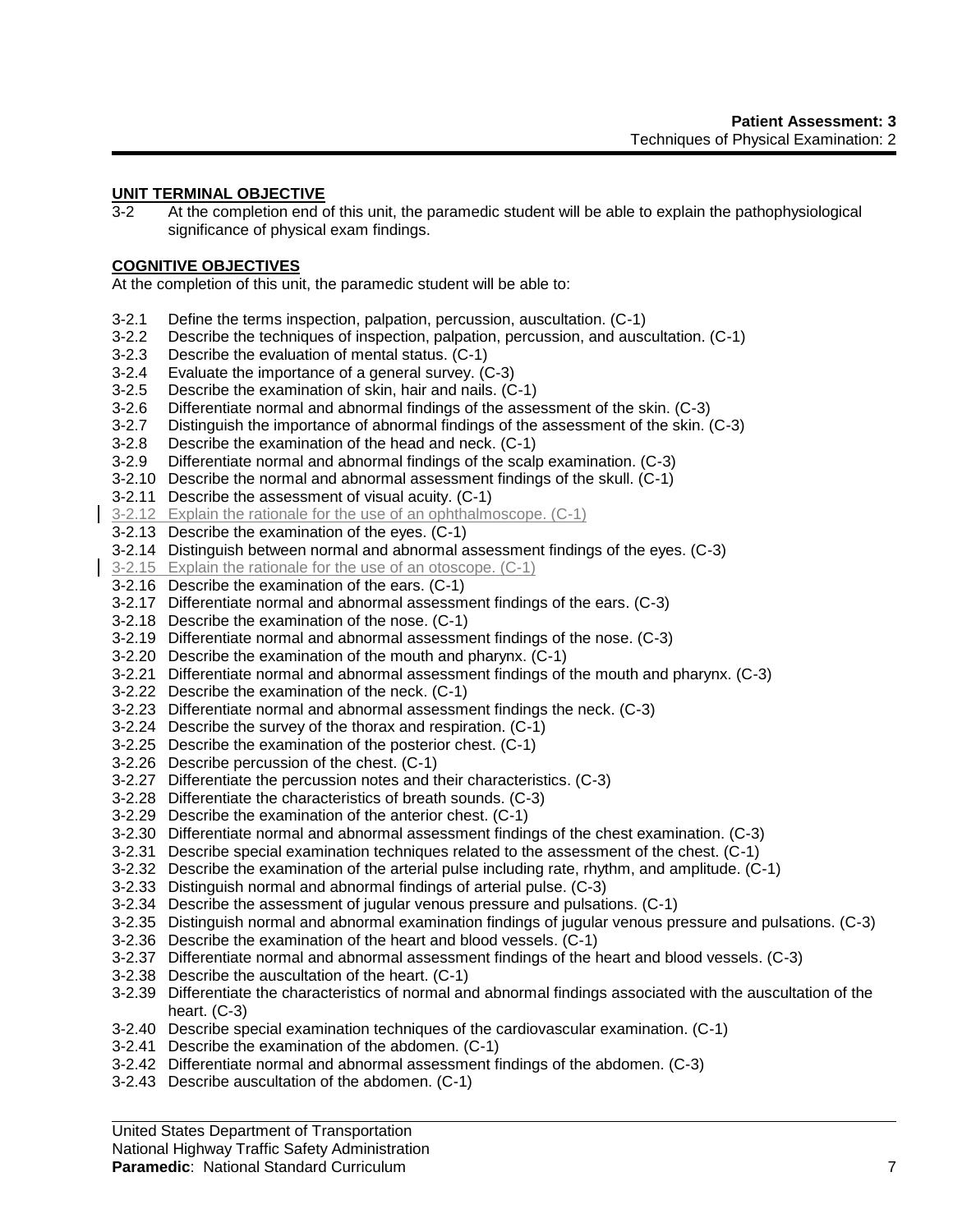- 3-2.44 Distinguish normal and abnormal findings of the auscultation of the abdomen. (C-3)
- 3-2.45 Describe the examination of the female genitalia. (C-1)
- 3-2.46 Differentiate normal and abnormal assessment findings of the female genitalia. (C-3)
- 3-2.47 Describe the examination of the male genitalia. (C-1)
- 3-2.48 Differentiate normal and abnormal findings of the male genitalia. (C-3)
- 3-2.49 Describe the examination of the anus and rectum. (C-3)
- 3-2.50 Distinguish between normal and abnormal findings of the anus and rectum. (C-3)
- 3-2.51 Describe the examination of the peripheral vascular system. (C-1)
- 3-2.52 Differentiate normal and abnormal findings of the peripheral vascular system. (C-3)
- 3-2.53 Describe the examination of the musculoskeletal system. (C-1)
- 3-2.54 Differentiate normal and abnormal findings of the musculoskeletal system. (C-3)
- 3-2.55 Describe the examination of the nervous system. (C-1)
- 3-2.56 Differentiate normal and abnormal findings of the nervous system. (C-3)
- 3-2.57 Describe the assessment of the cranial nerves. (C-1)
- 3-2.58 Differentiate normal and abnormal findings of the cranial nerves. (C-3)
- 3-2.59 Describe the general guidelines of recording examination information. (C-1)
- 3-2.60 Discuss the considerations of examination of an infant or child. (C-1)

# **AFFECTIVE OBJECTIVES**

At the completion of this unit, the paramedic student will be able to:

- 3-2.61 Demonstrate a caring attitude when performing physical examination skills. (A-3)
- 3-2.62 Discuss the importance of a professional appearance and demeanor when performing physical examination skills. (A-1)
- 3-2.63 Appreciate the limitations of conducting a physical exam in the out-of-hospital environment. (A-2)

# **PSYCHOMOTOR OBJECTIVES**

At the completion of this unit, the paramedic student will be able to:

- 3-2.64 Demonstrate the examination of skin, hair and nails. (P-2)
- 3-2.65 Demonstrate the examination of the head and neck. (P-2)
- 3-2.66 Demonstrate the examination of the eyes. (P-2)
- 3-2.67 Demonstrate the examination of the ears. (P-2)
- 3-2.68 Demonstrate the assessment of visual acuity. (P-2)
- 3-2.69 Demonstrate the examination of the nose. (P-2)
- 3-2.70 Demonstrate the examination of the mouth and pharynx. (P-2)
- 3-2.71 Demonstrate the examination of the neck. (P-2)
- 3-2.72 Demonstrate the examination of the thorax and ventilation. (P-2)
- 3-2.73 Demonstrate the examination of the posterior chest. (P-2)
- 3-2.74 Demonstrate auscultation of the chest. (P-2)
- 3-2.75 Demonstrate percussion of the chest. (P-2)
- 3-2.76 Demonstrate the examination of the anterior chest. (P-2)
- 3-2.77 Demonstrate special examination techniques related to the assessment of the chest. (P-2)
- 3-2.78 Demonstrate the examination of the arterial pulse including location, rate, rhythm, and amplitude. (P-2)
- 3-2.79 Demonstrate the assessment of jugular venous pressure and pulsations. (P-2)
- 3-2.80 Demonstrate the examination of the heart and blood vessels. (P-2)
- 3-2.81 Demonstrate special examination techniques of the cardiovascular examination. (P-2)
- 3-2.82 Demonstrate the examination of the abdomen. (P-2)
- 3-2.83 Demonstrate auscultation of the abdomen. (P-2)
- 3-2.84 Demonstrate the external visual examination of the female genitalia. (P-2)
- 3-2.85 Demonstrate the examination of the male genitalia. (P-2)

## United States Department of Transportation

## National Highway Traffic Safety Administration

## **Paramedic**: National Standard Curriculum 8 (8) 8 and 8 and 8 and 8 and 8 and 8 and 8 and 8 and 8 and 8 and 8 and 8 and 8 and 8 and 8 and 8 and 8 and 8 and 8 and 8 and 8 and 8 and 8 and 8 and 8 and 8 and 8 and 8 and 8 and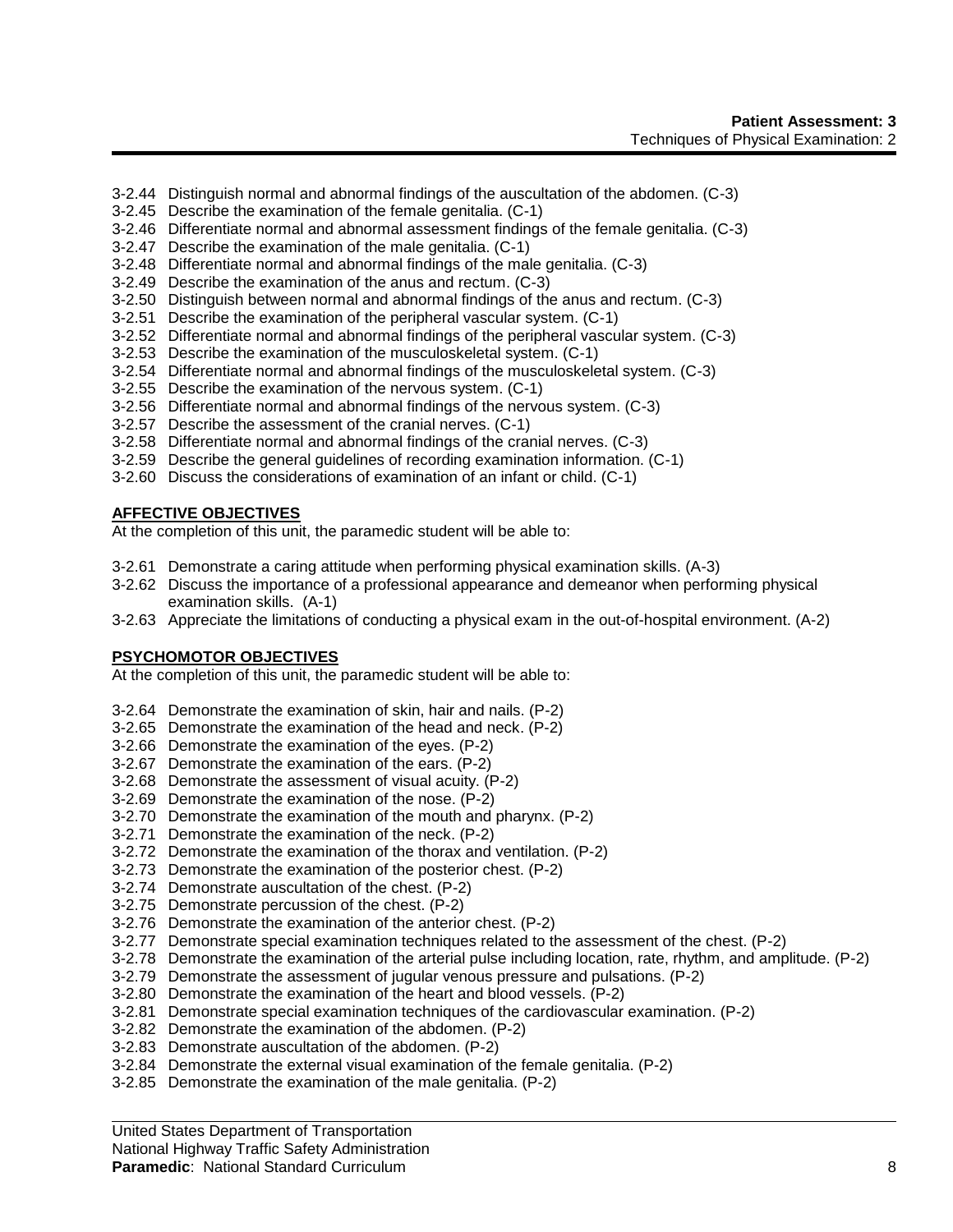- 3-2.86 Demonstrate the examination of the peripheral vascular system. (P-2)
- 3-2.87 Demonstrate the examination of the musculoskeletal system. (P-2)
- 3-2.88 Demonstrate the examination of the nervous system. (P-2)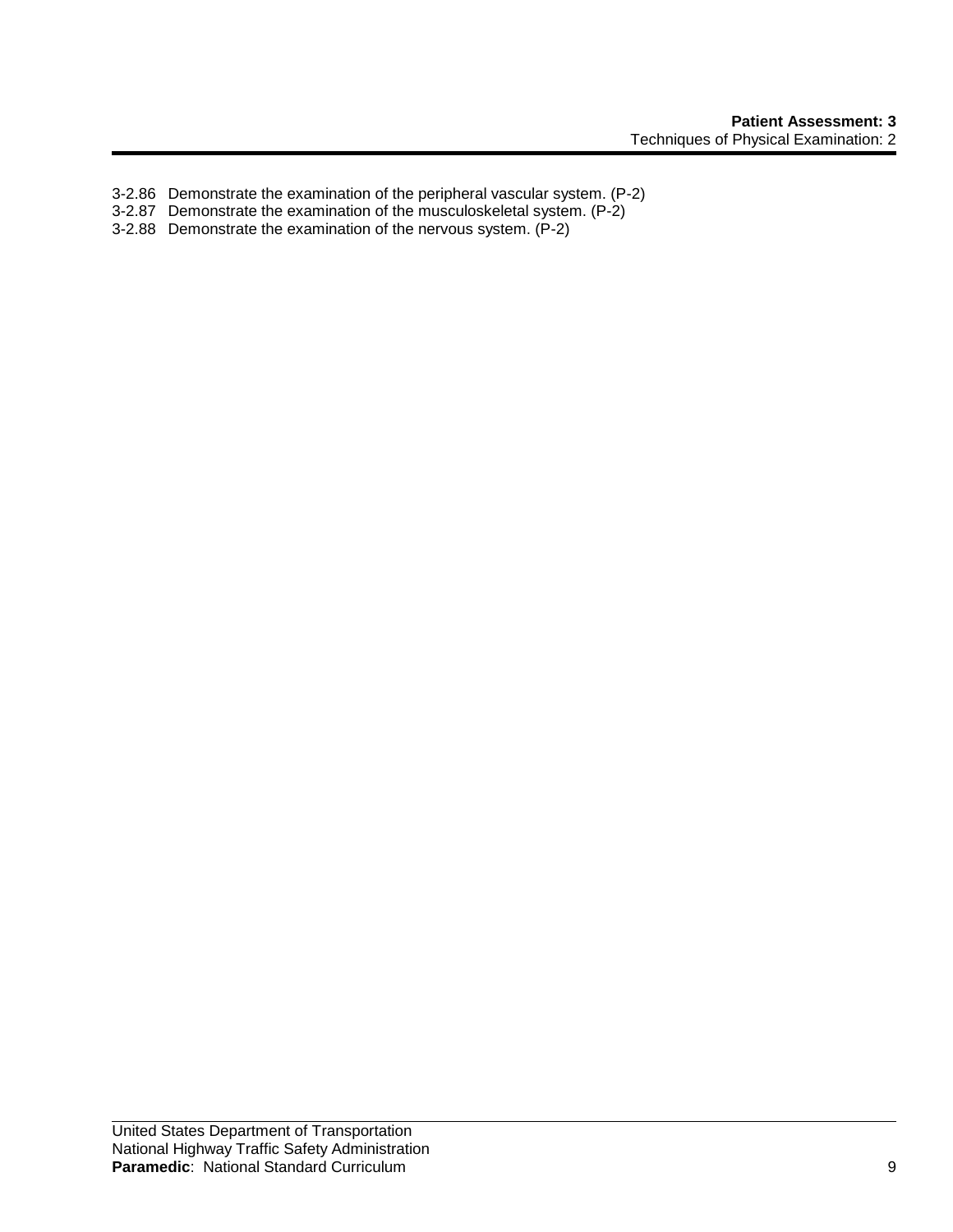## **DECLARATIVE**

- I. Physical examination approach and overview
	- A. Examination techniques and equipment
		- 1. Examination techniques
			- a. Inspection
			- b. Palpation
			- c. Percussion
			- d. Auscultation
		- 2. Measurement of vitals
			- a. Pulse
			- b. Respirations
			- c. Blood pressure
		- 3. Height and weight
		- 4. Equipment
			- a. Stethoscope
			- **b.** Ophthalmoscope
			- c. Otoscope
			- d. Blood pressure cuff
		- B. General approach
			- 1. Examine the patient systematically
			- 2. Place special emphasis on areas suggested by the present illness and chief complaint
			- 3. Keep in mind that most patients view a physical exam with apprehension and anxiety they feel vulnerable and exposed
		- C. Overview of a comprehensive examination
			- 1. The categories of a physical exam should include
				- a. Mental status
				- b. General survey
				- c. Vital signs
				- d. Skin
				- e. HEENT
					- (1) Head
					- $(2)$  Eyes<br> $(3)$  Ears
					- (3) Ears
					- (4) Nose
					- **Throat**
				- f. Neck
				- g. Chest
				- h. Abdomen
				- i. Posterior body
				- j. Extremities
					- (1) Peripheral vascular
					- (2) Musculoskeletal
				- k. Neurologic exam
- II. Mental status
	- A. Appearance and behavior
		- 1. Assess for level of consciousness
			- a. Alertness
			- b. Response to verbal stimuli
			- c. Response to touch or shake of shoulder (tactile)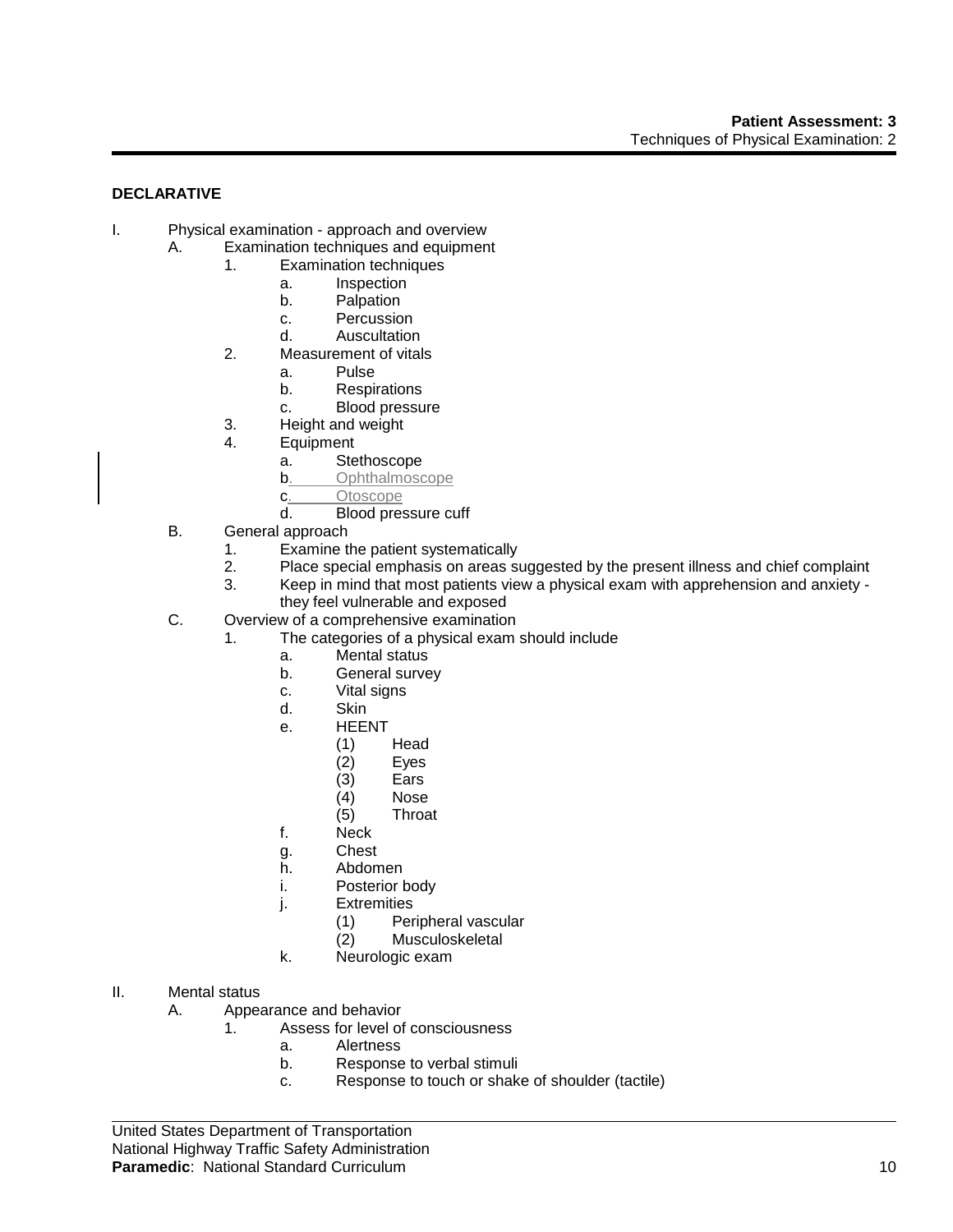- d. Response to painful stimuli
- e. Unresponsive
- f. Possible findings
	- (1) Normal
		- (2) Drowsiness
	- (3) Obtundation
		- (a) Insensitive to unpleasant or painful stimuli by reducing level of consciousness by an anesthetic or analgesic
	- (4) Stupor
		- (a) State of lethargy and unresponsiveness
		- (b) Person seems unaware of surroundings
- g. Coma
	- (1) State of profound unconsciousness
	- (2) Absence of spontaneous eye movements
	- (3) No response to verbal or painful stimuli
	- (4) Patient can not be aroused by any stimuli
- h. Posture and motor behavior
- 2. Observe posture and motor behavior
	- a. Pace
	- b. Range
	- c. Character
	- d. Appropriateness of movement
	- e. Possible findings
		- (1) Normal
		- **Restlessness**
		- (3) Agitation<br>(4) Bizarre po
		- (4) Bizarre postures
		- (5) Immobility
		- (6) Involuntary movements
- 3. Dress, grooming, and personal hygiene
	- a. Fastidiousness
	- b. Neglect
- 4. Facial expression
	- a. Anxiety
	- b. Depression
	- c. Elation
	- d. Anger
	- e. Response to imaginary people or objects
	- f. Withdrawal
- 5. Manner, affect, and relation to person and things
- B. Speech and language
	- 1. Assess
		- a. Quantity
		- b. Rate
		- c. Loudness
		- d. Fluency
		- e. Possible findings
			- (1) Aphasia
			- (2) Dysphonia
			- **Dysarthria**
			- (4) Changes with mood disorders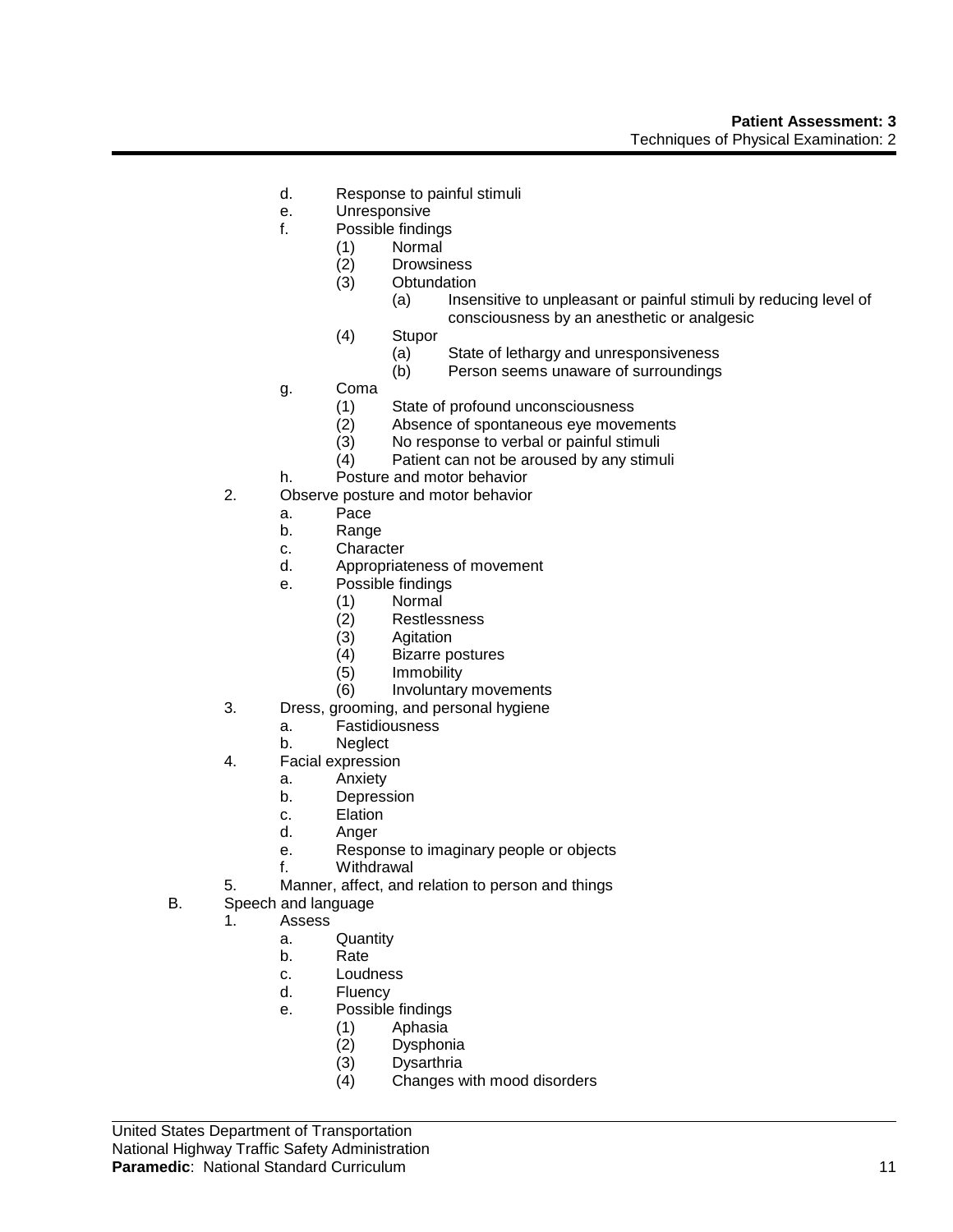- C. Mood
	- 1. Assess
		- a. Nature
		- b. Intensity
		- c. Duration
		- d. Stability of abnormal mood
		- e. Risk of suicide
		- f. Possible findings
			- (1) Happiness
			- **Elation**
			- (3) Depression<br>(4) Anxiety
			- **Anxiety**
			- (5) Anger
			- (6) Indifference
- D. Thought and perceptions
	- 1. Assess thought processes
		- a. Logic
			- b. Relevance
			- c. Organization
			- d. Coherence of thought
			- e. Possible findings
				- (1) Loosening of associations<br>(2) Flight of ideas
				- (2) Flight of ideas<br>(3) Incoherence
				- (3) Incoherence<br>(4) Confabulation
				- Confabulation
				- (5) Blocking
	- 2. Assess thought content
		- a. Unusual thoughts
		- b. Unpleasant thoughts
		- c. Possible findings
			-
			- (1) Obsessions (2) Compulsions
			- (3) Delusions<br>(4) Feelings o
			- Feelings of unreality
	- 3. Assess perceptions
		- a. Unusual
		- b. Hearing things
		- c. Seeing things
		- d. Possible findings
		- e. Illusions
		- f. Hallucinations
- E. Assess insight and judgement
	- 1. Insight into illness
		- 2. Level of judgement in making decisions or plans
		- 3. Possible findings
			- a. Recognition or denial of mental cause of symptoms
			- b. Bizarre, impulsive, or unrealistic judgement
- F. Memory and attention
	- 1. Assess orientation
		- a. Time
		- b. Place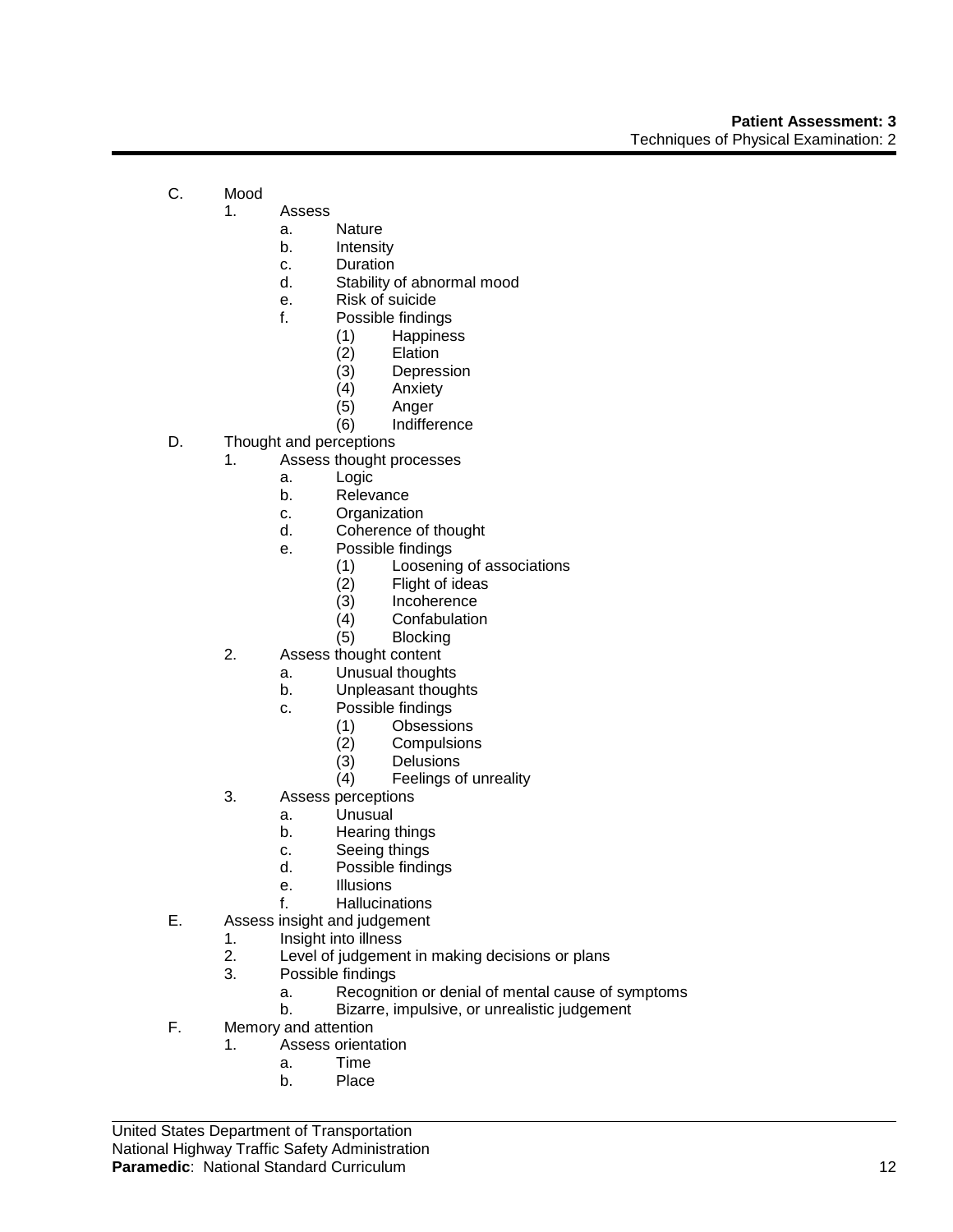- c. Person
- d. Possible findings
- (1) Disorientation
- 2. Assess attention
	- a. Digit span
	- b. Serial sevens
	- c. Spelling backwards
- 3. Assess remote memory (i.e. birthdays)
- 4. Assess recent memory (i.e. events of the day)
- 5. Assess new learning ability
- III. General survey
	- A. Level of consciousness
		- 1. Awake
		- 2. Alert
		- 3. Responsive
	- B. Signs of distress
		- 1. Assess for signs of distress
		- 2. Examples (not inclusive)
			- a. Cardiorespiratory insufficiency
				- (1) Labored breathing<br>(2) Wheezing
				- (2) Wheezing<br>(3) Cough
				- Cough
			- b. Pain
				- (1) Wincing
				- (2) Sweating
				- (3) Protectiveness of a painful part
			- c0 Anxiety
				- (1) Anxious face
				- (2) Fidgety movement
				- (3) Cold moist palms
	- C0 Apparent state of health
		- 1 Acutely or chronically ill<br>2 Frail
		- 2 Frail<br>3. Feeb
		- **Feeble**
		- 4 Robust
		- 5 Vigorous
	- D0 Skin color and obvious lesions
		- 1 Pallor<br>2 Cyand
		- 2 Cyanosis<br>3 Jaundice
		- **Jaundice**
		- 4 Rashes
		- 5 Bruises ecchymosis
		- 6 Scars
		- 7 Discoloration
	- E0 Height and build
		- 1 Unusually tall or short<br>2 Slender, lanky, muscu
		- Slender, lanky, muscular or stocky build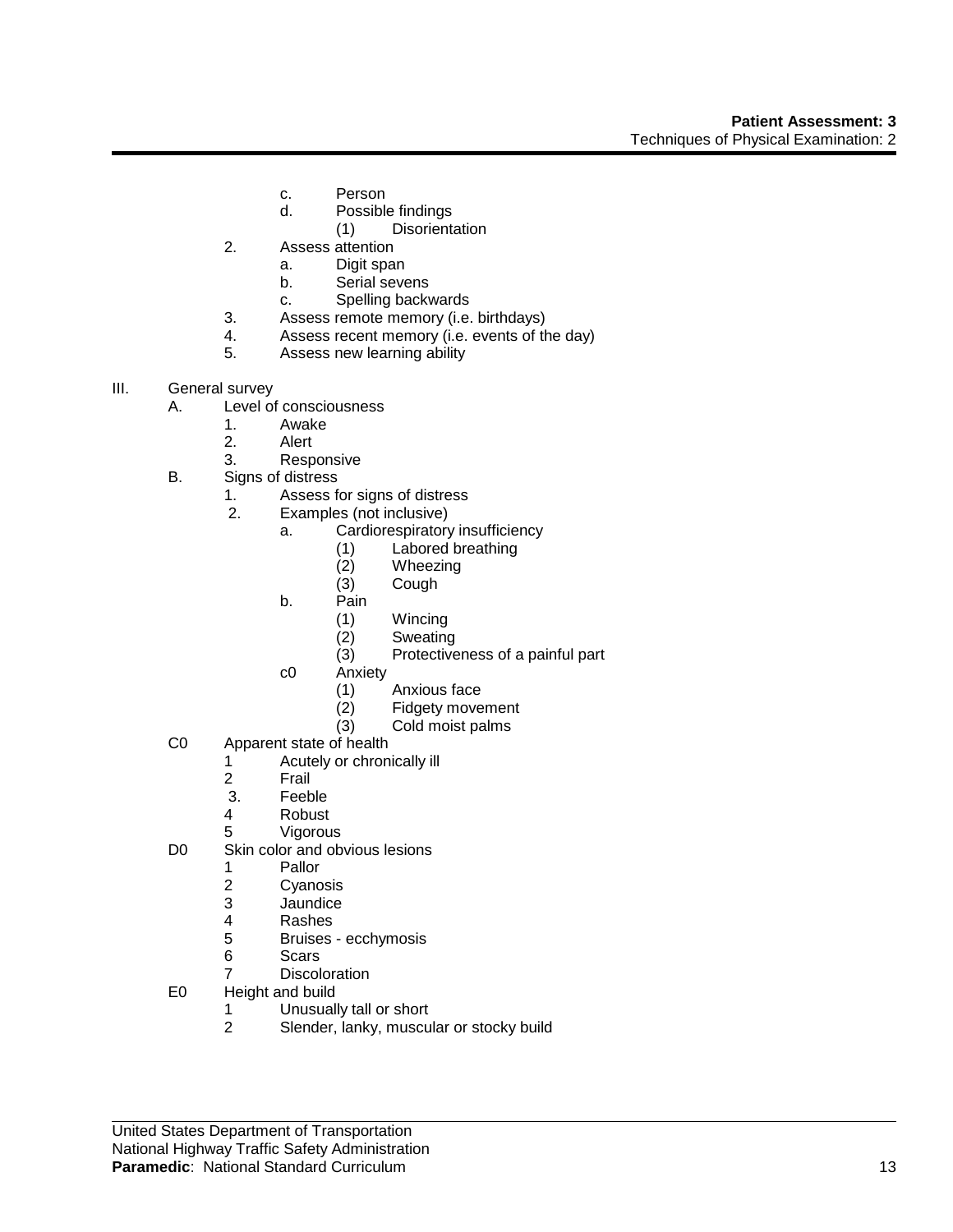- F0 Sexual development
	- 1 Are the following appropriate for the patient's age and gender
		- a0 Voice
		- b0 Hair
			- (1) Facial
			- (2) Axillary
			- (3) Groin
		- c0 Breast size
- G0 Weight
	- 1 Emaciated
	- 2 Slender<br>3 Plump
	- **Plump**
	- 4 Obese
		- a0 Concentrated
		- b0 Distributed evenly
	- 5 Recent history of weight gain or loss
- H0 Posture, gait and motor activity
	- 1 Preferred posture
		- a0 Tripodal
		- b0 Paralysis
		- c0 Limpness
		- d0 Ataxia
		- e0 Restless or quiet
		- f0 Involuntary motor activity
		- g0 Ease of walking
			- (1) Balance
			- (2) Limp
			- Discomfort
			- (4) Fear of falling
			- (5) Abnormal motor pattern
- I0 Dress, grooming and personal hygiene
	- 1 How is the patient dressed
		- a0 Appropriate for temperature and weather
		- Clean
		- c0 Properly buttoned and zipped
		- d0 Compare with clothing worn by people of similar age and social group
		- e0 Shoes
			- (1) Clean
			- (2) Holes cut in them
			- Laces tied
			- (4) Slippers
		- f0 Unusual jewelry
			- (1) Copper bracelet for arthritis
			- (2) Medical identification insignia
		- g0 Hair, fingernails and use of cosmetics
			- (1) Reflect lifestyle, mood, and personality
			- (2) Grown out hair or nail polish my indicate decreased interest in appearance or help to estimate length of illness
		- h0 Is grooming and hygiene appropriate for the patients age, lifestyle, occupation and socioeconomic group?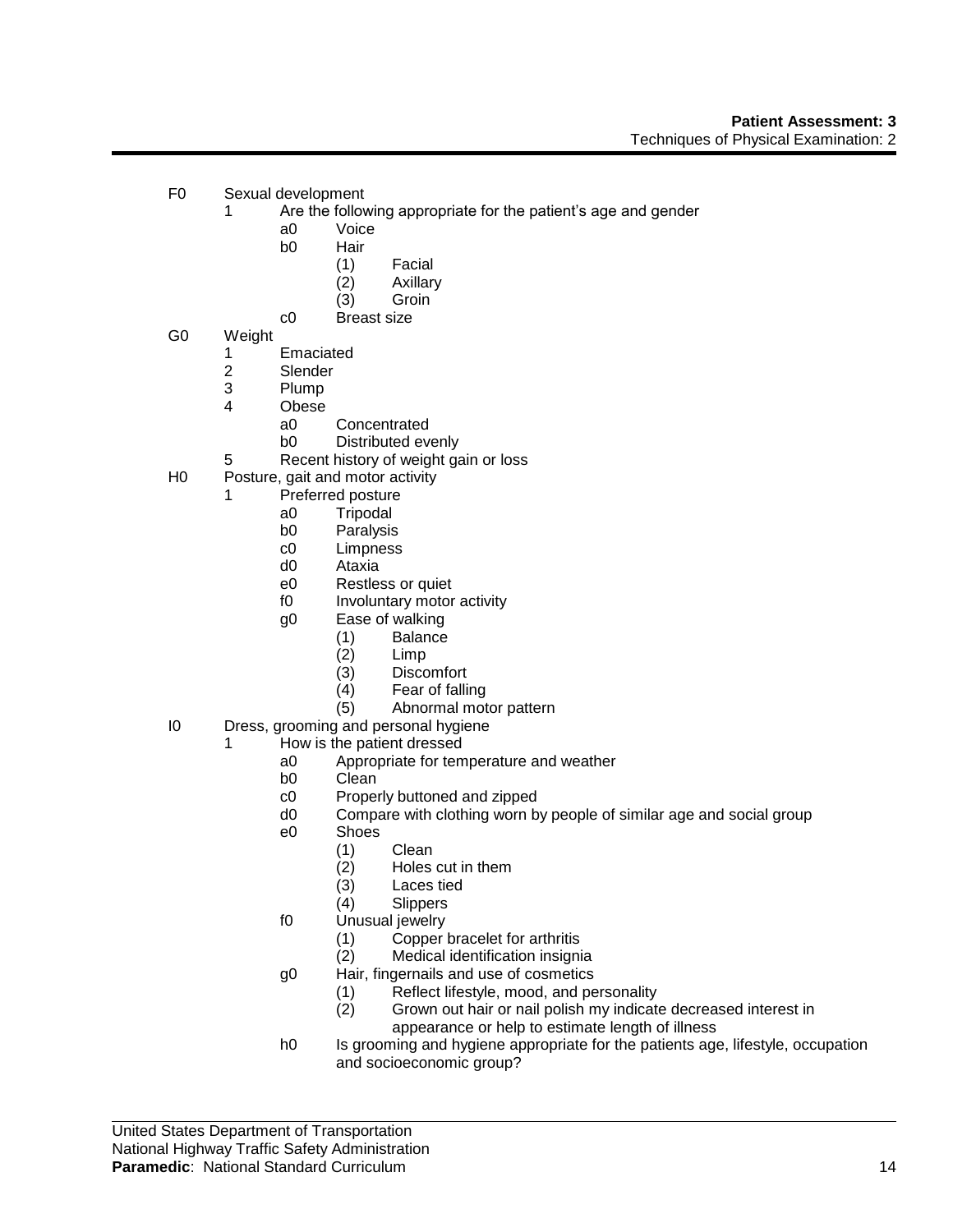- J0 Odors of breath or body
	- 1 Breath odors may indicate underlying conditions
		- a0 Alcohol/ alcoholic beverage
		- b0 Acetone
		- c0 Infections
		- d0 Liver failure
- K0 Facial expression
	- 1 Observe expression
	- 2 At rest, during conversation and during the examination
- L0 Vital signs
	- 1 Blood pressure<br>2 Respirations
	- **Respirations**
	- 3 Pulse
	- 4 Temperature
- M0 Additional assessment techniques
	- 1 Pulse oximetry
	- 2 Others
- IV Anatomical regions
	- A0 The skin
		- 1 Anatomy and physiology review<br>2 Changes with age
		- Changes with age
		- 3 Techniques of exam
			- a0 Inspect and palpate the skin
				- (1) Note the following characteristics
					- (a) Color
						- i The red color of oxyhemoglobin and pallor due to lack of oxygen are best seen where the epidermis is thinnest
						- ii The fingernails and lips and the mucous membranes of the mouth and palpebral conjunctiva
						- iii In dark skinned persons, the palms and the soles may also be useful
					- (b) Moisture
					- (c) Temperature
					- (d) Texture
					- (e) Mobility and turgor
					- (f) Lesions
			- b0 Inspect and palpate the fingernails and toenails
				- (1) Note their color and shape
					- (2) Note if there are any lesions present
			- c0 Inspect and palpate the hair
				- (1) Note its quantity, distribution and texture
		- 4 Abnormalities
			- a0 Basic types of skin lesions
			- b0 Skin colors
			- c0 Skin tumors
			- d0 Findings in or near the nails
				- (1) Clubbing
				- (2) Paronychia
				- **Onycholysis**
				- (4) Terry's nails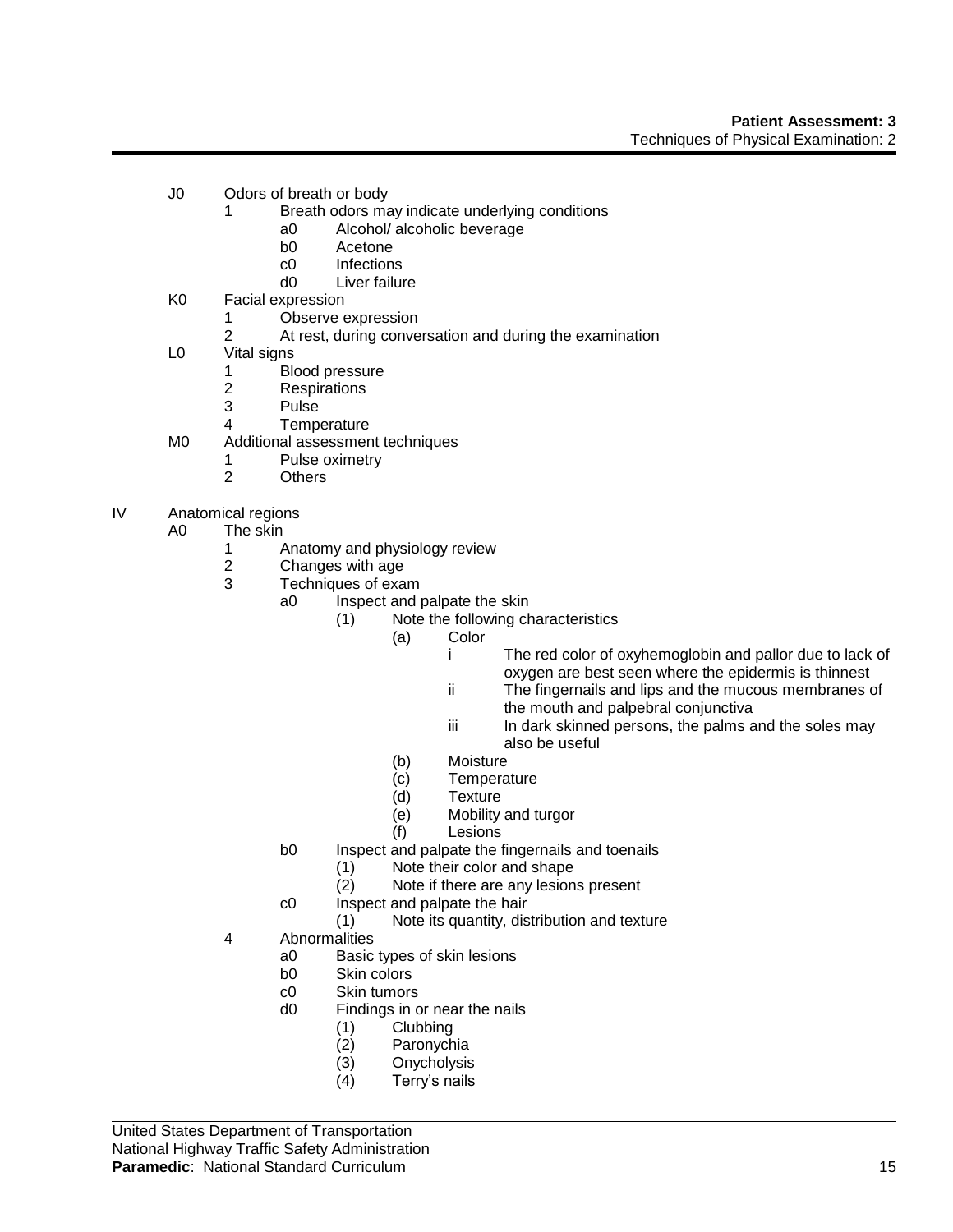- (5) White spots
- (6) Transverse white lines
- (7) Psoriasis
- (8) Beau's lines
- B0 Head, ears, eyes, nose, and throat
	- 1 Anatomy and physiology review
		- a0 The head
		- b0 The neck
		- c0 The ears
		- d0 The nose
		- e0 The mouth and pharynx
		- f0 The neck
		- g0 Changes with age
	- 2 Techniques of examination
		- a0 The head
			- (1) The scalp
				- (a) Part the hair in several places
				- (b) Look for scaliness, lumps or other lesions
			- (2) The skull
				- (a) Observe the general size and contour of the skull
				- (b) Palpate and inspect note any tenderness, deformities or lumps
			- (3) The face
				- (a) Note the facial expression and contours
				- (b) Observe for asymmetry, involuntary movements, masses and edema
			- (4) The skin
				- (a) Observe the skin
				- (b) Note color, pigmentation, texture, thickness, hair distribution and any lesions
		- b0 The eyes
			- (1) Methods to assess visual acuity
				- (a) Print
				- (b) Finger count at a distance<br>(c) Distinguish light and dark
				- Distinguish light and dark
				- (d) Snellen chart
			- (2) Visual fields by confrontation
				- (a) Ask the patient to look at your nose
				- (b) With both arms extended and elbows at right angles, the examiner wiggles both index fingers at the same time
				- (c) The patient is asked which finger moved
				- (d) If patient states both, the visual fields are grossly normal
				- (e) Should be performed in all four quadrants
					- i Left right
					- ii Up down
			- (3) Position and alignment of the eyes
				- (a) Stand in front of the patient and survey the eyes
				- (b) Assess for position and alignment
			- (4) Eyebrows
				- (a) Inspect the eyebrows
				- (b) Note the quantity and distribution and scaliness of the underlying skin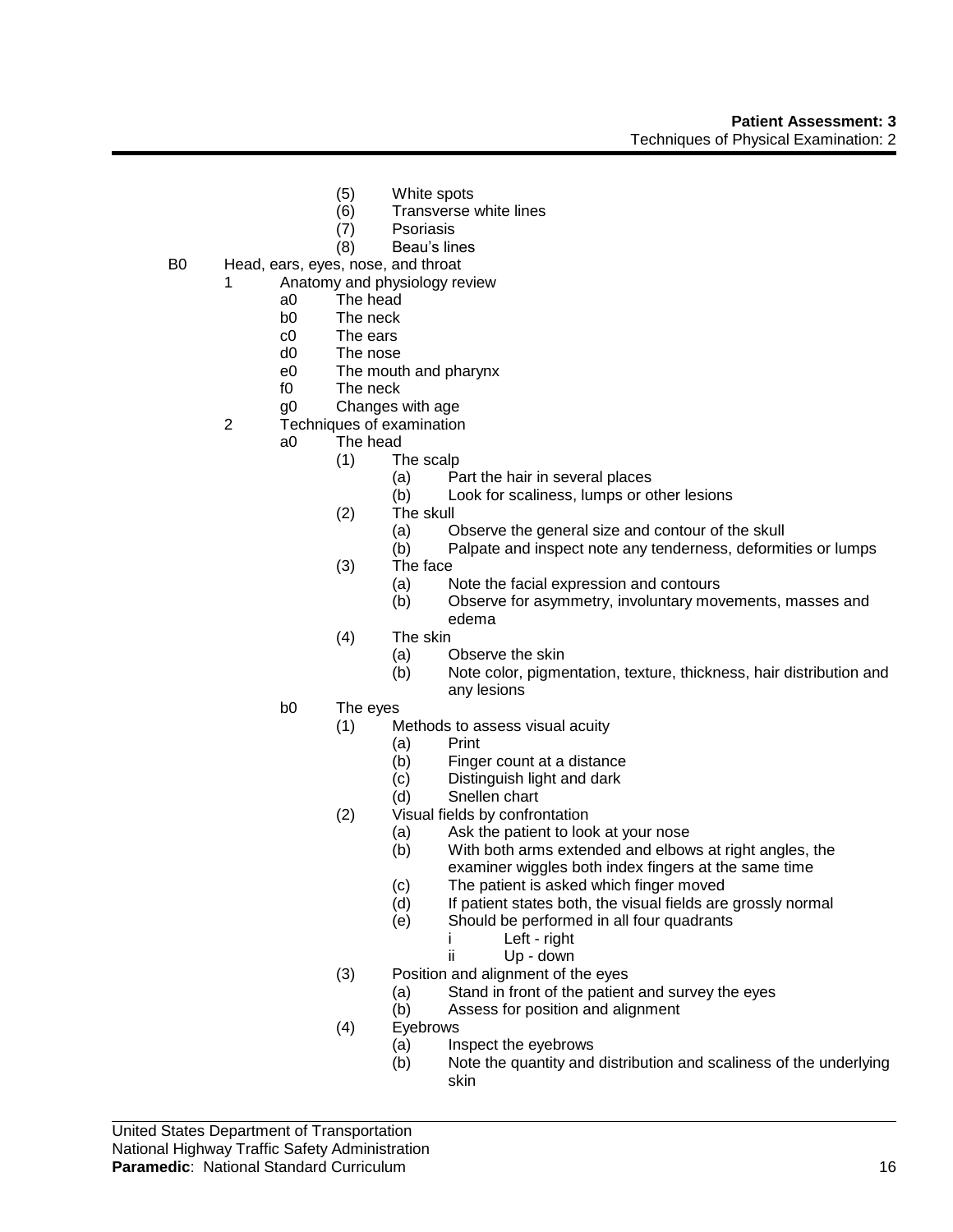- (5) Eyelids
	- (a) Note the position of the eyelids in relation to the eyeballs
	- (b) Inspect for the following
		- i Width of palpebral fissures
		- ii Edema of the lids
		- iii Color of the lids
		- iv Lesions
		- v Condition and direction of the eyelashes
		- vi Adequacy with which the eyelids close
		- vii Drainage
- (6) Lacrimal apparatus
	- (a) Briefly inspect the regions of the lacrimal gland and lacrimal sac for swelling
	- (b) Look for excessive tearing or dryness of the eyes
- (7) Conjunctiva and sclera
	- (a) Ask the patient to look up as you depress both lower lids with your thumbs, exposing the sclera and conjunctiva
	- (b) Inspect the sclera and palpebral conjunctiva for color, note the vascular pattern
	- (c) Look for nodules, swelling, or discharge
- (8) Cornea and lens
- (a) With oblique lighting, inspect the cornea of each eye for opacities (9) Iris
	- (a) As you inspect the cornea and lens, inspect the iris
		- i The markings should be clearly defined
- (10) Pupils
	- (a) Inspect the size, shape and symmetry of the pupils
	- (b) Test the pupillary reactions to light
		- i Look for
			- a65535 Direct reaction
			- b65535 Consensual reaction
- (11) Extraocular muscles
	- (a) From about 2 feet in front of the patient, shine a light into the patient's eyes and ask the patient to look at it
- (12) Accommodation
	- (a) Ask the patient to focus on a distant object
	- (b) Then have the person shift the gaze to a near object
		- i Normal response

a65535 Pupil constriction b65535 Convergence of the axes of the light

- c0 Ophthalmoscope
	- (1) Tool used by allied health personnel to perform a detailed exam of the eye that requires skill and practice
	- (2) Used to evaluate the following
		- (a) Cornea

i Foreign bodies

- ii **Lacerations**
- iii Abrasions
- iv Infection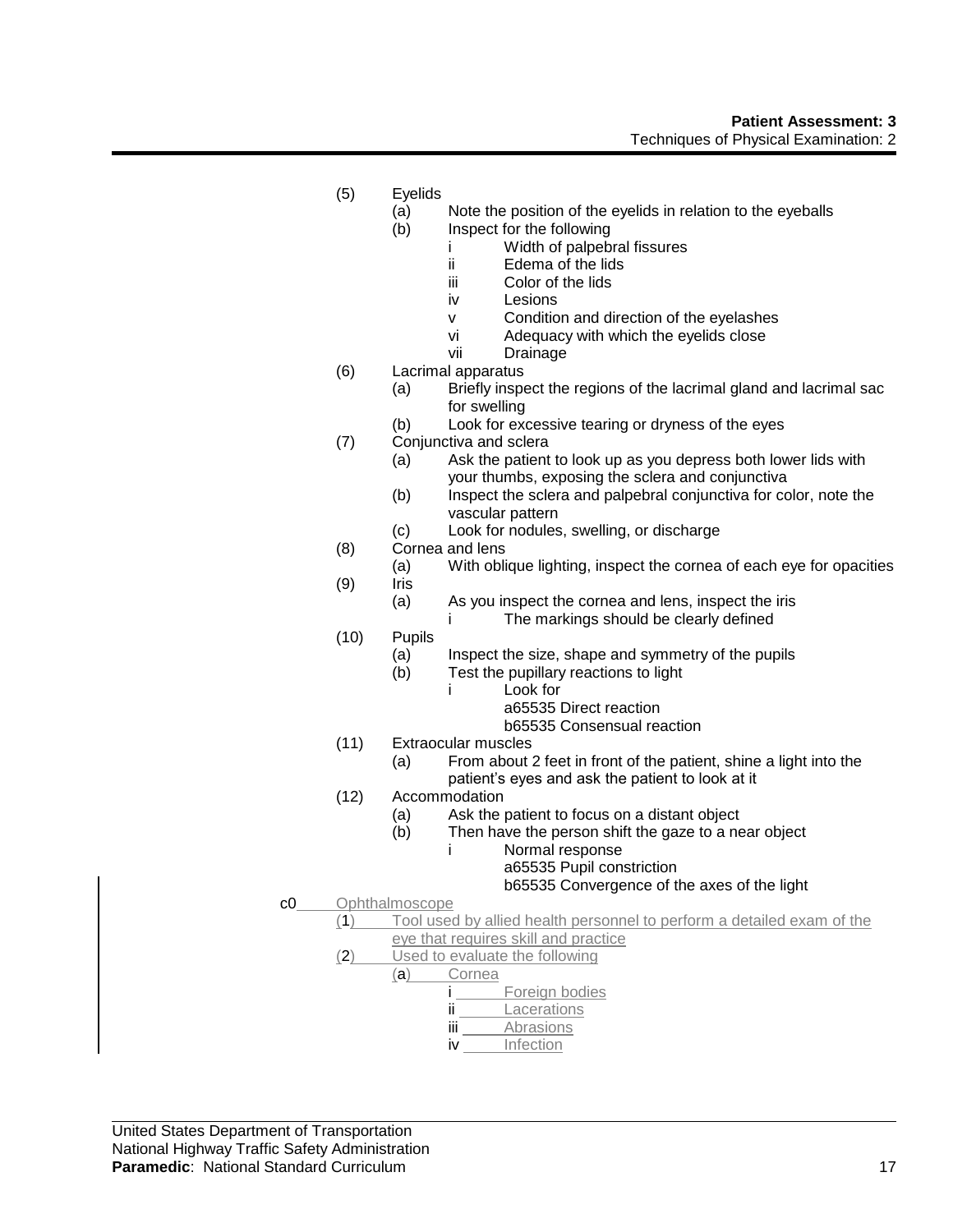

- 
- $(2)$  Palpate the lymph nodes<br> $(3)$  Inspect and palpate the tr Inspect and palpate the trachea for any deviation
- (4) Inspect for jugular venous distention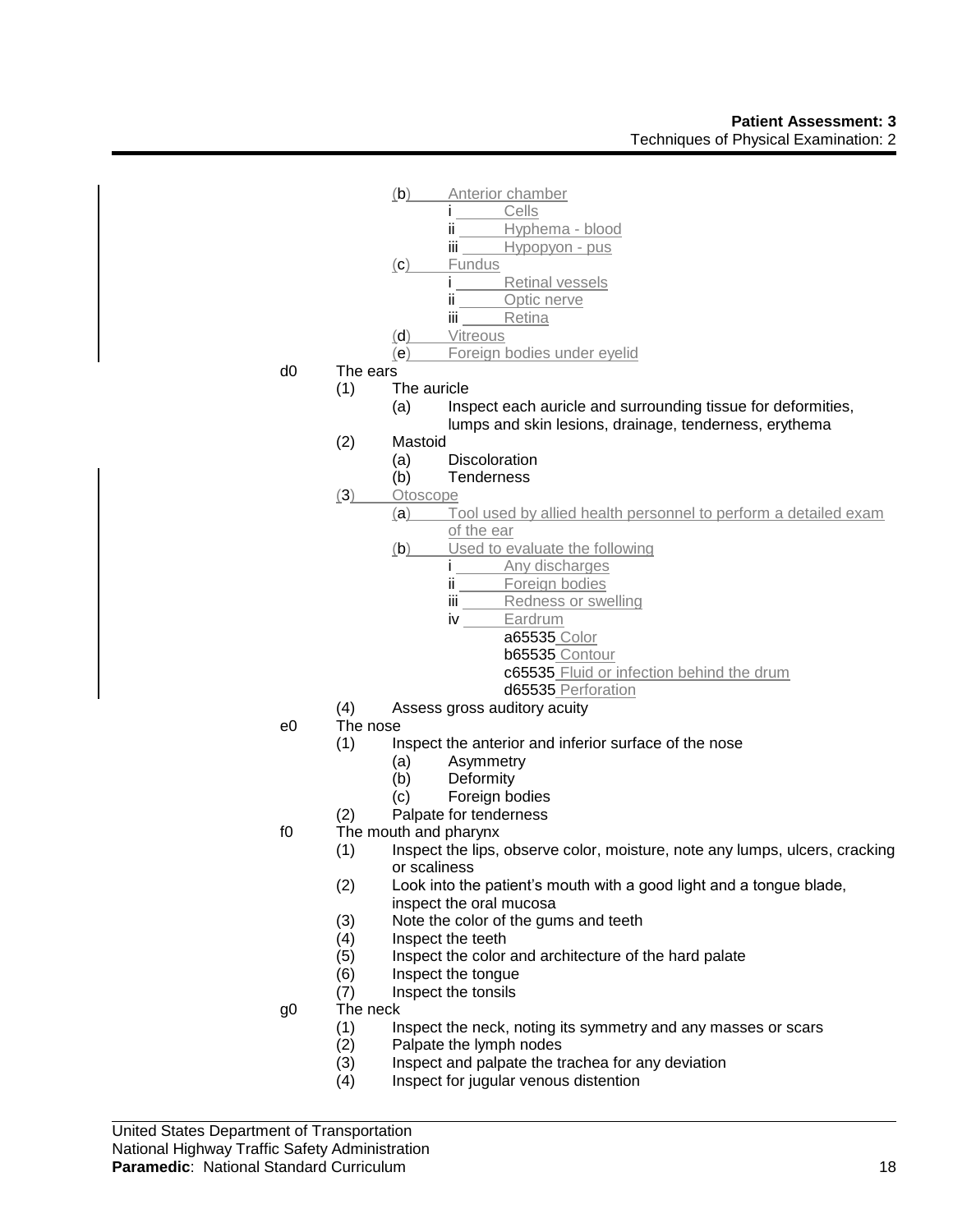- (5) Inspect the neck for the thyroid gland
- (6) Palpate the thyroid gland from behind
- h0 Head and cervical spine
	- (a) The temporomandibular joint
		- (b) The cervical spine
			- i Inspection
			- ii Palpation
				- a65535 Tenderness
				- b65535 Deformities
			- iii Range of motion
				- a65535 Flexion touch the chin to the chest
				- b65535 Rotation touch chin to each shoulder
				- c65535 Lateral bending touch each ear to each shoulder
				- d65535 Extension put the head back

- C0 Chest
	- 1 Anatomy and physiology
	- 2 Techniques of examination
		- a0 General approach
			- (1) Have the patient expose their chest so that you can see the entire chest
			- (2) Proceed in an orderly fashion
				- (a) Inspect
				- (b) Palpate
				- (c) Percuss
				- (d) Auscultate
				- (e) Compare side to side
			- (3) Try to visualize the underlying lobes of the lungs
		- b0 Examination of the thorax and ventilation
			- (1) Observe rate, rhythm, depth and effort of breathing
			- (2) Check the patient for cyanosis
			- (3) Listen to the patient's breathing
			- (4) Observe the shape of the chest
		- c0 Examination of the posterior chest
			- (1) Inspect noting
				- (a) Any deformities or asymmetry
					- i Barrel chest<br>ii Traumatic fla
					- **Traumatic flail chest**
					- iii Funnel chest
					- iv Pigeon chest
					- v Thoracic kyphoscoliosis
				- (b) Abnormal retractions
				- (c) Impairment of respiratory movement
			- (2) Palpate noting
				- (a) Any tender areas
				- (b) Assessment of observed abnormalities
				- (c) Further assessment of respiratory expansion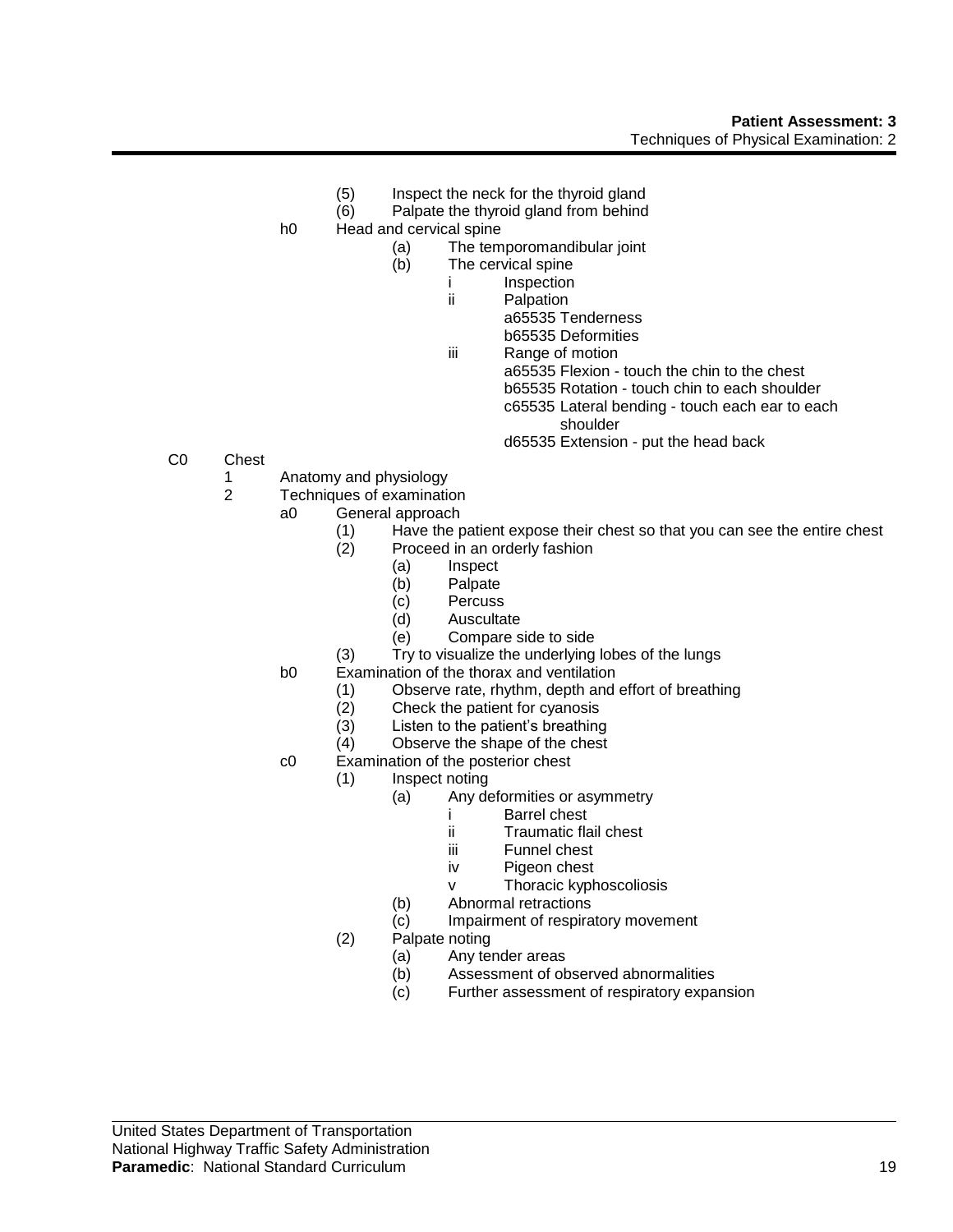- (3) Percuss in symmetrical locations noting
	- (a) Any area of abnormal percussion note
		- i Percussion notes a65535 Dullness b65535 Resonance
			- c65535 Hyperresonance
		- (b) The level of the diaphragm
	- (c) Estimate of diaphragmatic excursion
- (4) Auscultate breath sounds
	- (a) Normal
		- i Vesicular
		- ii Bronchiovesciular
		- iii Bronchial
		- iv Tracheal
		- (b) Added sounds (adventitious lung sounds)
			- i Discontinuous sounds (crackles) a65535 Fine crackles b65535 Course crackles
			- ii Continuous sounds a65535 Wheezes b65535 Rhonchi
			- iii Pleural friction rub
		- (c) Diminished or absent
			- i Effusion
			- ii Consolidation
- d0 Examination of the anterior chest
	- (1) Inspect noting
		- (a) Any deformities or asymmetry
		- (b) Abnormal retractions
		- (c) Impairment of respiratory movement
	- (2) Palpate noting
		-
		- (a) Any tender areas<br>(b) Assessment of ob Assessment of observed abnormalities
		- (c) Further assessment of respiratory expansion
	- (3) Percuss in symmetrical locations noting
		- (a) Any area of abnormal percussion note<br>(b) The level of the diaphragm
		- The level of the diaphragm
	- (4) Auscultate
		- (a) Breath sounds
			- (b) Added sounds
- D0 The cardiovascular system
	- 1 Anatomy and physiology
		- a0 Surface projections of the heart great vessels
		- b0 Events in the cardiac cycle
		- c0 Heart murmurs
		- d0 Relation of auscultatory findings to the chest wall
		- e0 The heart as a pump
		- f0 Arterial pulses and blood pressure
		- g0 Jugular vein pressure and pulses
		- h0 Changes with age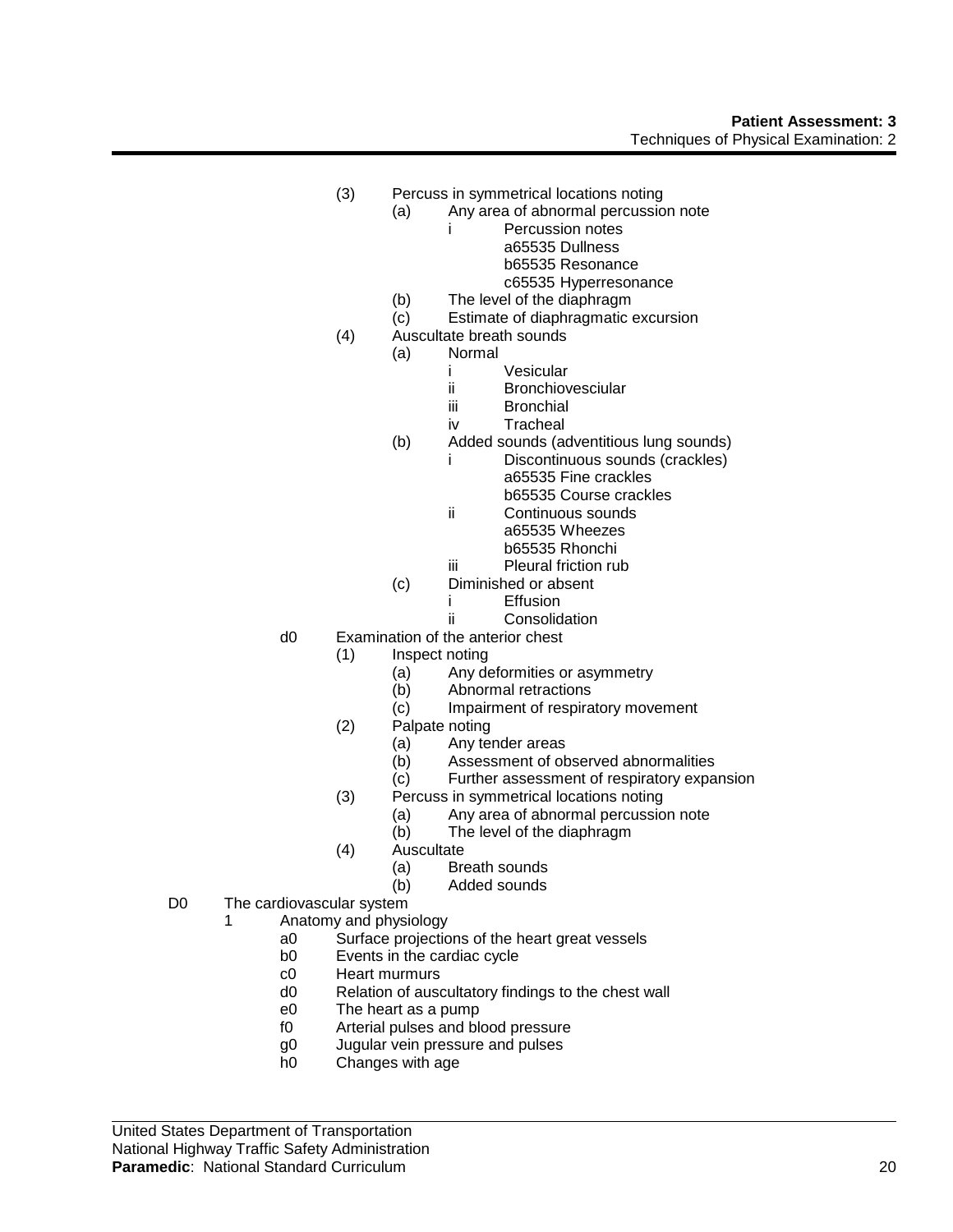- 2 Techniques of examination
	- a0 The arterial pulse
		- (1) Heart rate
		- (2) Rhythm
		- (3) Amplitude
		- (4) Bruits and thrills
		- b0 Blood pressure
		- c0 Jugular venous pressure and pulsation
		- d. The heart
			- (1 Inspection and palpation of the chest
			- (2 Auscultation
				- (a Listen for the heart tones
					- i) Locate the point of maximum impulse (PMI)
					- ii) Listen in the following locations
						- a) Aortic second intercostal space to the right of the sternum
						- b) Pulmonic second intercostal space to the left of the sternum
						- c) Third intercostal space
						- d) Fourth intercostal space
						- e) Tricuspid lower left sternal border
						- f) Mitral apex of the heart
					- iii) Listen for the heart tones note their intensity
						- a) Listen for the first tone  $S_1$
						- b) Listen for the second tone  $S_2$
						- c) Listen for extra sounds murmurs
- E. Abdomen
	- 1. Anatomy and physiology review
	- 2. Changes with age
	- 3. Techniques of examination
		- a. General approach
			-
			- (1 Ideally, the patient should not have a full bladder<br>(2 Make the patient comfortable in a supine position
			- (2 Make the patient comfortable in a supine position<br>(3 Before palpation ask the patient to point out any a Before palpation ask the patient to point out any areas of pain - examine these areas last
			- (4 Have warm hands, a warm stethoscope and short nails
			- Approach slowly and avoid quick, unexpected movements
			- (6 Distract the patient as needed with conversation
			- (7 Visualize each organ as in the region as you are examining<br>(8 Proceed in an orderly manner
			- Proceed in an orderly manner
				- (a Inspection
				- (b Auscultation
				- (c Percussion
				- (d Palpation
		- b. Inspection of the abdomen, including the flanks, noting
			- (1 Skin
				- (a Scars
				- (b Striae
				- (c Dilated veins
				- (d Rashes and lesions
				- (e Discoloration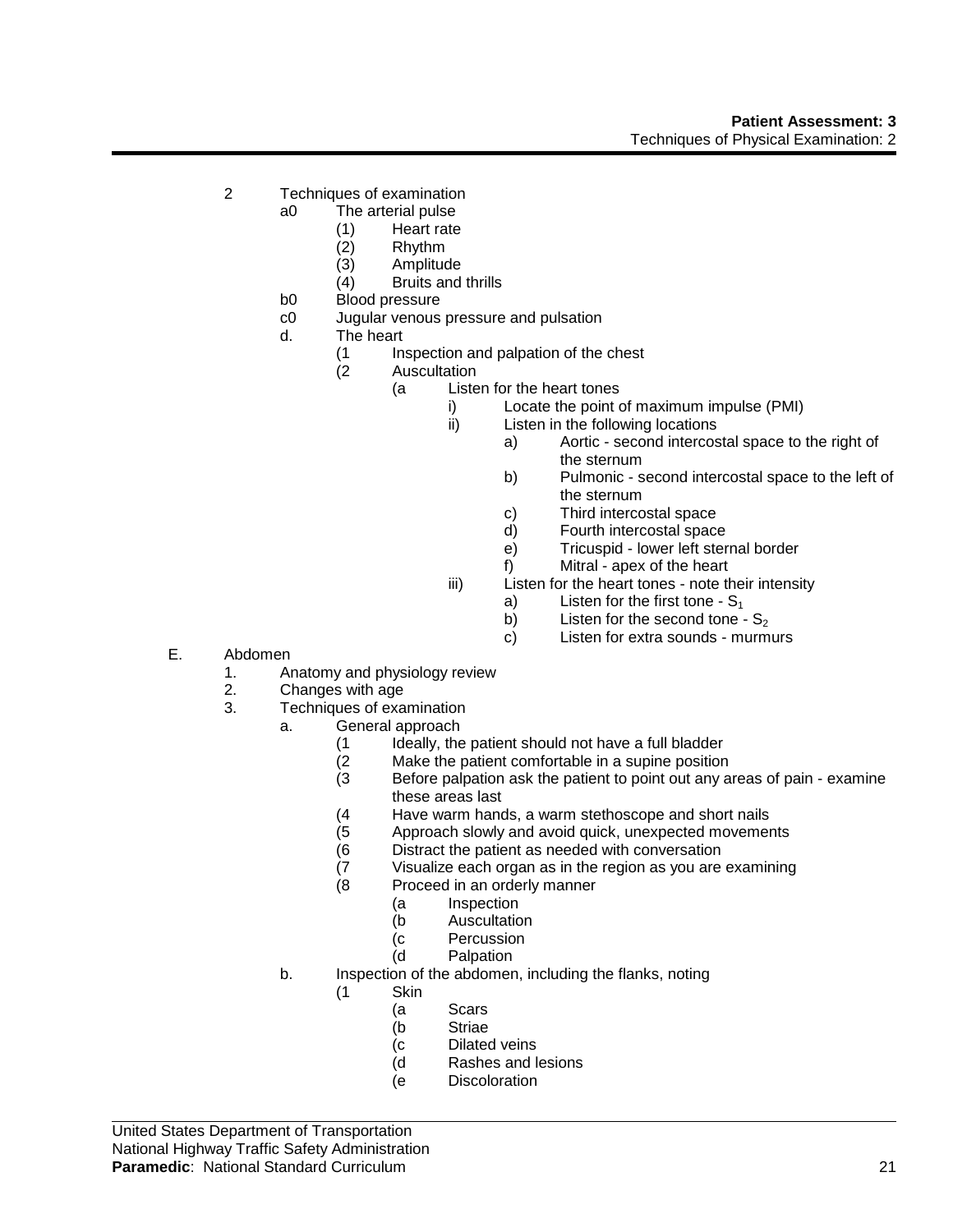- (f Ascites
- (g Herniation
- (2 The umbilicus
	- (a Contour
	- (b Location
	- (c Signs of inflammation or hernia
- (3 The contour of the abdomen
	- (a Bulges
		- i) Flat<br>ii) Rou
		- Rounded
		- iii) Protuberant
		- iv) Scaphoid
		- v) Bulges at the flanks
		- vi) Hernias
	- (b Symmetry
- 
- (4 Peristalsis **Pulsations**
- (6 Ascites
- c. Auscultate
	- (1 Listen for bowel sounds
		- (a Note frequency and character
			- i) Increased
			- ii) Decreased
			- iii) Absent
	- (2 Bruits
- d. Palpation
	- (1 Muscle guarding
	-
	- (2 Rigidity Large masses
	- (4 Tenderness
- F. The female genitalia
	- 1. Anatomy and physiology review<br>2. Changes with age
	- 2. Changes with age<br>3. Techniques of exa
	- Techniques of examination
		- a. General approach
			- (1 This may be awkward or uncomfortable for the patient and the provider<br>(2 Male examiners are customarily attended by female assistants
			- Male examiners are customarily attended by female assistants
			- (3 Female examiners may choose to work alone
			- b. Examination
				- (1 Inspect the external genitalia
				- (2 Note any
					- (a Inflammation
					- (b Discharge
					- (c Swelling
					- (d Lesions
	- 4. Abnormal findings
- G. The male genitalia
	- 1. Anatomy and physiology
	- 2. Changes with age
	- 3. Techniques of examination
		- a. General approach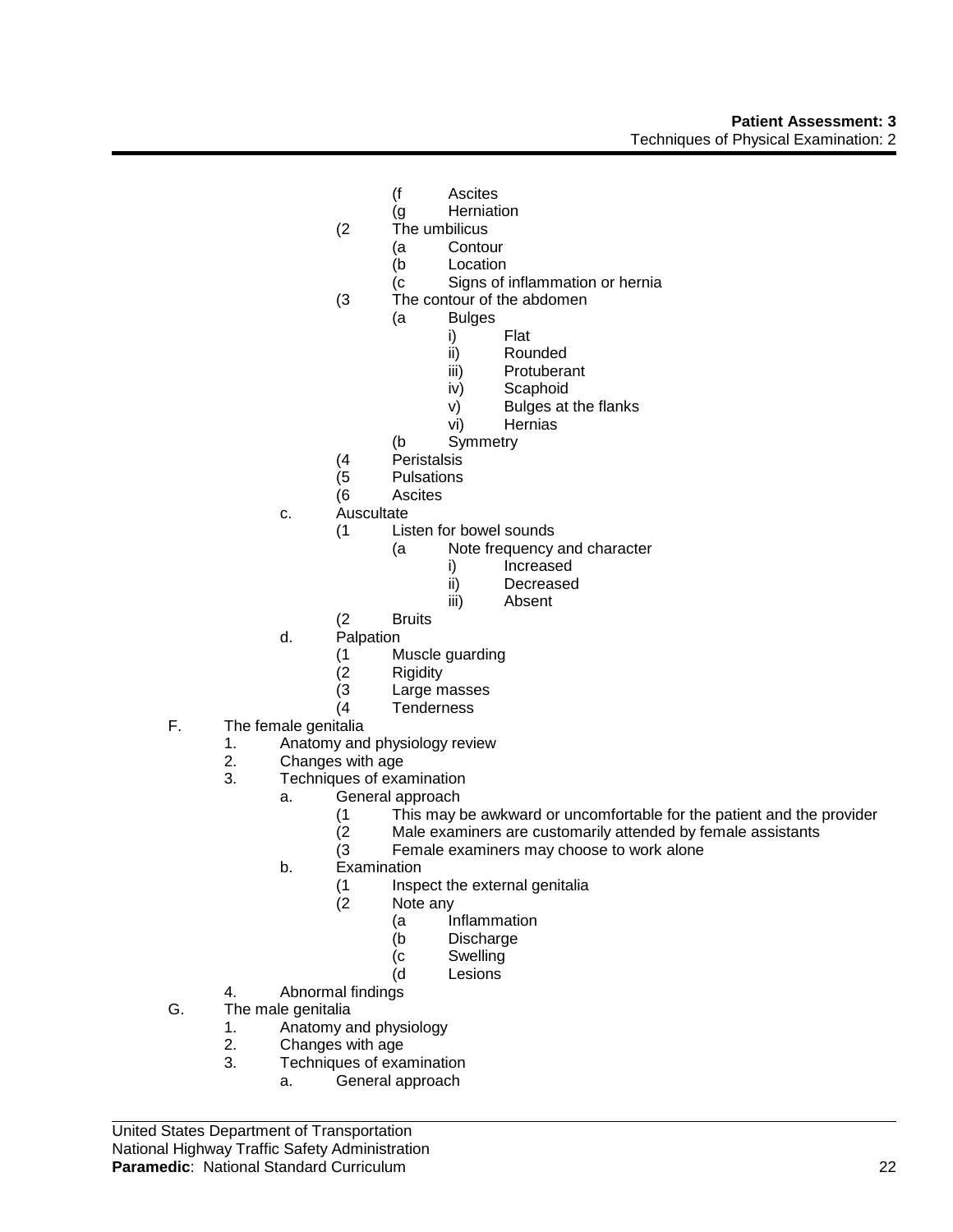- (1 This may be awkward or uncomfortable for the patient and the provider<br>(2 Female examiners are customarily attended by male assistants
- (2 Female examiners are customarily attended by male assistants
- Male examiners may choose to work alone
- b. Examination
	- (1 Inspect the external genitalia
	- (2 Note any
		- (a Inflammation<br>(b Discharge
			- Discharge
			- (c Swelling
			- (d Lesions
- 4. Abnormal findings
- H. Anus
	- 1. Anatomy and physiology
		- a. Changes with age
	- 2. Techniques of examination
		- a. General techniques
		- b. Can be accomplished with the patient in one of several positions
			- (1 For most patients, the side-lying position is satisfactory<br>(2 Drape the patient appropriately
			- (2 Drape the patient appropriately<br>(3 Inspect the sacrococcygeal and
			- Inspect the sacrococcygeal and perineal areas
				- (a Look for and note
					- i) Lumps
					- ii) Ulcers
					- **Inflammations**
					- iv) Rashes
					- v) Excoriations
					- vi) Tenderness

(4 Methods for testing for occult blood

- I. Extremities
	- 1. Anatomy and physiology
		- a. Structure and function of joints
		- b. Specific joints
		- c. Changes with age
	- 2. Techniques of examination
		- a. General approach
			- (1 Direct your attention to function as well as structure<br>(2 Assess general appearance, bodily proportions and
			- (2 Assess general appearance, bodily proportions and ease of movement<br>(3 Mote particularly
			- Note particularly
				- (a Limitation in the range of motion
				- (b Unusual Increase in the mobility of a joint
			- (4 In general note
				- (a Signs of inflammation
					- i) Swelling
					- ii) Tenderness
					- iii) Increased heat
					- iv) Redness
					- v) Decreased function
				- (b Crepitus
				- (c Deformities
				- (d Muscular strength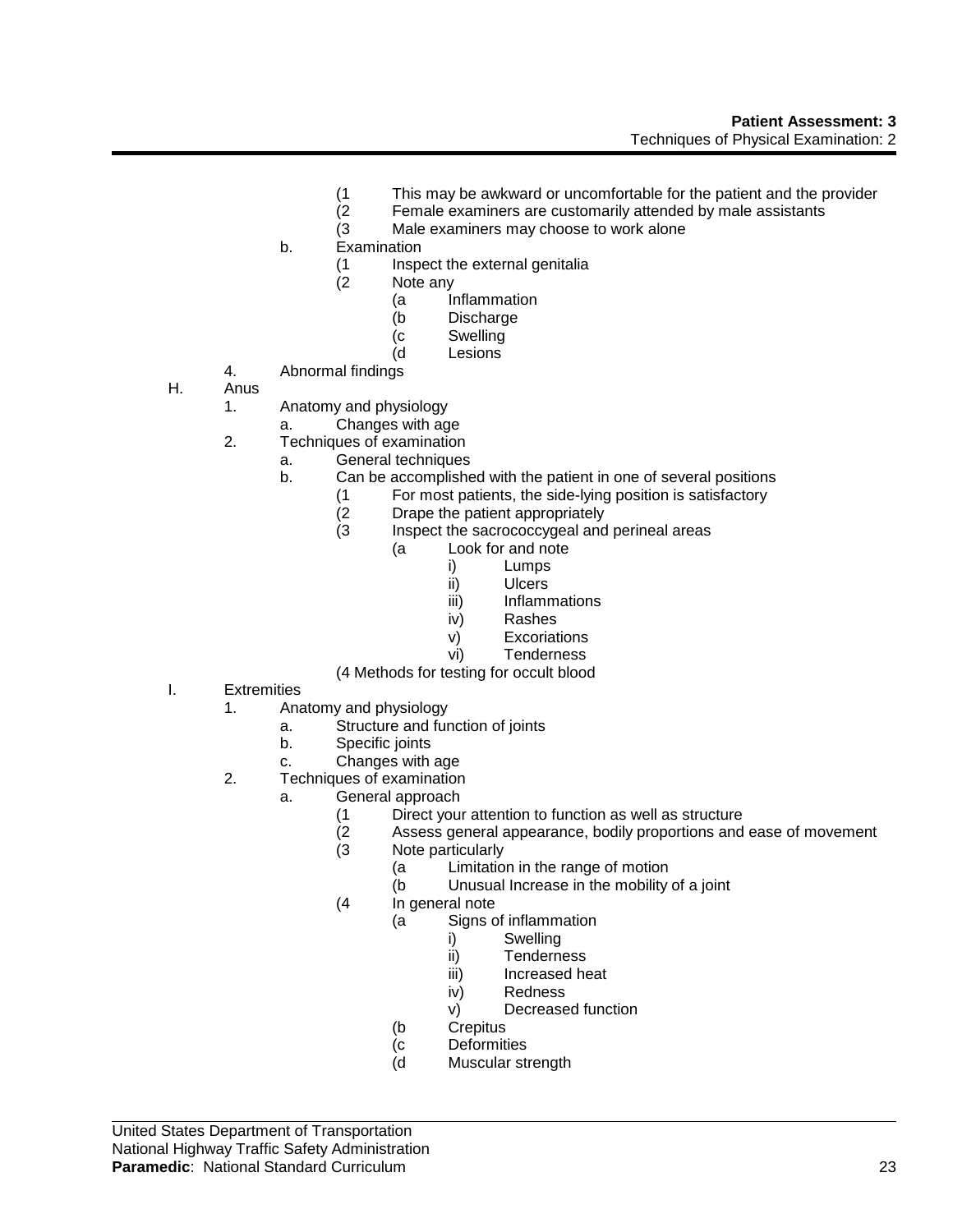- (e Symmetry
- (f Atrophy
- b. Patient sitting up
	- (1 Hands and wrist
		- (a Range of motion
			- i) Make a fist with each hand
			- ii) Extend and spread the fingers<br>iii) Flex and extend the wrists
			- iii) Flex and extend the wrists<br>iv) With palms down move the
			- With palms down move the hands lateral and medially
		- (b Inspection
			- i) Swelling
			- ii) Redness
			- iii) Nodules
			- iv) Deformities
			- v) Muscular atrophy
		- (c Palpation
			- i) Feel
				- a) Medial and lateral aspect of each distal interphalangeal joint (DIP)
				- b) Proximal interphalangeal joint (PIP)
				- c) Squeeze the hand from each side between your thumb and fingers compressing the metacarpophalangeal joints (MAPS)
				- d) Each wrist joint
				- e) Any area of abnormality
				- ii) Note
					- a) Swelling
					- b) Tenderness
					- c) Bogginess
	- (2 Elbows
		- (a Range of motion
			- i) Ask the patient to bend and straighten the elbows<br>ii) Keep the arms at the sides with elbows flexed
			- ii) Keep the arms at the sides with elbows flexed<br>iii) Supination turn palms up
			- Supination turn palms up
			- iv) Pronation turn palms down
		- (b Inspection
			- i) Support the patient's forearms with your opposite hand so that the elbow is flexed to about 70 degrees
			- ii) Examine the elbow
		- (c Palpation
			- i) Palpate the grooves between the epicondyle and the olecranon
			- ii) Press on the lateral and medial epicondyle
			- iii) Note
				- a) Tenderness
				- b) Swelling
				- c) Thickening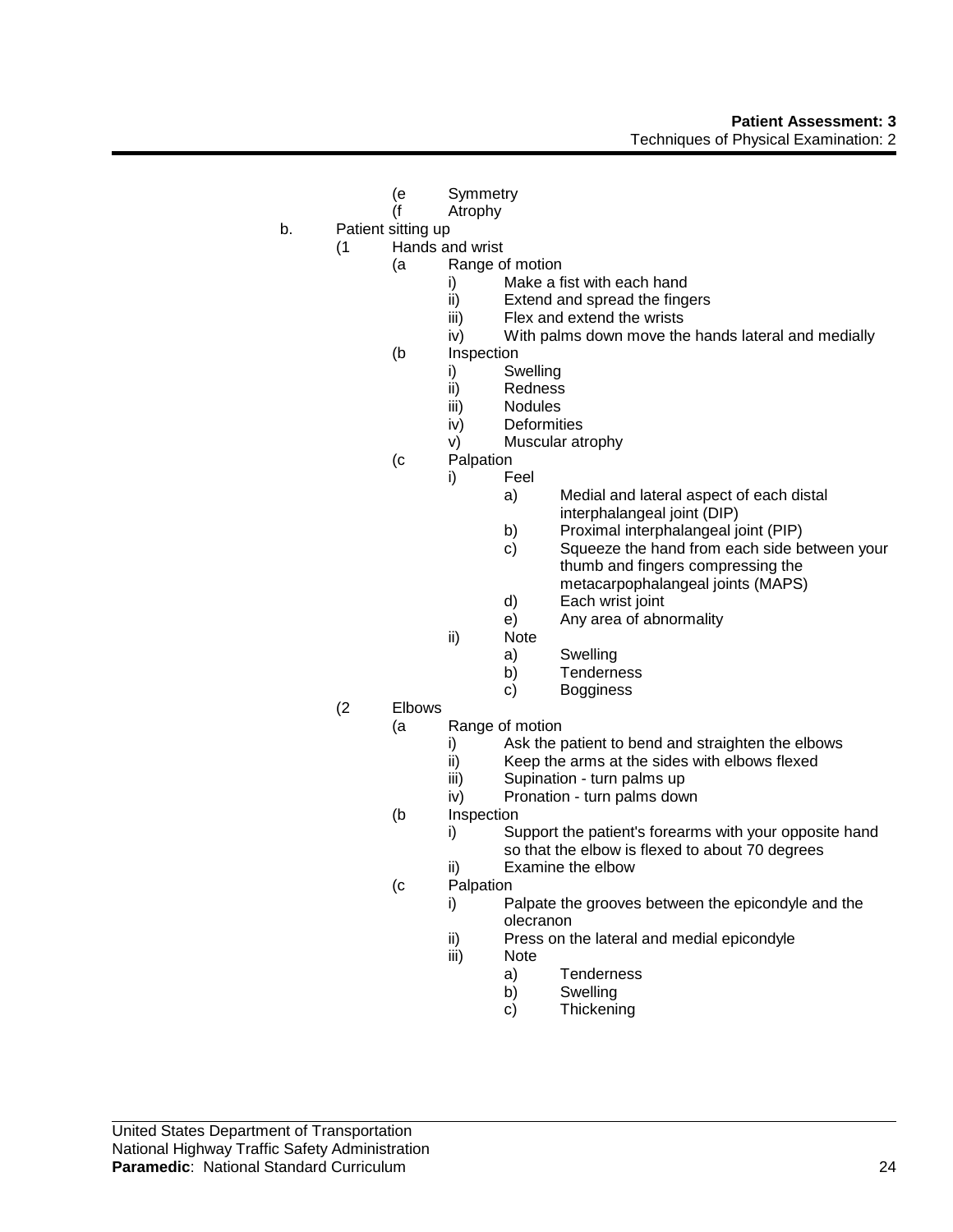# **Patient Assessment: 3** Techniques of Physical Examination: 2

- (3 Shoulders and related structures
	- (a Range of motion
		- i) Ask the patient to
			- a) Raise both arms to a vertical position at the sides of the head
			- b) External rotation and abduction place both hands behind the neck with elbows to the side
			- c) Internal rotation place both hands behind the small of the back
			- ii) Cup your hands over the shoulders and note any crepitus
	- (b Palpation
		- i) Palpate the following regions
			- a) The sternoclavicular joint
			- b) The acromioclavicular joint
			- c) The subacromial area
			- d) The bicipital grove
		- ii) Note
			- a) Tenderness
			- b) Swelling
- c. Ankles and feet
	- (a Inspection
		- i) Observe all surfaces of the ankle and feet<br>ii) Note
		- Note
			- a) Deformities
			- b) Nodules
			- c) Swelling
			- d) Calluses
			- e) Corns
	- (b Palpation
		- i) The anterior aspects of each ankle joint
		- ii) The Achilles tendon<br>iii) Metarsophalangeal
		- iii) Metarsophalangeal joints<br>iv) Note
		- Note
			- a) Tenderness
			- b) Bogginess
			- c) Swelling
	- (c Range of motion
		- i) The ankle joint
			- a) Dorsiflex
			- b) Plantar flex
		- ii) The traverse tarsal joint
			- a) Inversion
			- b) Eversion
		- iii) The metatarsophalangeal joints
		- iv) Flexion of the toes
	- (1 Knees and hips
		- (a Inspection of the knees
			- i) Note alignment and deformity<br>ii) Observe atrophy of the quadri
				- Observe atrophy of the quadriceps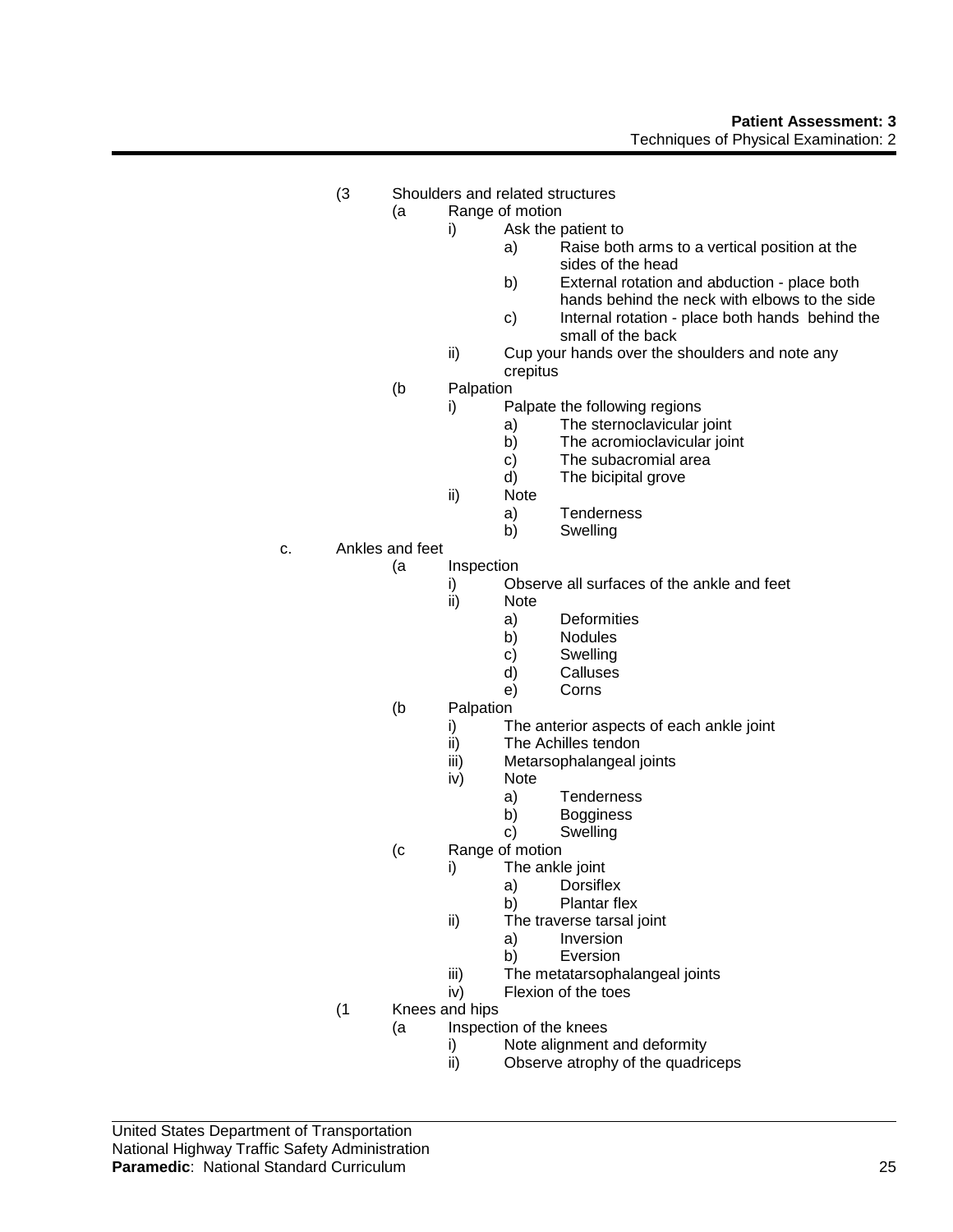# **Patient Assessment: 3** Techniques of Physical Examination: 2

- (b Palpation of the knees
	- i) Palpate note
		- a) Thickening
		- b) Swelling
- (c Range of motion
	- i) Ask the patient to bend each knee in turn up to the chest
	- ii) Note the flexion of the hip and knee
	- iii) Assess for rotation of the hips
	- iv) Assess abduction of the hips
- (d Palpation of the hips
	- i) Palpate the hip joint
- J. Peripheral vascular system
	- 1. Anatomy and physiology
		- a. Arteries
		- b. Veins
		- c. The lymphatic system and lymph nodes
		- d. Fluid exchange and the capillary bed
		- e. Changes with age
	- 2. Techniques of examination
		- a. The arms
			- (1 Inspection from fingertips to shoulders noting
				- (a Size
				- (b Symmetry
				- (c Swelling
				- (d Venous pattern
				- (e The color of the skin and nail beds
				- (f Texture of the skin
			- (2 Palpation
				- (a The radial pulse
				- (b If you suspect arterial insufficiency, feel for the brachial pulse
				- (c Feel for epitrochlear nodes
		- b. Legs
			- (1 Patient should be lying down, appropriately draped<br>(2 Successful examination cannot be completed with :
			- (2 Successful examination cannot be completed with socks or stockings on<br>(3 lnspect from the groin and buttocks to the feet, noting
			- Inspect from the groin and buttocks to the feet, noting
				- (a Size
				- (b Symmetry
				- (c Swelling
				- (d The venous pattern and any venous enlargement
				- (e Pigmentation
				- (f Rashes
				- (g Scars
				- (h Ulcers
				- (i Color and texture of the skin
			- (4 Palpate the superficial inguinal nodes
			- (5 Palpate the pulses in order to assess arterial circulation
				- (a The femoral pulse
				- (b The popliteal pulse
				- (c The dorsalis pedis pulse
				- (d The posterior tibial pulse
				- (e Note the temperature of the feet and legs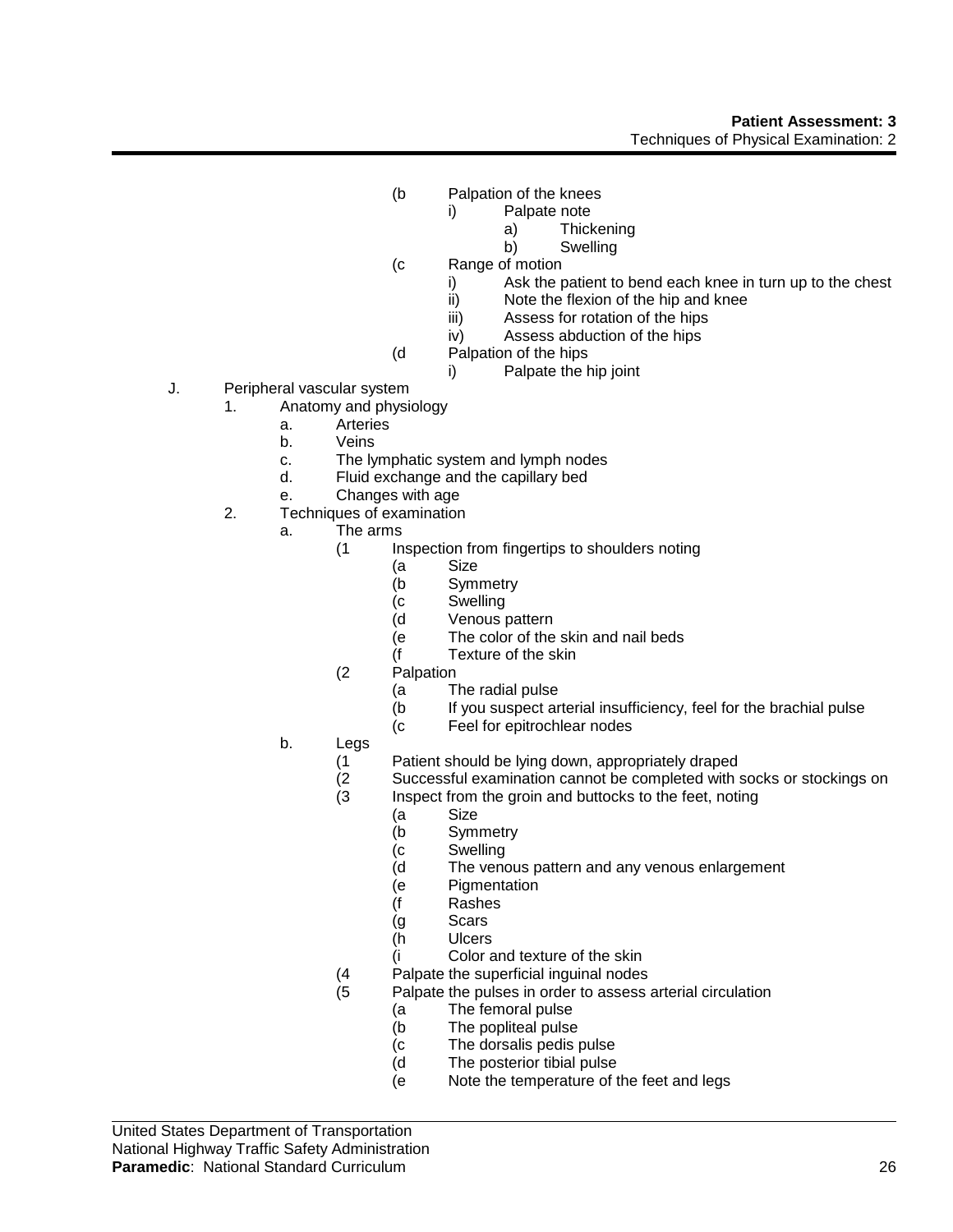- (f Look for edema
- (g Check for pitting edema
	- i) Press firmly but gently with your thumb for at least 5 seconds
		- a) Over the dorsum of each foot
		- b) Behind each medial malleolus
		- c) Over the shins
- c. Special techniques
- 3. Abnormal finding
- K. The spine
	- 1. Inspection
		- a. From the side note the cervical, thoracic and lumbar curves
		- b. Note curvatures
			- (1 Lordosis
			- **Kyphosis**
			- (3 Scoliosis
		- c. Look for differences in the height of the shoulders
		- d. Look for differences in the height of the iliac crest
	- 2. Range of motion
		- a. Flexion ask the patient to bend forward and touch the toes
			- (1 Note
				- (a Smoothness of movement
				- (b Symmetry of movement
				- (c Range of motion
				- (d Curve in the lumbar area
		- b. Lateral bending bend sideways
		- c. Extension back backwards toward you
		- d. Rotation twist the shoulders one way and then the other
	- 3. Palpation
		- a. Palpate the spinous process with your thumb
			- (1 Identify tenderness
		- b. Palpate in the area of the costovertebral angle
			- (1 Identify tenderness
	- 4. Abnormal findings
- L. The nervous system
	- 1. Anatomy and physiology
		- a. Central nervous system
		- b. Peripheral nervous system
		- c. Spinal reflexes deep tendon response
		- d. Motor pathways
		- e. Sensory pathways
		- f. Changes with age
	- 2. Techniques of examination
		- a. General approach
			- (1 Are right and left sided findings symmetrical
			- (2 Is this a peripheral or central nervous system problem<br>(3 Detail of an appropriate neurological exam varies great
			- Detail of an appropriate neurological exam varies greatly
			- (4 Components of the neurological exam may be completed during other assessments
			- (5 It may be best to organize your findings into five categories
				- (a Mental status and speech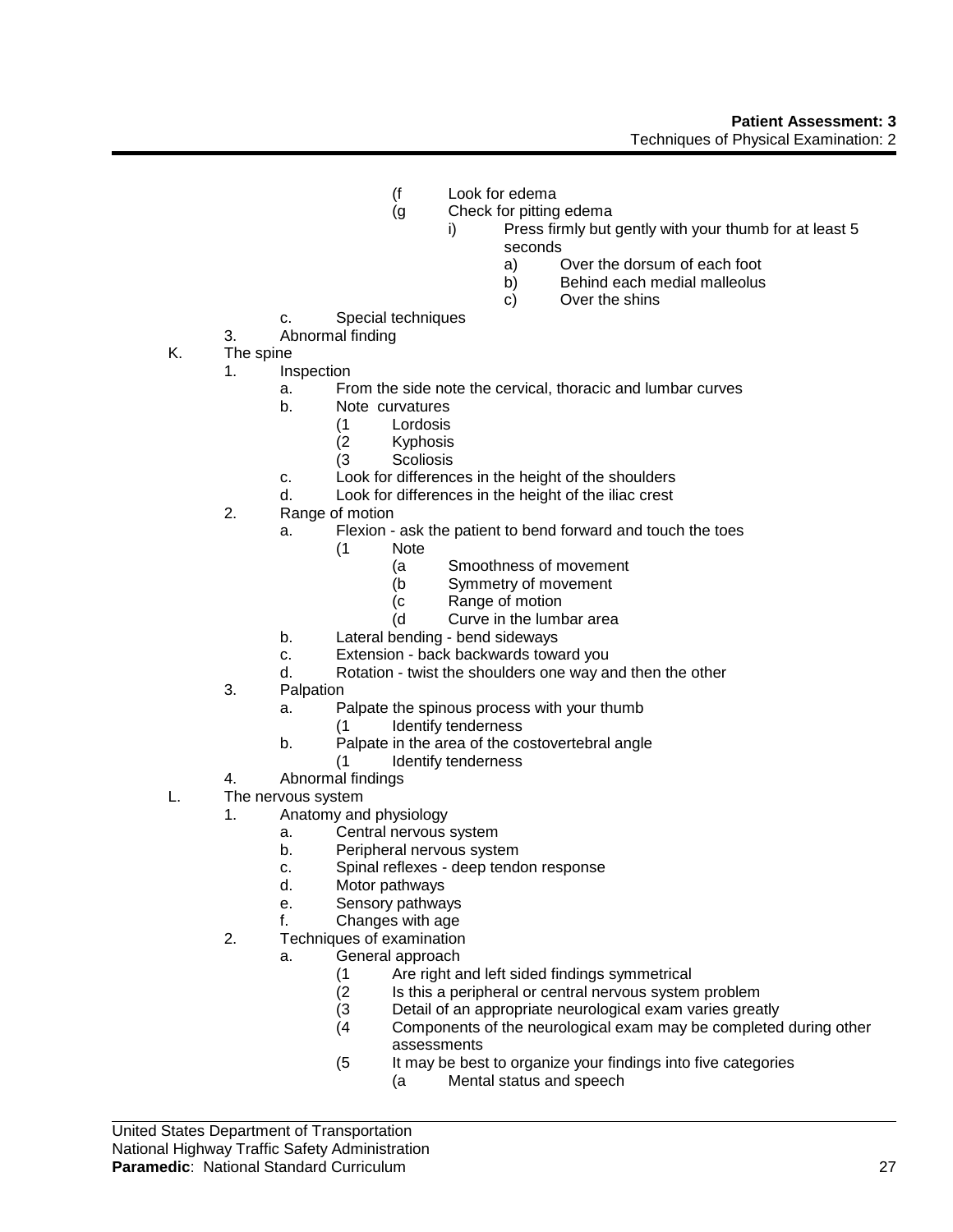- (b Cranial nerves
- (c Motor system
- (d Sensory system
- (e Reflexes
- b. The cranial nerves
	- (1 Cranial nerve I olfactory (sense of smell)
		- Cranial nerve II optic
		- (a Test visual acuity
	- (3 Cranial nerves II and III optic and oculomotor
		- (a Inspect the size and shape of the pupils
		- (b Test the pupil response to light
	- (4 Cranial nerves III, IV, and VI
		- (a Test the extra-ocular movements in the six cardinal directions of gaze
	- (5 Cranial nerve V trigeminal
		- (a Motor
			- i) Ask the patient to clench their teeth while palpating the temporal and masseter muscles
			- ii) Note the strength of muscle contraction
		- (b Sensory
			- i) Explain to the patient what you will do<br>ii) Touch the forehead, checks and jaw o
			- Touch the forehead, checks and jaw on each side for pain sensation
	- (6) Cranial nerve VII facial
		- (a) Inspect the face at rest and during conversation
			- i) Note symmetry and observe for tics or abnormal movement
		- (b) Ask the patient to
			- i) Raise the eyebrows
			- ii) Frown
			- iii) Close both eyes tightly so that you cannot open them;
			- test muscular strength by trying to open them
			- iv) Show both upper and lower teeth
			- v) Smile
			- vi) Puff out both cheeks
			- vii) Note any weakness or asymmetry
	- (7) Cranial nerve VIII acoustic
		- (a) Assess hearing
		- (8) Cranial nerves IX and X glossopharyngeal and vagus
	- (9) Cranial nerve XI spinal accessory
	- (10) Cranial nerve XII hypoglossal
- c. The motor system
	- (1) Body position
		- (a) Observe the position during movement and at rest
	- (2) Involuntary movements
		- (a) Watch for involuntary movements
			- (b) Note
				- i) Quality
				- ii) Rate
				- iii) Rhythm
				- iv) Amplitude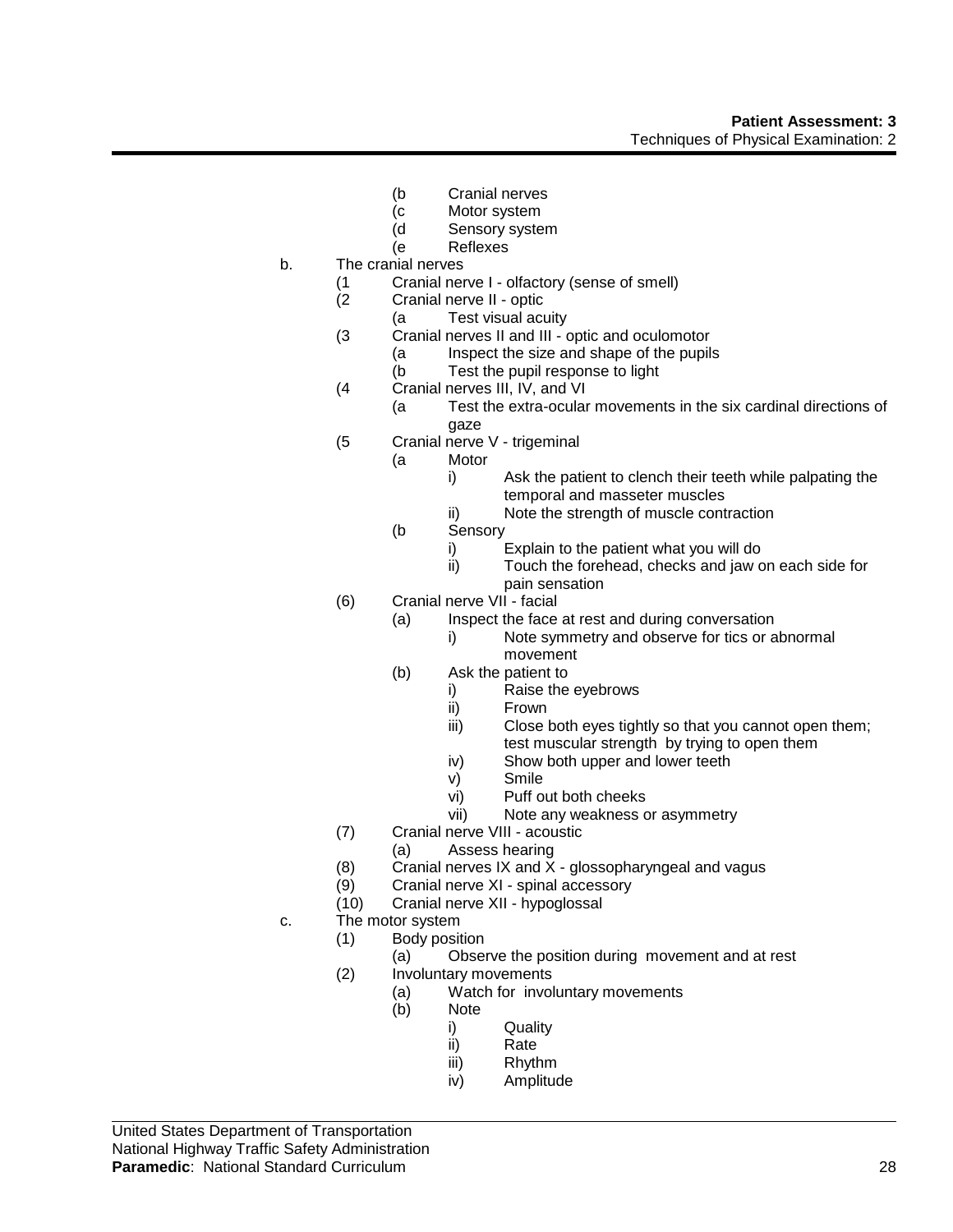# **Patient Assessment: 3** Techniques of Physical Examination: 2

- (c) Note relation to
	- i) Posture
	- ii) Activity
	- iii) Fatigue
	- iv) Emotion
- (3) Muscle bulk
	- (a) Compare the size and contour of the muscles
- (4) Muscle tone
- (a) Feel the resistance to passive stretch
- (5) Muscle strength
	- (a) Ask the patient to move actively against your resistance
		- i) No muscular contraction detected
		- ii) A barely detectable flicker or trace of contraction
		- iii) Active movement of the body part with gravity eliminated
		- iv) Active movement against gravity
		- v) Active movement against gravity and some resistance
		- vi) Active movement against full resistance without evident fatigue - this is normal muscle tone
	- (b) Test flexion
	- (c) Test extension
	- (d) Test extension at the wrist
	- (e) Test the grip
	- (f) Test finger abduction
	- (g) Test the opposition of the thumb
	- (h) Test flexion at the hip
	- (i) Test adduction at the hips
	- (j) Test abduction at the hips
	- $(k)$  Test extension at the hips
	- (l) Test extension at the knee
	- (m) Test flexion at the knee
	- (n) Test dorsi-flexion
- (6) Coordination
	- (a) Rapid alternating movements<br>(b) Point to point movements
		- Point to point movements
			- i) Finger-to-nose
			- ii) Heel-to-shin
	- (c) Gait
		- i) Walk heel to toe
		- ii) Walk on the toes
		- iii) Walk on the heels
		- iv) Hop in place
		- v) Do a shallow knee bend
		- vi) Rise from a sitting position
	- (d) Stance
		- i) The Romberg test
		- ii) Test for pronator drift
- d. The sensory system
	- (1) General approach
		- (a) Compare symmetrical areas on the two sides of the body
		- (b) When testing pain, temperature and touch, compare distal and proximal areas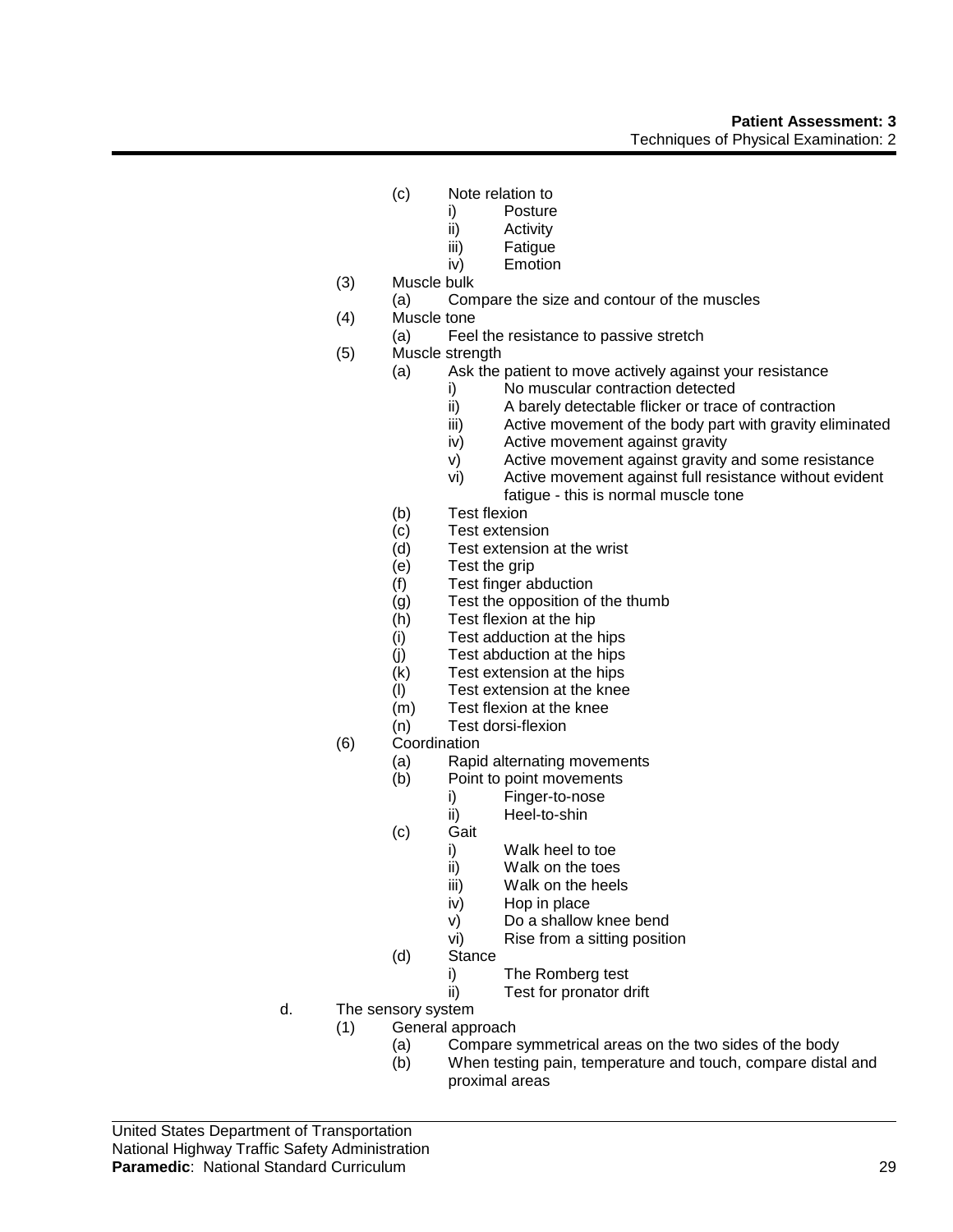- (c) Assess sensation in relation to dermatomes
- $(2)$  Pain<br> $(3)$  Light
- Light touch
- 3. Abnormal findings
- . The physical examination of infants and children
	- A. Approach to the patient<br>B. Techniques of examinat
	- Techniques of examination
- I. Recording examination findings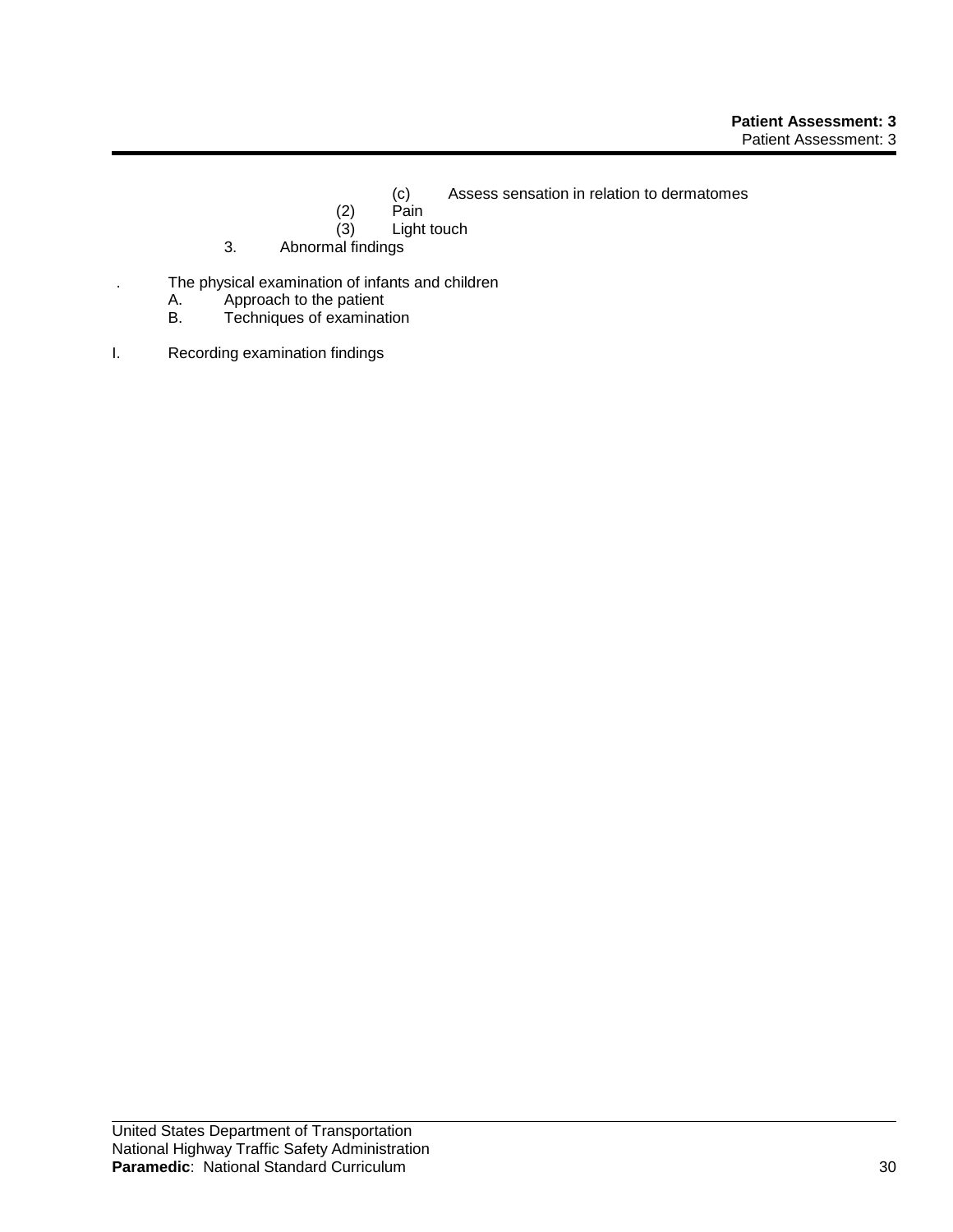# **UNIT TERMINAL OBJECTIVE**

3-3 At the end of this unit, the paramedic student will be able to integrate the principles of history taking and techniques of physical exam to perform a patient assessment.

## **COGNITIVE OBJECTIVES**

At the completion of this unit, the paramedic student will be able to:

- 3-3.1 Recognize hazards/ potential hazards. (C-1)
- 3-3.2 Describe common hazards found at the scene of a trauma and a medical patient. (C-1)
- 3-3.3 Determine hazards found at the scene of a medical or trauma patient. (C-2)
- 3-3.4 Differentiate safe from unsafe scenes. (C-3)
- 3-3.5 Describe methods to making an unsafe scene safe. (C-1)
- 3-3.6 Discuss common mechanisms of injury/ nature of illness. (C-1)
- 3-3.7 Predict patterns of injury based on mechanism of injury. (C-2)
- 3-3.8 Discuss the reason for identifying the total number of patients at the scene. (C-1)
- 3-3.9 Organize the management of a scene following size-up. (C-3)
- 3-3.10 Explain the reasons for identifying the need for additional help or assistance. (C-1)
- 3-3.11 Summarize the reasons for forming a general impression of the patient. (C-1)
- 3-3.12 Discuss methods of assessing mental status. (C-1)
- 3-3.13 Categorize levels of consciousness in the adult, infant and child. (C-3)
- 3-3.14 Differentiate between assessing the altered mental status in the adult, child and infant patient. (C-3)
- 3-3.15 Discuss methods of assessing the airway in the adult, child and infant patient. (C-1)
- 3-3.16 State reasons for management of the cervical spine once the patient has been determined to be a trauma patient. (C-1)
- 3-3.17 Analyze a scene to determine if spinal precautions are required. (C-3)
- 3-3.18 Describe methods used for assessing if a patient is breathing. (C-1)
- 3-3.19 Differentiate between a patient with adequate and inadequate minute ventilation. (C-3)
- 3-3.20 Distinguish between methods of assessing breathing in the adult, child and infant patient. (C-3)
- 3-3.21 Compare the methods of providing airway care to the adult, child and infant patient. (C-3)
- 3-3.22 Describe the methods used to locate and assess a pulse. (C-1)
- 3-3.23 Differentiate between locating and assessing a pulse in an adult, child and infant patient. (C-3)
- 3-3.24 Discuss the need for assessing the patient for external bleeding. (C-1)
- 3-3.25 Describe normal and abnormal findings when assessing skin color. (C-1)
- 3-3.26 Describe normal and abnormal findings when assessing skin temperature. (C-1)
- 3-3.27 Describe normal and abnormal findings when assessing skin condition. (C-1)
- 3-3.28 Explain the reason for prioritizing a patient for care and transport. (C-1)
- 3-3.29 Identify patients who require expeditious transport. (C-3)
- 3-3.30 Describe the evaluation of patient's perfusion status based on findings in the initial assessment. (C-1)
- 3-3.31 Describe orthostatic vital signs and evaluate their usefulness in assessing a patient in shock. (C-1)
- 3-3.32 Apply the techniques of physical examination to the medical patient. (C-1)
- 3-3.33 Differentiate between the assessment that is performed for a patient who is unresponsive or has an altered mental status and other medical patients requiring assessment. (C-3)
- 3-3.34 Discuss the reasons for reconsidering the mechanism of injury. (C-1)
- 3-3.35 State the reasons for performing a rapid trauma assessment. (C-1)
- 3-3.36 Recite examples and explain why patients should receive a rapid trauma assessment. (C-1)
- 3-3.37 Apply the techniques of physical examination to the trauma patient. (C-1)
- 3-3.38 Describe the areas included in the rapid trauma assessment and discuss what should be evaluated. (C-1)
- 3-3.39 Differentiate cases when the rapid assessment may be altered in order to provide patient care. (C-3)
- 3-3.40 Discuss the reason for performing a focused history and physical exam. (C-1)
- 3-3.41 Describe when and why a detailed physical examination is necessary. (C-1)
- 3-3.42 Discuss the components of the detailed physical exam in relation to the techniques of examination. (C-1)
- 3-3.43 State the areas of the body that are evaluated during the detailed physical exam. (C-1)

#### United States Department of Transportation

#### National Highway Traffic Safety Administration

## **Paramedic**: National Standard Curriculum 31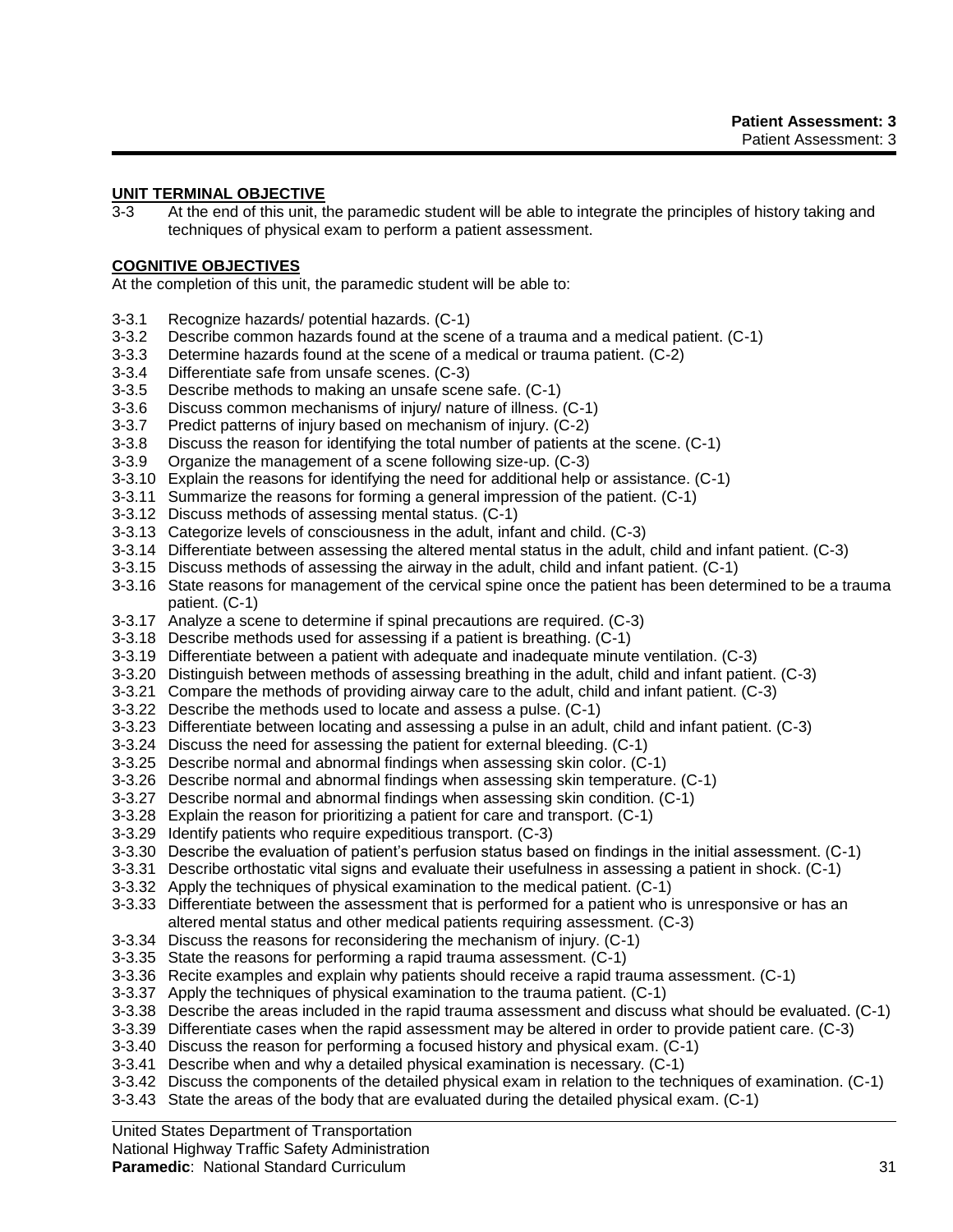- 3-3.44 Explain what additional care should be provided while performing the detailed physical exam. (C-1)
- 3-3.45 Distinguish between the detailed physical exam that is performed on a trauma patient and that of the medical patient. (C-3)
- 3-3.46 Differentiate patients requiring a detailed physical exam from those who do not. (C-3)
- 3-3.47 Discuss the reasons for repeating the initial assessment as part of the on-going assessment. (C-1)
- 3-3.48 Describe the components of the on-going assessment. (C-1)
- 3-3.49 Describe trending of assessment components. (C-1)
- 3-3.50 Discuss medical identification devices/ systems. (C-1)

# **AFFECTIVE OBJECTIVES**

At the completion of this unit, the paramedic student will be able to:

- 3-3.51 Explain the rationale for crew members to evaluate scene safety prior to entering. (A-2)
- 3-3.52 Serve as a model for others explaining how patient situations affect your evaluation of mechanism of injury or illness. (A-3)
- 3-3.53 Explain the importance of forming a general impression of the patient. (A-1)
- 3-3.54 Explain the value of performing an initial assessment. (A-2)
- 3-3.55 Demonstrate a caring attitude when performing an initial assessment. (A-3)
- 3-3.56 Attend to the feelings that patients with medical conditions might be experiencing. (A-1)
- 3-3.57 Value the need for maintaining a professional caring attitude when performing a focused history and physical examination. (A-3)
- 3-3.58 Explain the rationale for the feelings that these patients might be experiencing. (A-3)
- 3-3.59 Demonstrate a caring attitude when performing a detailed physical examination. (A-3)
- 3-3.60 Explain the value of performing an on-going assessment. (A-2)
- 3-3.61 Recognize and respect the feelings that patients might experience during assessment. (A-1)
- 3-3.62 Explain the value of trending assessment components to other health professionals who assume care of the patient. (A-2)

## **PSYCHOMOTOR OBJECTIVES**

At the completion of this unit, the paramedic student will be able to:

- 3-3.63 Observe various scenarios and identify potential hazards. (P-1)
- 3-3.64 Demonstrate the scene-size-up. (P-2)
- 3-3.65 Demonstrate the techniques for assessing mental status. (P-2)
- 3-3.66 Demonstrate the techniques for assessing the airway. (P-2)
- 3-3.67 Demonstrate the techniques for assessing if the patient is breathing. (P-2)
- 3-3.68 Demonstrate the techniques for assessing if the patient has a pulse. (P-2)
- 3-3.69 Demonstrate the techniques for assessing the patient for external bleeding. (P-2)
- 3-3.70 Demonstrate the techniques for assessing the patient's skin color, temperature, and condition. (P-2)
- 3-3.71 Demonstrate the ability to prioritize patients. (P-2)
- 3-3.72 Using the techniques of examination, demonstrate the assessment of a medical patient. (P-2)
- 3-3.73 Demonstrate the patient care skills that should be used to assist with a patient who is responsive with no known history. (P-2)
- 3-3.74 Demonstrate the patient care skills that should be used to assist with a patient who is unresponsive or has an altered mental status. (P-2)
- 3-3.75 Perform a rapid medical assessment. (P-2)
- 3-3.76 Perform a focused history and physical exam of the medical patient. (P-2)
- 3-3.77 Using the techniques of physical examination, demonstrate the assessment of a trauma patient. (P-2)
- 3-3.78 Demonstrate the rapid trauma assessment used to assess a patient based on mechanism of injury. (P-2)
- 3-3.79 Perform a focused history and physical exam on a non-critically injured patient. (P-2)
- 3-3.80 Perform a focused history and physical exam on a patient with life-threatening injuries. (P-2)
- 3-3.81 Perform a detailed physical examination. (P-2)

#### United States Department of Transportation

#### National Highway Traffic Safety Administration

## **Paramedic**: National Standard Curriculum 32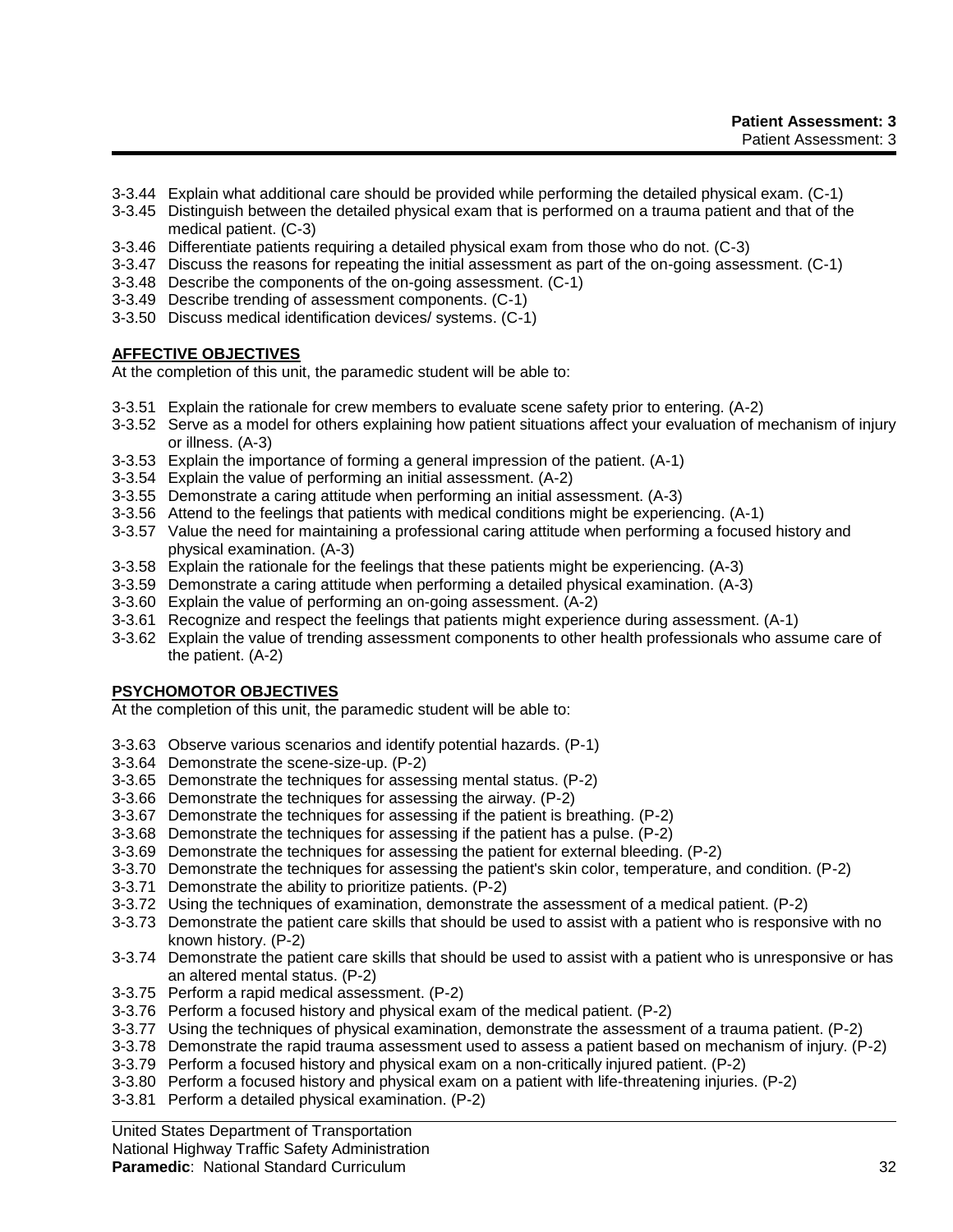3-3.82 Demonstrate the skills involved in performing the on-going assessment. (P-2)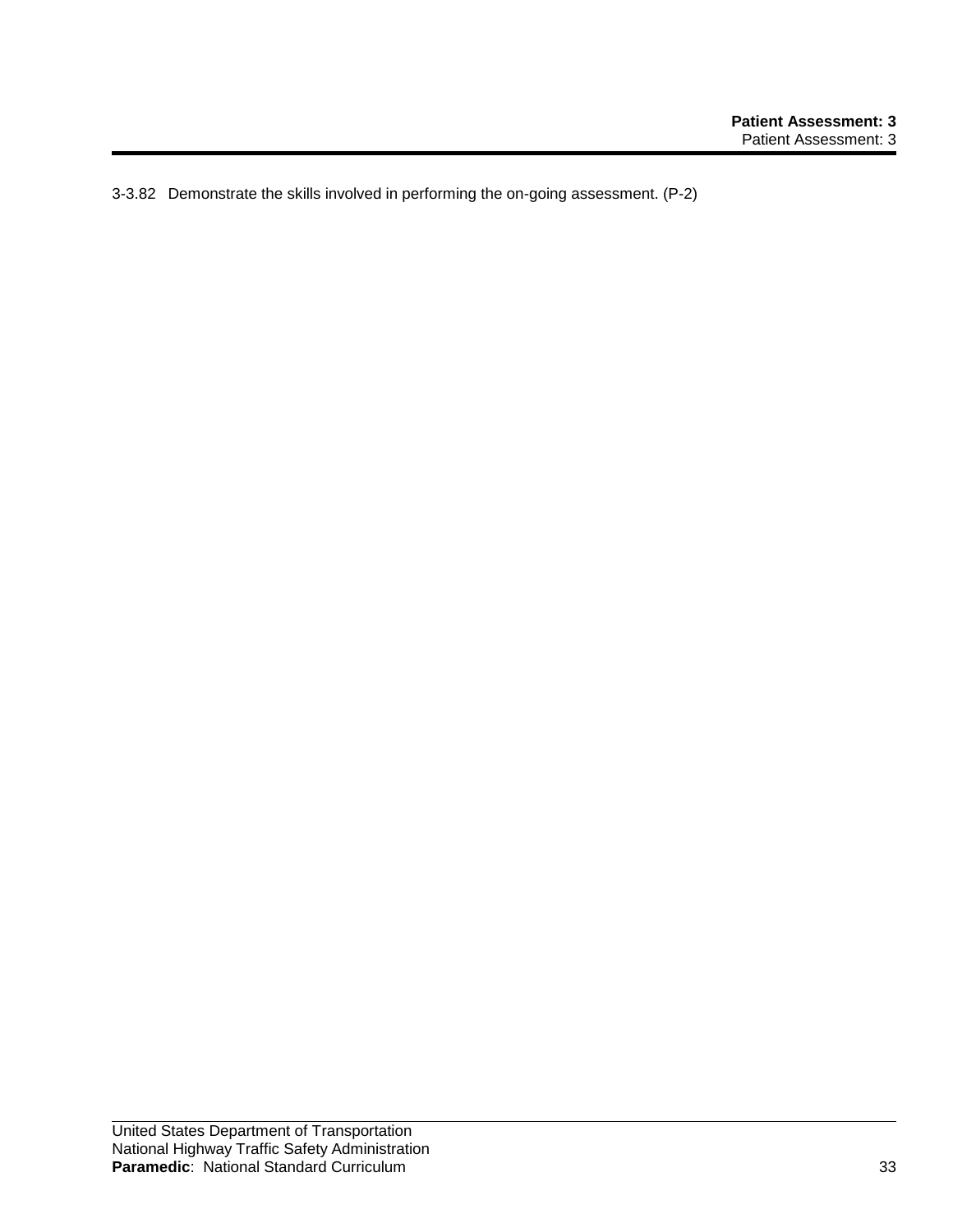## **DECLARATIVE**

- I. Scene size-up/ assessment
	- A. Body substance isolation review
		- 1. Eye protection if necessary
		- 2. Gloves if necessary
		- 3. Gown if necessary
		- 4. Mask if necessary
	- B. Scene safety
		- 1. Definition an assessment to assure the well-being of the paramedic
			- 2. Personal protection Is it safe to approach the patient?
				- a. Crash/ rescue scenes
				- b. Toxic substances low oxygen areas
				- c. Crime scenes potential for violence
				- d. Unstable surfaces slope, ice, water
			- 3. Protection of the patient environmental considerations
		- 4. Protection of bystanders if necessary, help the bystander avoid becoming a patient
		- 5. Do not enter unsafe scenes
		- 6. Scenes may be dangerous even if they appear to be safe
	- C. Definition an assessment of the scene and surroundings that will provide valuable information to the paramedic
	- D. Mechanism of injury/ nature of illness
		- 1. Medical
			- a. Nature of illness determine from the patient, family or bystanders why EMS was activated
			- b. Determine the total number of patients
			- c. If there are more patients than the responding unit can effectively handle, initiate a mass casualty plan
				- (1) Obtain additional help prior to contact with patients: law enforcement, fire, rescue, ALS, utilities
				- (2) Paramedic is less likely to call for help if involved in patient care
				- (3) Begin triage
		- 2. Trauma
			- a. Mechanism of injury determine from the patient, family or bystanders and inspection of the scene the mechanism of injury
			- b. Determine the total number of patients
			- c. If there are more patients than the responding unit can effectively handle, initiate a mass casualty plan
				-
				- (1) Obtain additional help prior to contact with patients Paramedic is less likely to call for help when involved in patient care
				- (3) Begin triage
				- $(4)$  If the responding crew can manage the situation, consider spinal precautions and continue care
- II. Initial assessment
	- A. General impression of the patient
		- 1. The general impression is formed to determine priority of care and is based on the paramedic's immediate assessment of the environment and the patient's chief complaint
		- 2. Determine if ill, i.e., medical or injured (trauma)
			- a. If injured, identify mechanism of injury
			- b. If ill, identify nature of illness
		- 3. Age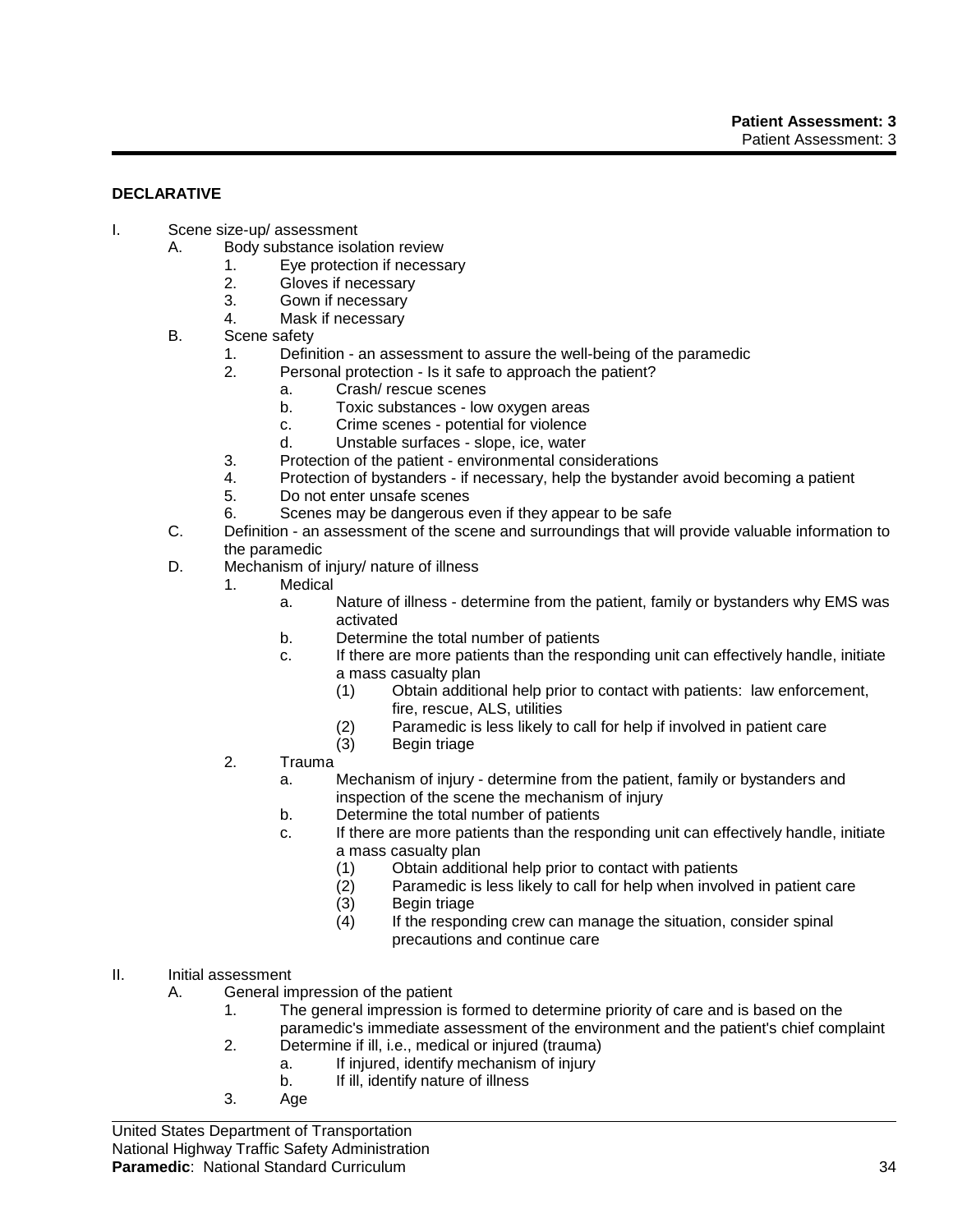- 4. Sex
- 5. Race
- B. Assess the patient and determine if the patient has a life threatening condition
	- 1. If a life threatening condition is found, treat immediately
		- 2. Assess nature of illness or mechanism of injury
- C. Assess patient's mental status (maintain spinal immobilization if needed)
	- 1. Levels of mental status (AVPU)
		- a. Alert
		- b. Responds to verbal stimuli
		- c. Responds to painful stimuli
		- d. Unresponsive no gag or cough
- D. Assess the patient's airway status
	- 1. Patent
	- 2. Obstructed
		- a. Suction
			- b. Position
			- c. Airway adjuncts
			- d. Invasive techniques
				- (1) ETI
				- (2) Multi-lumen airways
				- (3) Trans tracheal
- E. Assess the patient's breathing
	- 1. Adequate
	- 2. Inadequate
- F. Assess the patient's circulation
	- 1. Assess the patient's pulse
		- 2. Assess if major bleeding is present if bleeding is present, control bleeding
	- 3. Assess the patient's perfusion by evaluating skin color, temperature and condition
- G. Identify priority patients
	- 1. Consider
		- a. Poor general impression
		- b. Unresponsive patients no gag or cough
		- c. Responsive, not following commands
		- d. Difficulty breathing
		- e. Shock (hypoperfusion)
		- f. Complicated childbirth
		- g. Chest pain with BP <100 systolic
		- h. Uncontrolled bleeding
		- i. Severe pain anywhere
		- j. Multiple injuries
		- 2. Expedite transport of the patient
- H. Proceed to the appropriate focused history and physical examination
- III. Focused history and physical exam medical patients
	- A. Responsive medical patients
		- 1. Assess patient history
			- a. Chief complaint
			- b. History of present illness
				- (1) Attributes of a symptom
					- (a) Location
						- i) Where is it
							- ii) Does it radiate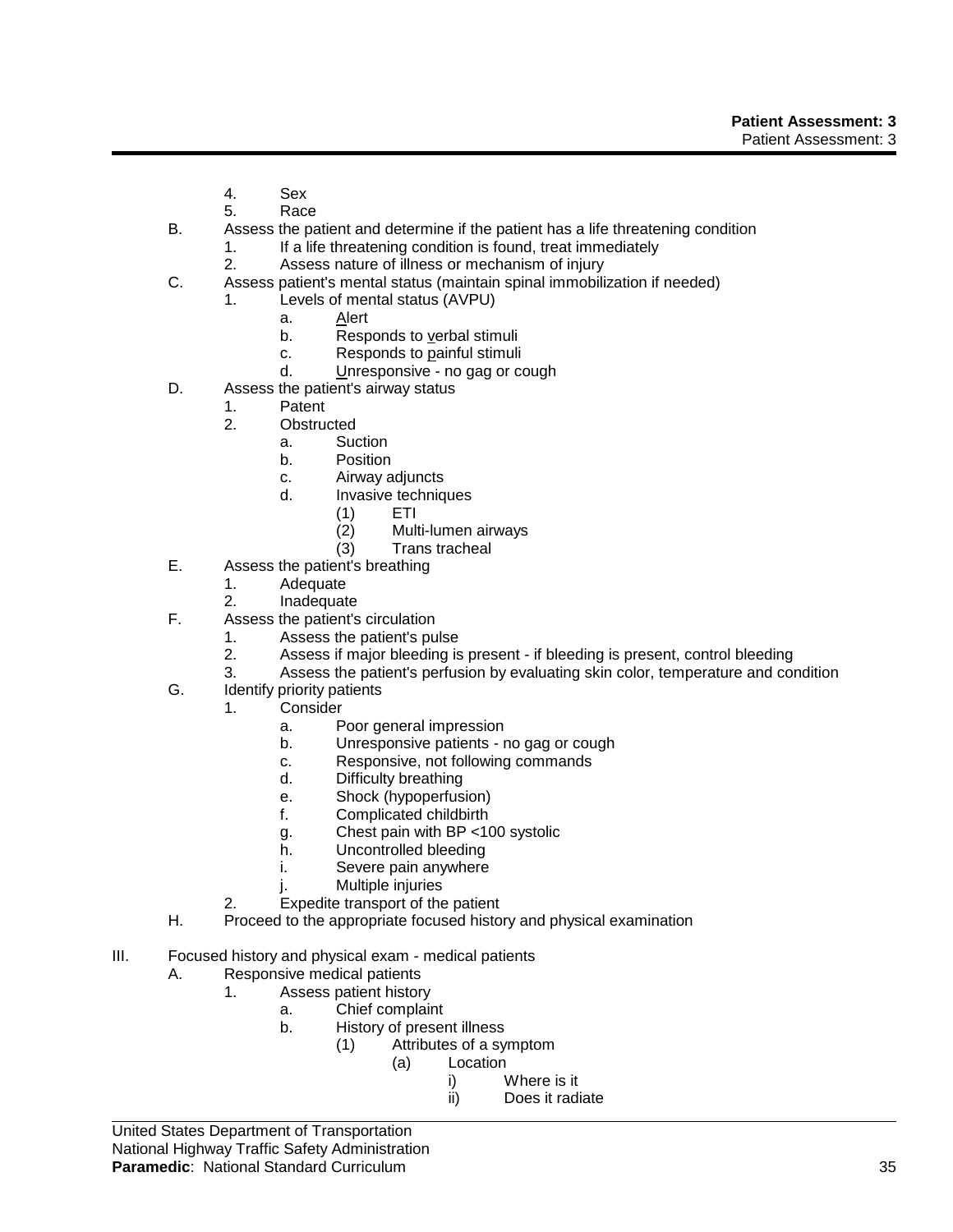## **Patient Assessment: 3** Patient Assessment: 3

- (b) Quality
	- i) What is it like
- (c) Quantity or severity
	- i) How bad is it
- (d) Timing
	- i) When did it start
	- ii) How long does it last
- (e) The setting in which it occurs
	- i) Emotional response
	- ii) Environmental factors
- (f) Factors that make it better or worse
- (g) Associated manifestations
- c. Past medical history
- d. Current health status
- 2. Perform physical examination
	- a. Utilize the techniques of physical examination to
		- (1) Assess the head as necessary
		- (2) Assess the neck as necessary<br>(3) Assess the chest as necessary
		- (3) Assess the chest as necessary<br>(4) Assess the abdomen as necess
		- Assess the abdomen as necessary
		- (5) Assess the pelvis as necessary
		- (6) Assess the extremities as necessary
		- (7) Assess the posterior body as necessary
- 3. Assess baseline vital signs
	- (1) Consider orthostatic vital signs
- 4. Provide emergency medical care based on signs and symptoms in consultation with medical direction
- B. Unresponsive medical patients
	- 1 Perform rapid assessment
	- 2 Utilize the techniques of patient assessment
		- a0 Position patient to protect airway
		- b0 Assess the head
		- c0 Assess the neck<br>d0 Assess the chest
		- Assess the chest
		- e0 Assess the abdomen
		- f0 Assess the pelvis
		- g0 Assess the extremities
		- h0 Assess the posterior aspect of the body
	- 3 Assess baseline vital signs
	- 4 Obtain patient history from bystander, family, friends, and/ or medical identification devices/ services
		- a0 Chief complaint
		- b0 History of present illness
		- c0 Past medical history
		- d0 Current health status
- IV Focused history and physical exam trauma patients
	- A0 Re-consider mechanism of injury
		- 1 Helps to identify priority patients<br>2 Helps to quide the assessment
		- Helps to quide the assessment
		- 3 Significant mechanism of injury
			- a0 Ejection from vehicle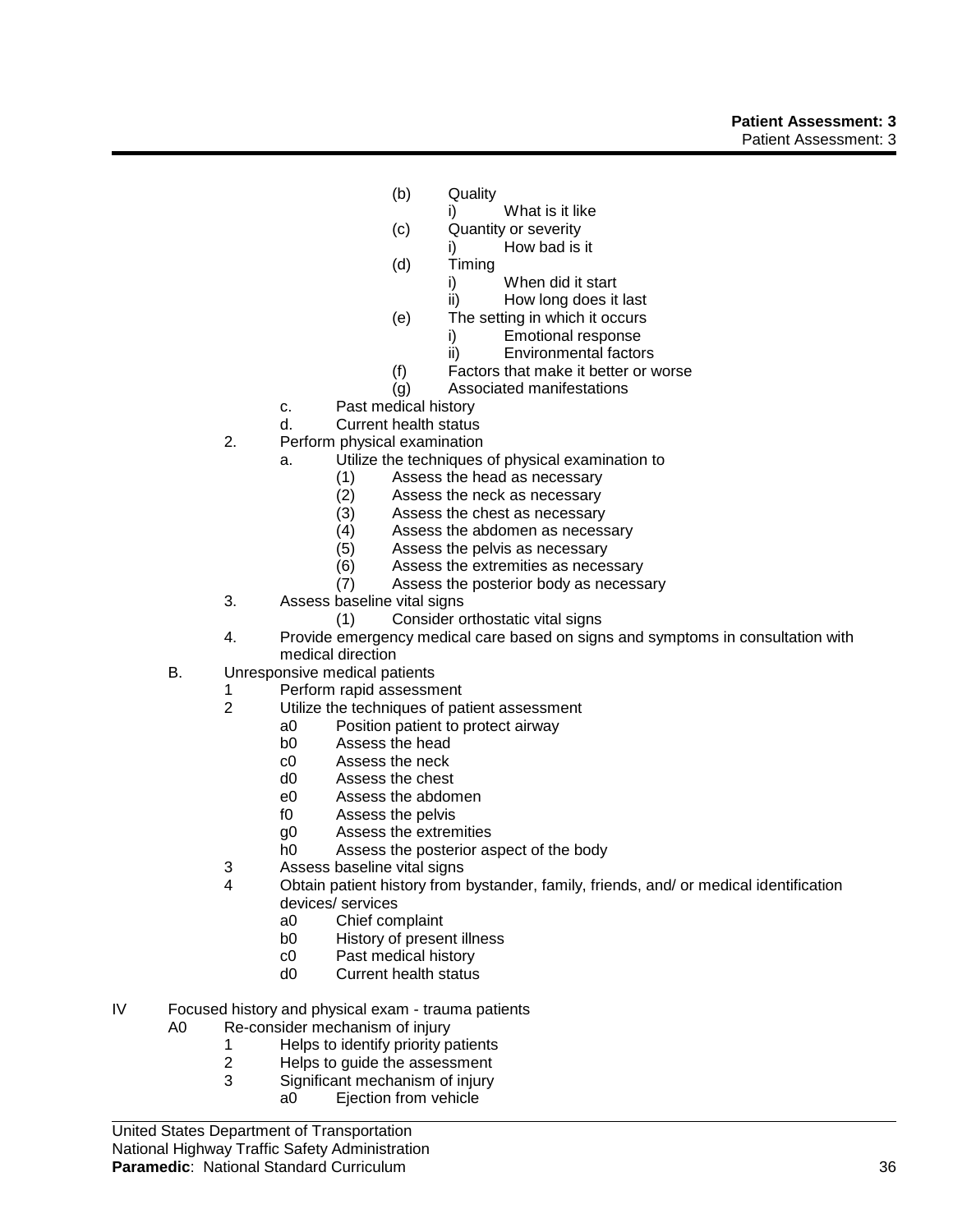- b0 Death in same passenger compartment
- $c0$  Falls  $> 20$  feet
- d0 Roll-over of vehicle
- e0 High-speed vehicle collision
- f0 Vehicle-pedestrian collision
- g0 Motorcycle crash
- h0 Unresponsive or altered mental status
- i0 Penetrations of the head, chest, or abdomen
- j0 Hidden injuries
	- (1) Seat belts
		- (a) If buckled, may have produced injuries
		- (b) If patient had seat belt on, it does not mean they do not have injuries
	- (2) Airbags
		- (a) May not be effective without seat belt
		- (b) Patient can hit wheel after deflation
		- (c) Lift the deployed airbag and look at the steering wheel for deformation
			- i "Lift and look" under the bag after the patient has been removed
			- ii Any visible deformation of the steering wheel should be regarded as an indicator of potentially serious internal injury, and appropriate action should be taken
			- iii Child safety seats a65535 Injury patterns with airbags b65535 Proper use in vehicles with airbags
- 4 Additional infant and child considerations
	- a0 Falls >10 feet
	- b0 Bicycle collision
	- c0 Vehicle in medium speed collision
- B0 Perform rapid trauma physical examination on patients with significant mechanism of injury to determine life-threatening injuries
	- 1 In the responsive patient, symptoms should be sought before and during the trauma assessment
	- 2 Continue spinal stabilization
	- 3 Reconsider transport decision<br>4 Assess mental status
	- 4 Assess mental status
	- 5 As you inspect and palpate, look and feel for injuries or signs of injury
	- 6 Examination
		- a0 Assess the head, inspect and palpate for injuries or signs of injury
		- b0 Assess the neck, inspect and palpate for injuries or signs of injury
		- c0 Apply cervical spinal immobilization collar (CSIC) (may use information from the head injury unit at this time)
		- d0 Assess the chest
		- e0 Assess the abdomen, inspect and palpate for injuries or signs of injury
		- f0 Assess the pelvis, inspect and palpate for injuries or signs of injury
		- g0 Assess all four extremities, inspect and palpate for injuries or signs of injury
		- h0 Roll patient with spinal precautions and assess posterior body, inspect and palpate, examining for injuries or signs of injury
		- i0 Look for medical identification devices
		- j0 Assess baseline vital signs
		- k0 Assess patient history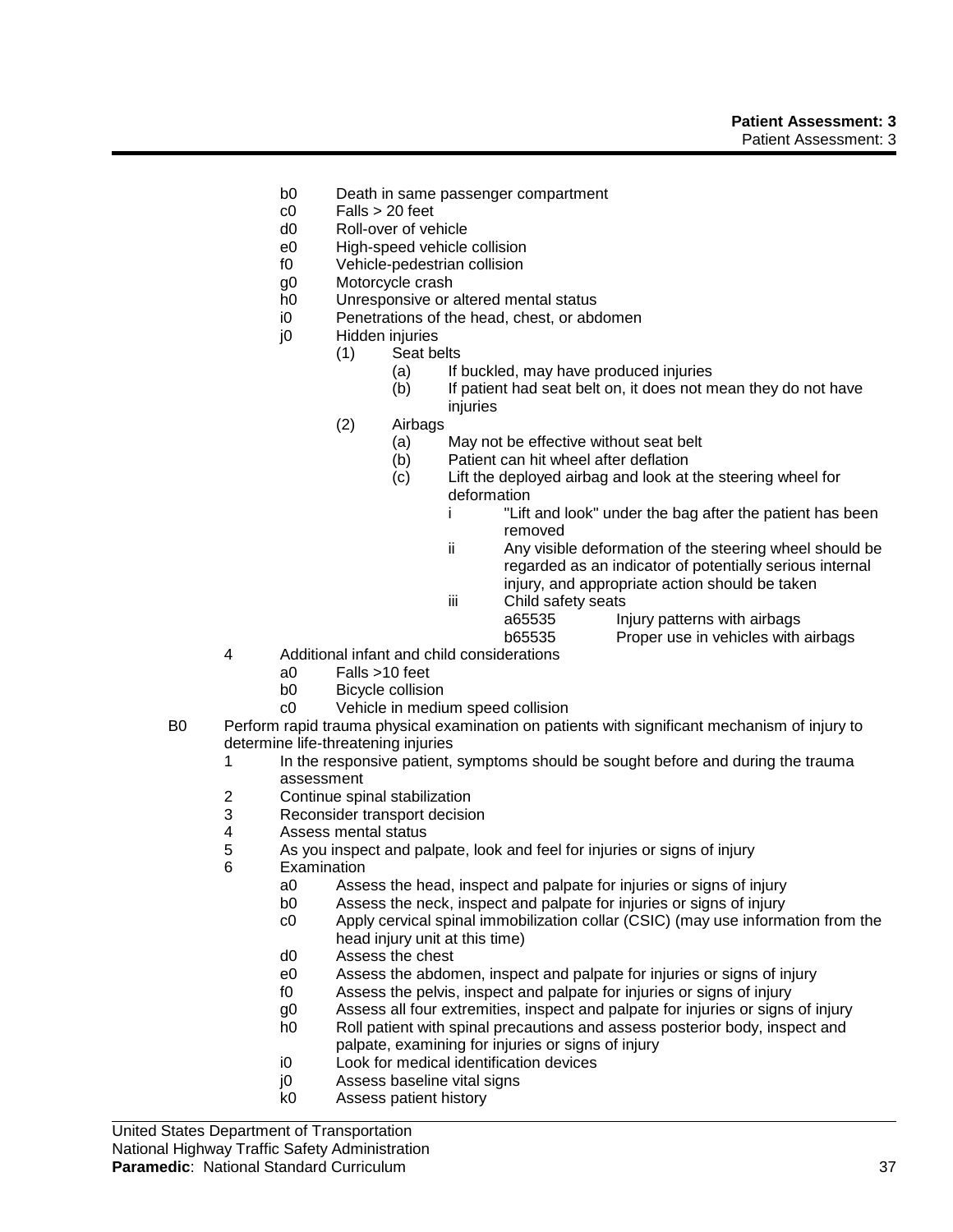- (1) Chief complaint
- (2) History of present illness
- (3) Past medical history
- (4) Current health status
- C0 For patients with no significant mechanism of injury, e.g., cut finger
	- 1 Perform focused history and physical exam of injuries based on the techniques of examination
	- 2 The focused assessment is performed on the specific injury site
	- 3 Assess baseline vital signs
	- 4 Assess patient history
		- a0 Chief complaint
		- b0 History of present illness
		- c0 Past medical history
		- d0 Current health status
- Detailed physical exam
- A0 Patient and injury specific, e.g., cut finger would not require the detailed physical exam
- B0 Perform a detailed physical examination on the patient to gather additional information
- C0 General approach
	- 1 Assess patient history
		- a0 Chief complaint
		- b0 History of present illness
		- c0 Past medical history
		- d0 Current health status
	- 2 Examine the patient systematically
	- 3 Place special emphasis on areas suggested by the present illness and chief complaint
	- 4 Keep in mind that most patients view a physical exam with apprehension and anxiety they feel vulnerable and exposed
- D0 Overview of the detailed physical exam
	- 1 Mental status
		- a0 Appearance and behavior
		- b0 Posture and motor behavior
		- c0 Speech and language
		- d0 Mood
		- e0 Thought and perceptions
		- f0 Assess thought content
		- g0 Assess perceptions
		- h0 Assess insight and judgement
		- i0 Memory and attention
		- j0 Assess remote memory (i.e. birthdays)
		- k0 Assess recent memory (i.e. events of the day)
		- l0 Assess new learning ability
		- 2 General survey
			- 1. Level of consciousness
			- 2. Signs of distress
			- 3. Apparent state of health
			- 4. Skin color and obvious lesions
			- 5. Height and build
			- 6. Sexual development
			- 7. Weight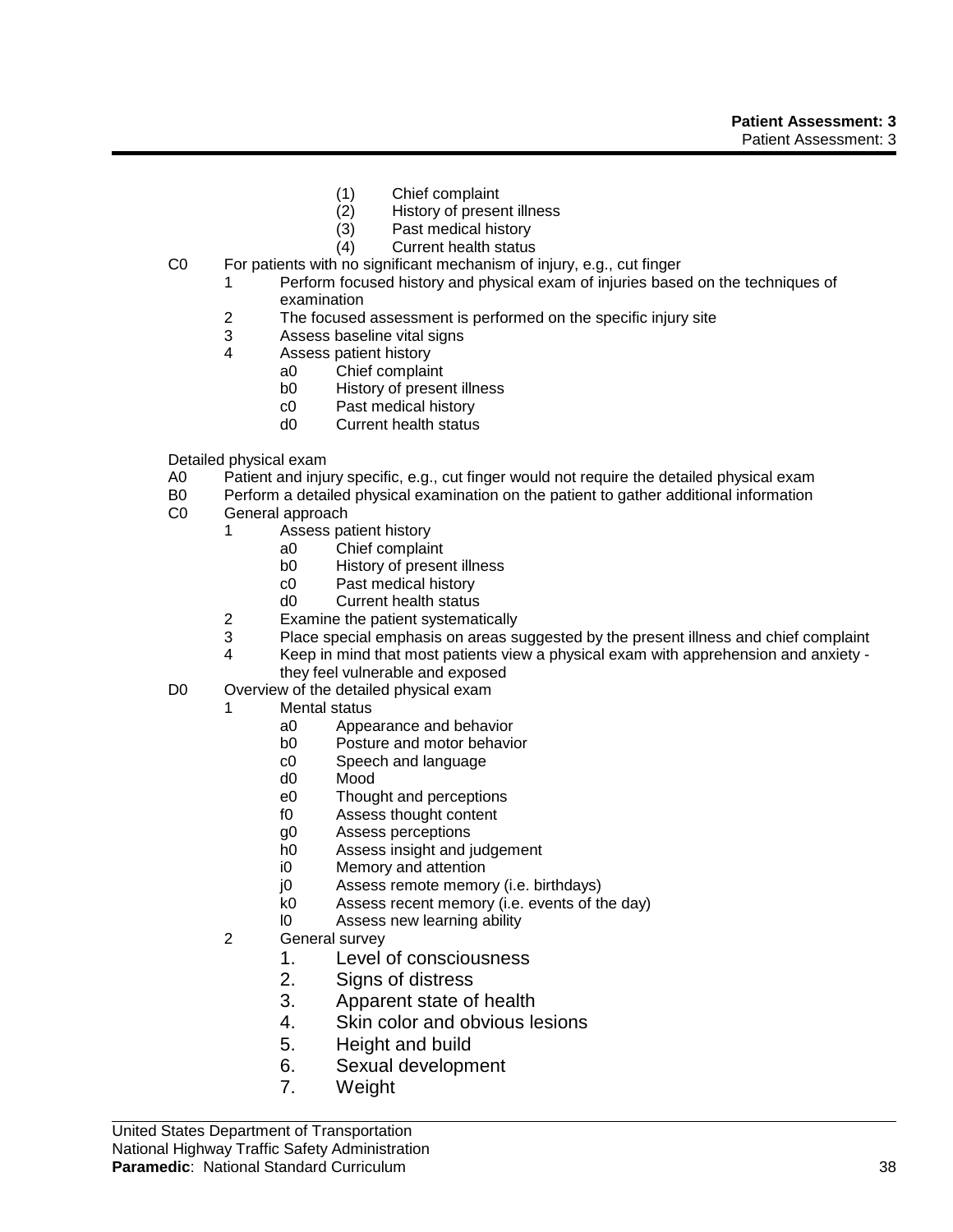- 8. Posture, gait and motor activity
- 9. Dress, grooming and personal hygiene
- 10. Odors of breath or body
- 11. Facial expression
- 1. Skin
- 2. Head
- 3. Eyes
- 4. Ears
- 5. Nose and sinuses
- 6. Mouth and pharynx
- 7. Neck
- 8. Thorax and lungs
- 9. Cardiovascular system
- 10. Abdomen
- 11. Genitalia
- 12. Anus and rectum
- 13. Peripheral vascular system
- 14. Musculoskeletal system
- 15. Nervous system
- E0 Recording examination findings
- F0 Assess baseline vital signs
- I On-going assessment
	- A0 Repeat initial assessment
		- 1 For a stable patient, repeat and record every 15 minutes
		- 2 For an unstable patient, repeat and record at a minimum every 5 minutes
		- 3 Reassess mental status
		- 4 Reassess airway<br>5 Monitor breathing
		- Monitor breathing for rate and quality
		- 6 Reassess circulation
		- 7 Re-establish patient priorities
	- B0 Reassess and record vital signs
	- C0 Repeat focused assessment regarding patient complaint or injuries
	- D0 Assess interventions
		- 1 Assess response to management
		- 2 Maintain or modify management plan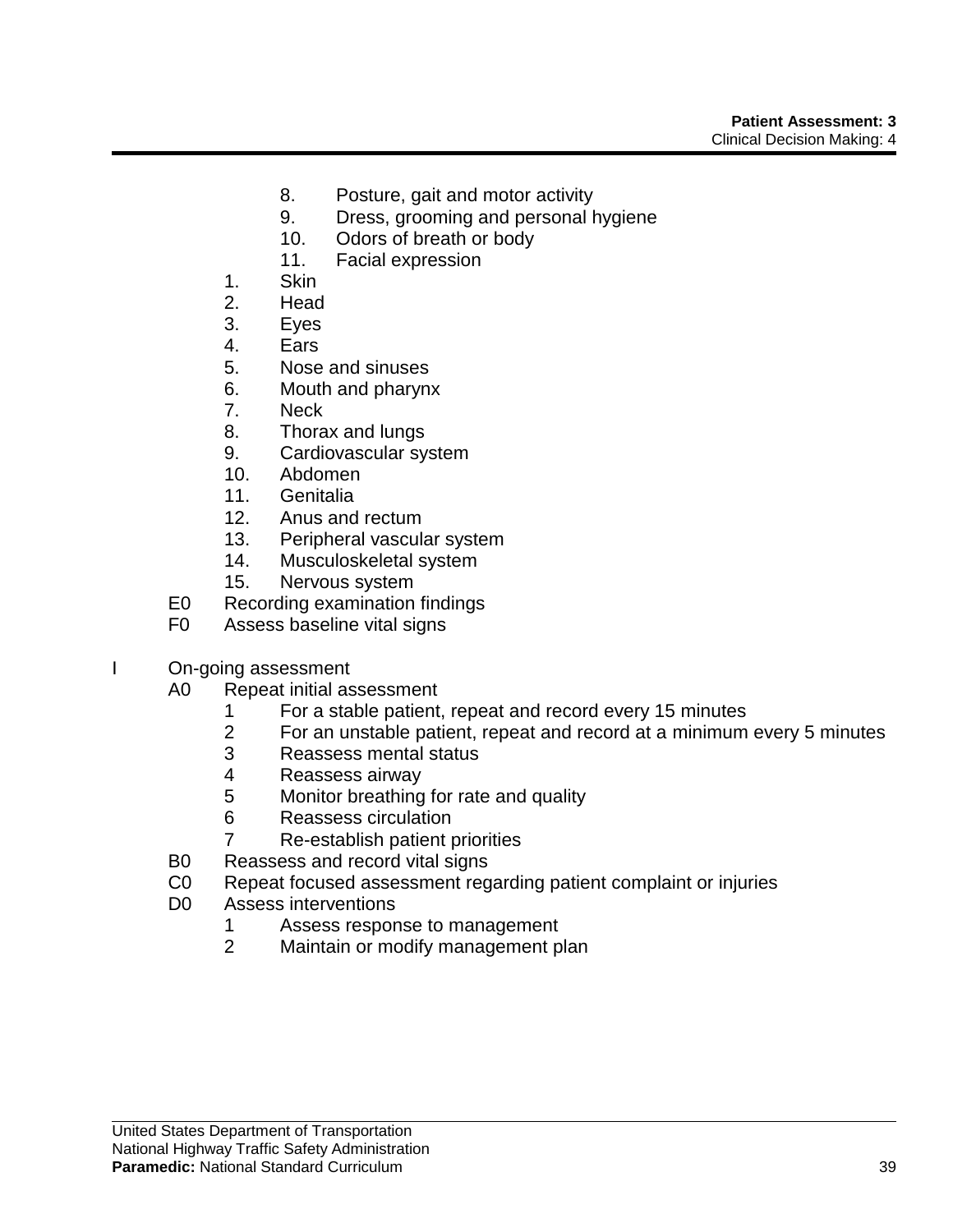# **UNIT TERMINAL OBJECTIVE**

3-4 At the end of this unit, the paramedic student will be able to apply a process of clinical decision making to use the assessment findings to help form a field impression.

## **COGNITIVE OBJECTIVES**

At the end of this unit, the paramedic student will be able to:

- 3-4.1 Compare the factors influencing medical care in the out-of-hospital environment to other medical settings. (C-2)
- 3-4.2 Differentiate between critical life-threatening, potentially life-threatening, and non life-threatening patient presentations. (C-3)
- 3-4.3 Evaluate the benefits and shortfalls of protocols, standing orders and patient care algorithms. (C-3)
- 3-4.4 Define the components, stages and sequences of the critical thinking process for paramedics. (C-1)
- 3-4.5 Apply the fundamental elements of critical thinking for paramedics. (C-2)
- 3-4.6 Describe the effects of the "fight or flight" response and the positive and negative effects on a paramedic's decision making. (C-1)
- 3-4.7 Summarize the "six Rs" of putting it all together: Read the patient, Read the scene, React, Reevaluate, Revise the management plan, Review performance. (C-1)

## **AFFECTIVE OBJECTIVES**

At the end of this unit, the paramedic student will be able to:

- 3-4.8 Defend the position that clinical decision making is the cornerstone of effective paramedic practice. (A-3)
- 3-4.9 Practice facilitating behaviors when thinking under pressure. (A-1)

## **PSYCHOMOTOR OBJECTIVES**

None identified for this unit.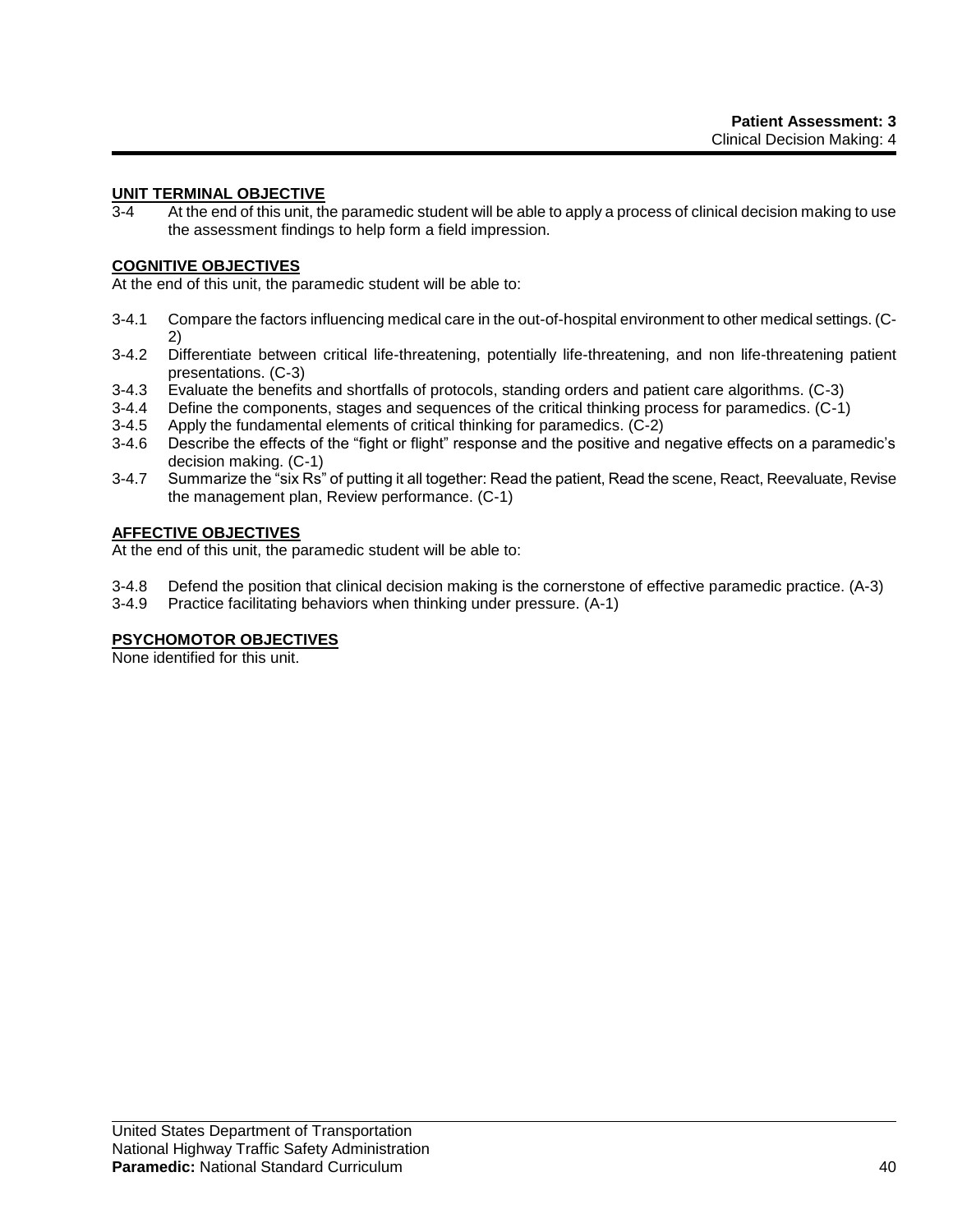# **DECLARATIVE**

- I. Introduction and key concepts
	- A. The cornerstones of effective paramedic practice
		- 1. Gathering, evaluating, and synthesizing information<br>2. Developing and implementing appropriate patient m
		- Developing and implementing appropriate patient management plans
		- 3. Applying judgment and exercising independent decision making
			- 4. Thinking and working effectively under pressure
	- B. The out-of-hospital environment
		- 1. Unlike other environments where medical care is traditionally rendered
		- 2. Unique, heavily influenced by factors that don't exist in other medical settings
	- C. The spectrum of patient care in out-of-hospital care in the out-of-hospital setting
		- 1. Obvious, critical life-threats
			- a. Major, multi-system trauma
			- b. Devastating single system trauma
			- c. End stage disease presentations
			- d. Acute presentations of chronic conditions
		- 2. Potential life-threats
			- a. Serious, multi-system trauma
			- b. Multiple disease etiologies
		- 3. Non life-threatening presentations
	- D. Providing guidance and authority for paramedic action and treatments
		- 1. Protocols, standing orders, and patient care algorithms
			- a. Can clearly define and outline performance parameters
			- b. Promote a standardized approach
		- 2. Limitations of protocols, standing orders and patient care algorithms
			- a. Only addresses "classic" patient presentations
				- (1) Non-specific patient complaints don't follow model
				- (2) Limited clarity of presenting patient problems
			- b. Don't speak to multiple disease etiologies
			- c. Don't speak to multiple treatment modalities
			- d. Promotes linear thinking, "cookbook medicine"
- II. Components, stages, and sequence of critical thinking process for paramedics A. Concept formation
	- 1. MOI/ scene assessment
	- 2. Initial assessment and physical examination
	- 3. Chief complaint
	- 4. Patient history
	- 5. Patient affect
	- 6. Diagnostic tests
	- B. Data interpretation
		- 1. Data gathered
		- 2. Paramedic knowledge of anatomy and physiology, and pathophysiology
		- 3. Paramedic attitude
		- 4. Previous experience base of the paramedic
	- C. Application of principle
		- 1. Field impression/ working diagnosis
		- 2. Protocols/ standing orders
		- 3. Treatment/ intervention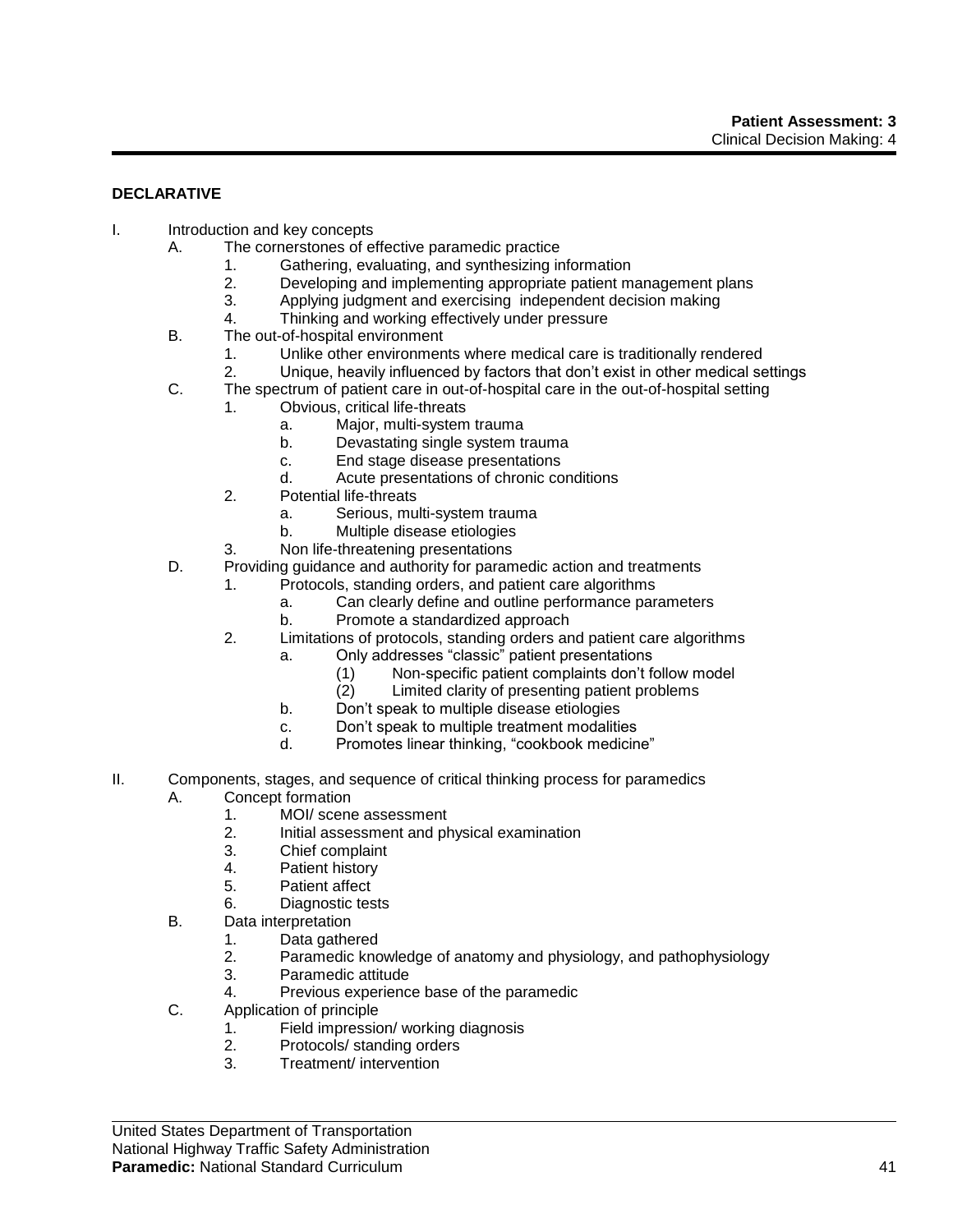- D. Evaluation
	- 1. Reassessment of patient
	- 2. Reflection in action
	- 3. Revision of impression
	- 4. Protocol/ standing orders
	- 5. Revision of treatment/ intervention
- E. Reflection on action
	- 1. Run critique
	- 2. Addition to/ modification of experience base of the paramedic
- III. Fundamental elements of critical thinking for paramedics
	- A. Adequate fund of knowledge
	- B. Ability to focus on specific and multiple elements of data
	- C. Ability to gather and organize data and form concepts
	- D. Ability to identify and deal with medical ambiguity
	- E. Ability to differentiate between relevant and irrelevant data
	- F. Ability to analyze and compare similar situations
	- G. Ability to recall contrary situations
	- H. Ability to articulate decision making reasoning and construct arguments
- IV. Considerations with field application of assessment based patient management
	- A. The patient acuity spectrum
		- 1. EMS is activated for countless reasons
			- 2. Few out-of-hospital calls constitute true life-threatening emergencies
				- a. Minor medical and traumatic events require little critical thinking and have relatively easy decision making
				- b. Patients with obvious life-threats pose limited critical thinking challenges
				- c. Patients who fall on the acuity spectrum between minor and life-threatening pose the greatest critical thinking challenge
	- B. Thinking under pressure
		- 1. Hormonal influence i.e. "fight or flight" response impacts paramedic decision making both positively and negatively
			- a. Enhanced visual and auditory acuity
			- b. Improved reflexes and muscle strength
			- c. Impaired critical thinking skills
			- d. Diminished concentration and assessment ability
		- 2. Mental conditioning is the key to effective performance under pressure
			- a. Skills learned at a pseudo-instinctive performance level
			- b. Automatic response for technical treatment requirements
	- C. Mental checklist for thinking under pressure
		- 1. Stop and think
		- 2. Scan the situation
		- 3. Decide and act
		- 4. Maintain clear, concise control
		- 5. Regularly and continually reevaluate the patient
	- D. Facilitating behaviors
		- 1. Stay calm, don't panic
		- 2. Assume and plan for the worst; err on the side of the patient
		- 3. Maintain a systematic assessment pattern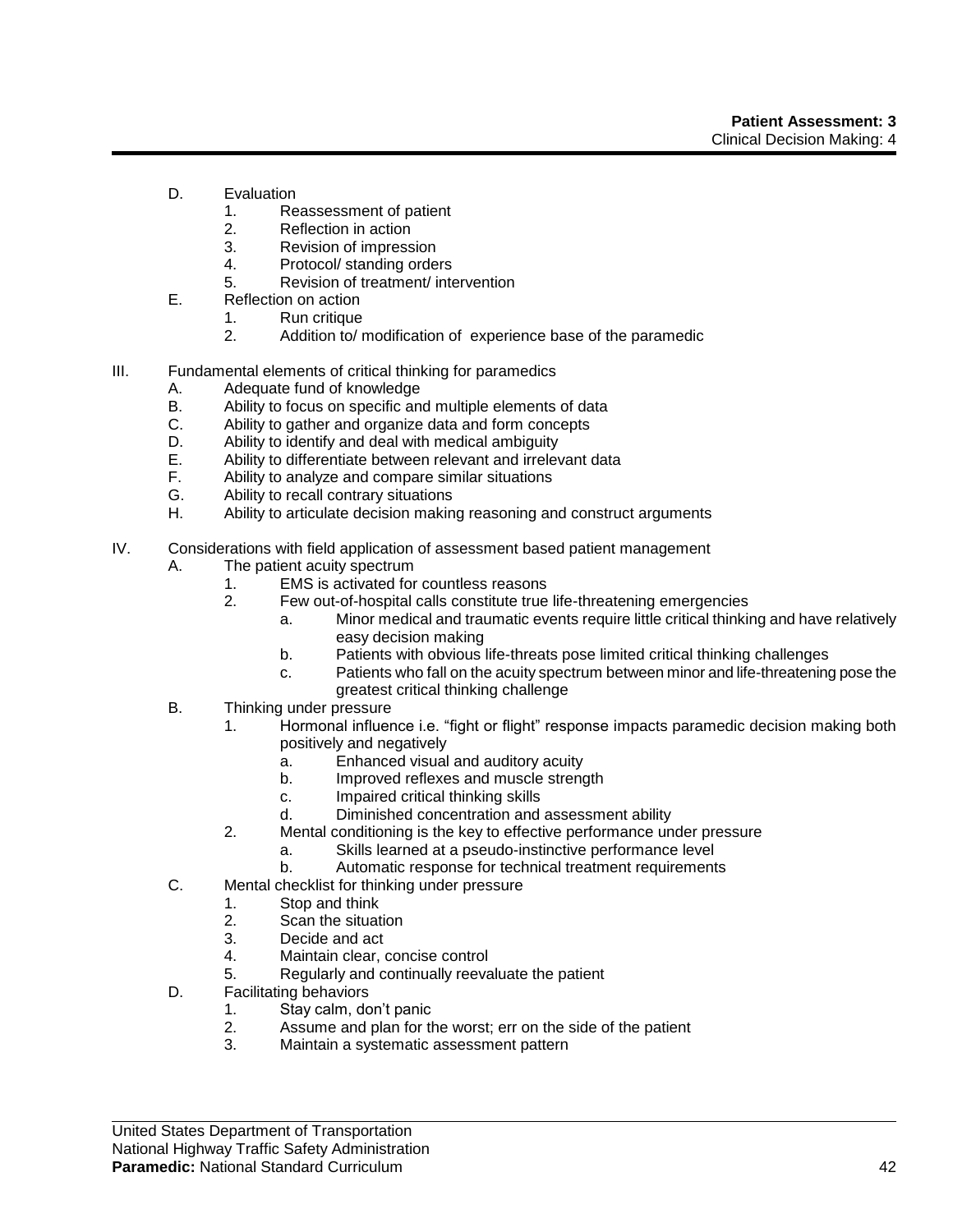- 4. Balance analysis, data processing and decision making styles
	- a. Situation analysis styles reflective versus impulsive
	- b. Data processing styles divergent versus convergent
	- c. Decision making styles anticipatory versus reactive
- E. Situation awareness
	- 1. Reading the scene
	- 2. Reading the patient
- F. Putting it all together "the six Rs"
	- 1. Read the patient
		- a. Observe the patient
			- (1) Level of responsiveness/ consciousness
			- Skin color
			- (3) Position and location of patient obvious deformity or asymmetry
		- b. Talk to the patient
			- (1) Determine the chief complaint
			- (2) New problem or worsening of preexisting condition?
		- c. Touch the patient
			- (1) Skin temperature and moisture
			- (2) Pulse rate, strength, and regularity
		- d. Auscultate the patient
			- (1) Identify problems with the lower airway
			- (2) Identify problems with the upper airway
		- e. Status of ABCs identifying life-threats
		- f. Complete and accurate set of vital signs
			- (1) Use as triage tool to estimate severity
			- (2) Can assist in identifying the majority of life threatening conditions
			- (3) Influenced by patient age, underlying physical and medical conditions, and current medications
		- 2. Read the scene
			- a. General environmental conditions
			- b. Evaluate immediate surroundings
			- c. Mechanism of injury
		- 3. React
			- a. Address life-threats in the order they are found
			- b. Determine the most common and statistically probable cause that fits the patient's initial presentation
			- c. Consider the most serious condition that fits the patient's initial presentation
			- d. If a clear medical problem is elusive, treat based on presenting signs and symptoms
		- 4. Reevaluate
			- a. Focused and detailed assessment
			- b. Response to initial management/ interventions
			- c. Discovery of less obvious problems
		- 5. Revise management plan
		- 6. Review performance at run critique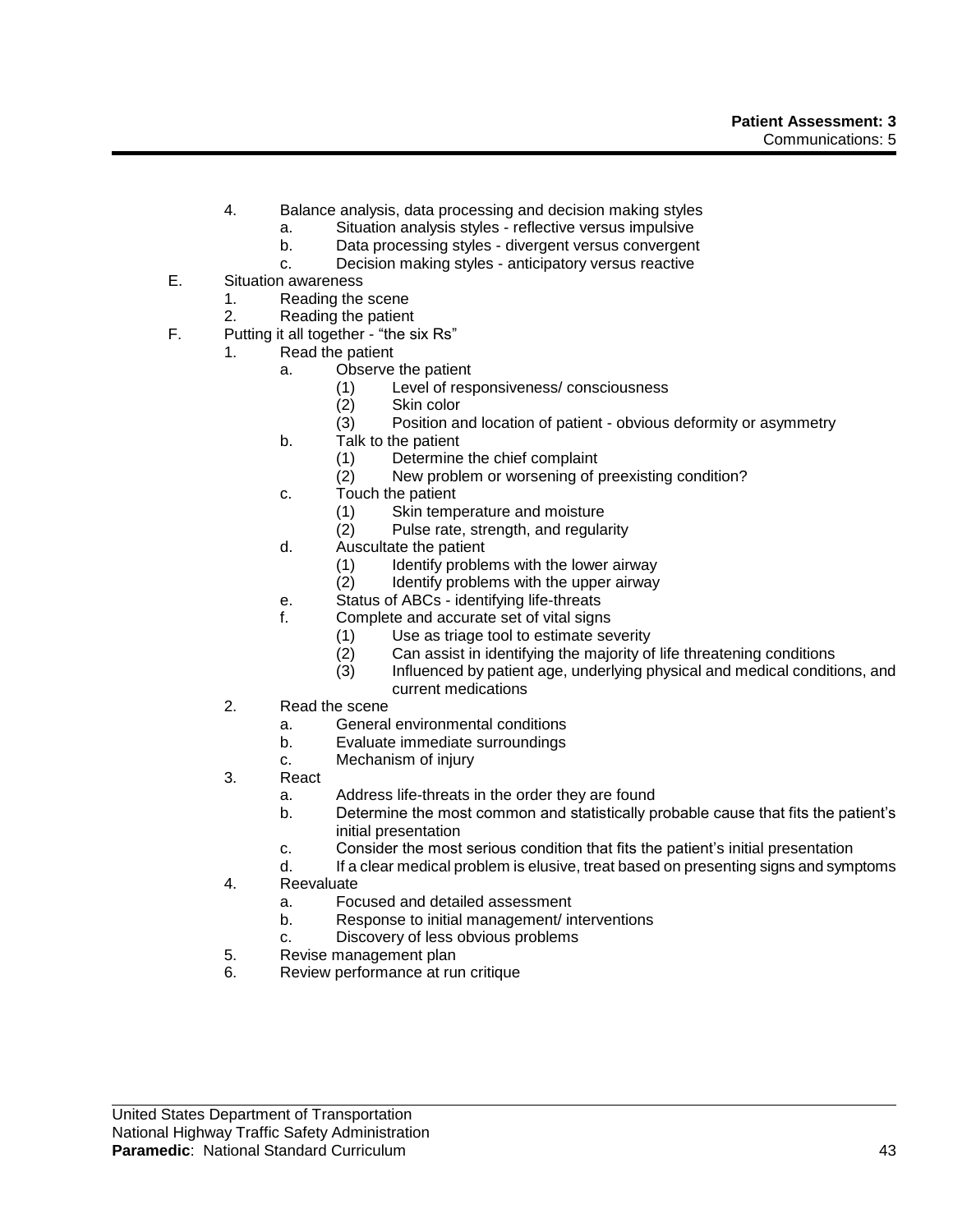# **UNIT TERMINAL OBJECTIVE**

3-5 At the completion of this unit, the paramedic student will be able to follow an accepted format for dissemination of patient information in verbal form, either in person or over the radio.

## **COGNITIVE OBJECTIVES**

At the completion of this unit, the paramedic student will be able to:

- 3-5.1 Identify the importance of communications when providing EMS. (C-1)
- 3-5.2 Identify the role of verbal, written, and electronic communications in the provision of EMS. (C-1)
- 3-5.3 Describe the phases of communications necessary to complete a typical EMS event. (C-1)
- 3-5.4 Identify the importance of proper terminology when communicating during an EMS event. (C-1)
- 3-5.5 Identify the importance of proper verbal communications during an EMS event. (C-1)
- 3-5.6 List factors that impede effective verbal communications. (C-1)
- 3-5.7 List factors which enhance verbal communications. (C-1)
- 3-5.8 Identify the importance of proper written communications during an EMS event. (C-1)
- 3-5.9 List factors which impede effective written communications. (C-1)
- 3-5.10 List factors which enhance written communications. (C-1)
- 3-5.11 Recognize the legal status of written communications related to an EMS event. (C-1)
- 3-5.12 State the importance of data collection during an EMS event. (C-1)
- 3-5.13 Identify technology used to collect and exchange patient and/ or scene information electronically. (C-1)
- 3-5.14 Recognize the legal status of patient medical information exchanged electronically. (C-1)
- 3-5.15 Identify the components of the local EMS communications system and describe their function and use. (C-1)
- 3-5.16 Identify and differentiate among the following communications systems: (C-3)
	- a. Simplex
	- b. Multiplex
	- c. Duplex
	- d. Trunked
	- e. Digital communications
	- f. Cellular telephone
	- g. Facsimile
	- h. Computer
- 3-5.17 Identify the components of the local dispatch communications system and describe their function and use. (C-1)
- 3-5.18 Describe the functions and responsibilities of the Federal Communications Commission. (C-1)
- 3-5.19 Describe how an EMS dispatcher functions as an integral part of the EMS team. (C-1)
- 3-5.20 List appropriate information to be gathered by the Emergency Medical Dispatcher. (C-1)
- 3-5.21 Identify the role of Emergency Medical Dispatch in a typical EMS event. (C-1)
- 3-5.22 Identify the importance of pre-arrival instructions in a typical EMS event. (C-1)
- 3-5.23 Describe the purpose of verbal communication of patient information to the hospital. (C-1)
- 3-5.24 Describe information that should be included in patient assessment information verbally reported to medical direction. (C-1)
- 3-5.25 Diagram a basic model of communications. (C-3)
- 3-5.26 Organize a list of patient assessment information in the correct order for electronic transmission to medical direction according to the format used locally. (C-3)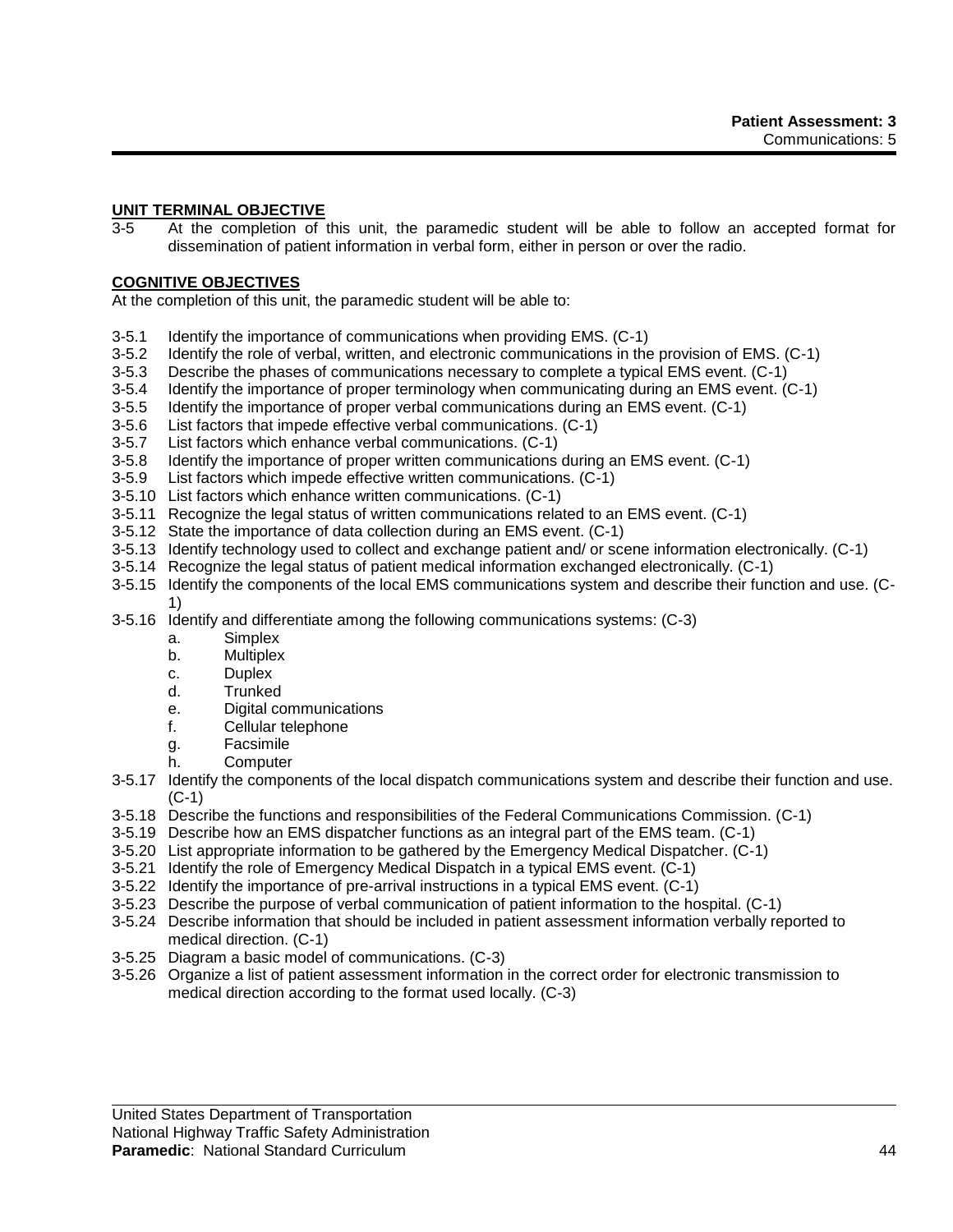## **AFFECTIVE OBJECTIVES**

At the end of this unit, the paramedic student will be able to:

3-5.27 Show appreciation for proper terminology when describing a patient or patient condition. (A-2)

## **PSYCHOMOTOR OBJECTIVES**

At the end of this unit, the paramedic student will be able to:

- 3-5.28 Demonstrate the ability to use the local dispatch communications system. (P-1)
- 3-5.29 Demonstrate the ability to use a radio. (P-1)
- 3-5.30 Demonstrate the ability to use the biotelemetry equipment used locally. (P-1)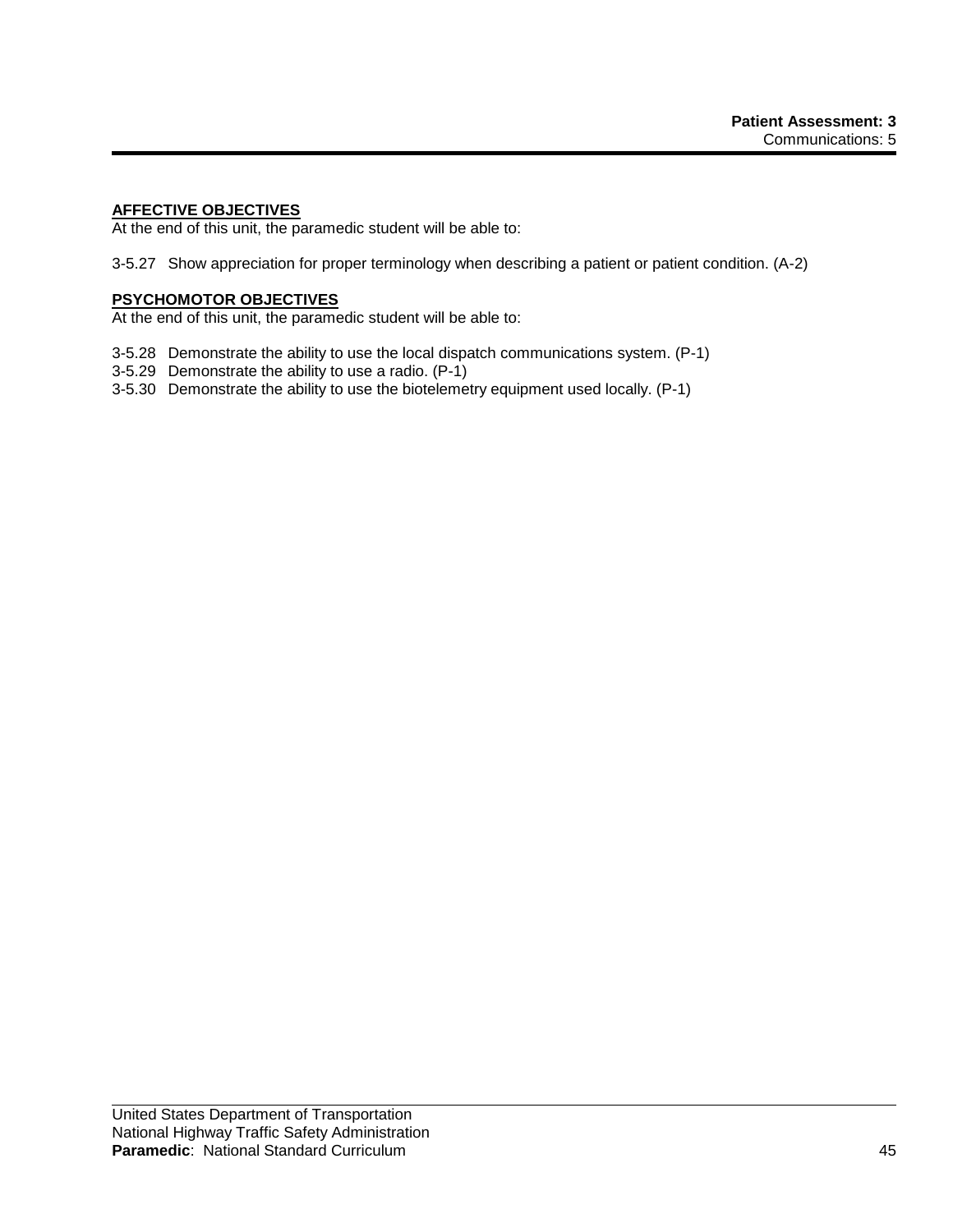# **DECLARATIVE**

## I. General

- A. The importance of communications when providing EMS
	- 1. Paramedic functions as one part of a team
	- 2. Need to effectively communicate patient information and scene assessment
	- 3. Medical direction<br>4. System control are
	- System control and administration
	- 5. Scene control
- B. The role of verbal, written, and electronic communications in the provision of EMS
	- 1. Communications between party requesting help and the dispatcher
	- 2. Communications between the dispatcher and the paramedic
	- 3. Communications between paramedic in the field and receiving hospital and/ or medical direction physician (on-line)
	- 4. Communication with receiving hospital personnel (on-arrival)
- C. The phases of communications necessary to complete a typical EMS event
	- 1. Occurrence
	- 2. Detection
	- 3. Notification and response
	- 4. Treatment and preparation for transport<br>5. Preparation for next event
		- Preparation for next event
			- a. Pre-arrival instructions
			- b. Communication on-scene among other providers and with patient
- D. Diagram of a basic model of communications
	- 1. Idea
	- 2. Encoder
	- 3. Sender
	- 4. Media or channel
	- 5. Receiver
	- 6. Decoder
	- 7. Feedback
- E. The role of proper terminology when communicating during an EMS event
	- 1. Can shorten transmissions/ narratives
	- 2. Unambiguous
	- 3. Common means of communications with other medical professionals
- F. The role of proper verbal communications during an EMS event
	- 1. Exchange of system information
	- 2. Exchange of patient information
	- 3. Medical control
	- 4. Professionalism
- G. Factors that impede effective verbal communications
	- 1. Semantic
	- 2. Technical
- H. Factors which enhance verbal communications
	- 1. Semantic
	- 2. Technical
- I. The importance of proper written communications during an EMS event
	- 1. Written record of incident
	- 2. Legal record of incident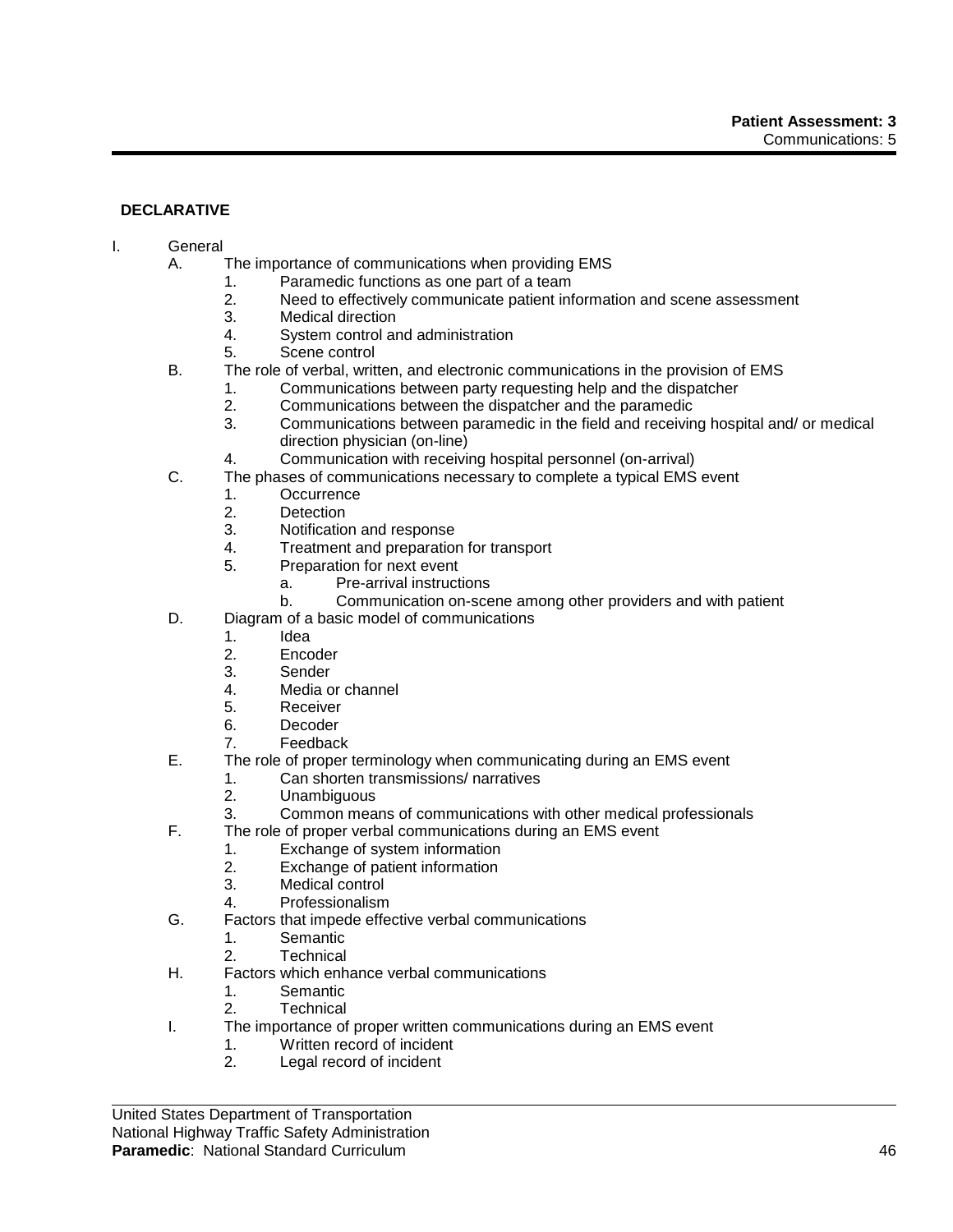- 3. Professionalism
- 4. Other
	- a. Medical audit
	- b. Quality improvement
	- c. Billing
	- d. Data collection
- J. Factors which impede effective written communications
	- 1. Semantic<br>2. Technical
	- **Technical**
- K. Factors which enhance written communications
	- 1. Semantic
	- 2. Technical
- L. Legal status of written communications related to an EMS event
	- 1. Record of incident
	- 2. Part of medical record
	- 3. Confidentiality/ disclosure
- M. The importance of data collection during an EMS event
	- 1. System administration
	- 2. Research
	- 3. Quality management often results in policy change
- N. New technology used to collect and exchange patient and/ or scene information electronically
	- 1. Technology based
	- 2. Real-time capture of events/ information
	- 3. Integrated with diagnostic technology
	- 4. Reduces dependance on traditional means of documentation, i.e. written
	- 5. Influences role of medical direction
		- a. Provides for advanced notification
		- b. Potential for reduced time to in-hospital diagnosis and therapy
- O. The legal status of patient medical information exchanged electronically
	- 1. Same status as traditional written documentation
	- 2. May not have a "paper record" of incident
- II. Systems
	- A. Methodology used for EMS communication
		- 1. Simplex
			- a. Advantages allows speaker to get message out without interruption
			- b. Disadvantages
				- (1) Slows process
				- (2) More formal
				- (3) Takes away ability to discuss case
			- 2. Multiplex
				- a. Advantages
					- (1) Either party can interrupt as necessary
					- (2) Facilitates discussion
				- b. Disadvantages
					- (1) Each end has tendency to interrupt the other (2) Voice interferes with data transmission
					- Voice interferes with data transmission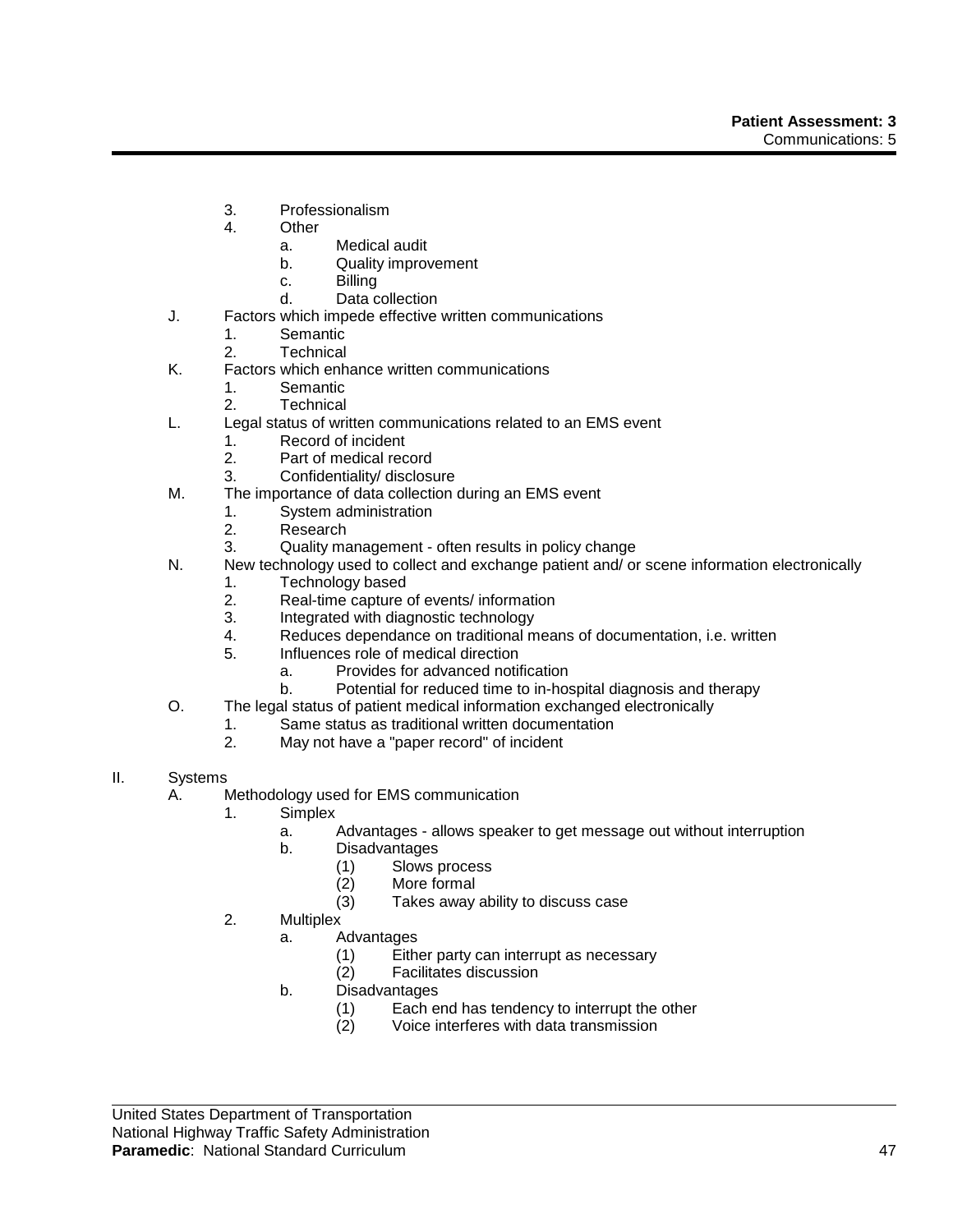- 3. Duplex
	- a. Advantages
		- (1) Either party can interrupt as necessary
		- (2) Facilitates discussion
	- b. Disadvantages each end has tendency to interrupt the other
- 4. Trunked
	- a. Advantages
	- b. Disadvantages
- 5. Digital
	- a. Advantages
	- b. Disadvantages
- 6. Cellular telephone
	- a. Advantages
		- (1) Less formal
		- (2) Promotes discussion
		- (3) Can reduce on-line times,
		- (4) Physician can speak directly with patient
		- b. Disadvantages
			- (1) Geography can interfere with signal
			- (2) Cell site may be unavailable<br>(3) External antenna necessary
			- (3) External antenna necessary<br>(4) Problems with denied access
			- Problems with denied access to cell ( PIN numbers unknown or forgotten)
- 7. Facsimile
	- a. Advantages
		- (1) Provides earlier notification
		- (2) Produces another piece of medical documentation
	- b. Disadvantages must have access to a fax machine (at each end)
- 8. Computer
	- a. Advantages
		- (1) Potential to save retrospective data entry step
		- (2) Can document in real time
		- (3) Sort on many categories<br>(4) Create multiple reporting
		- Create multiple reporting formats
		- (5) Provide system data quickly
	- b. Disadvantages
		- (1) Subject to limitation of machine and man
	- (2) Lose flexibility
- B. Components of the local dispatch communications system and function
	- 1. Define 9-1-1 and E 9-1-1
	- 2. Public safety access point
		- a. Types
			- b. Functions
	- 3. Emergency medical dispatcher
		- a. Functions
	- 4. Pre-arrival instructions
		- a. Purpose
		- b. Types
	- 5. System dispatcher

United States Department of Transportation National Highway Traffic Safety Administration **Paramedic**: National Standard Curriculum **1896 1996 1997 1998 1999 1999 1999 1999 1999 1999 1999 1999 1999 1999 1999 1999 1999 1999 1999 1999 1999 1999 1999 1999 1999 1999**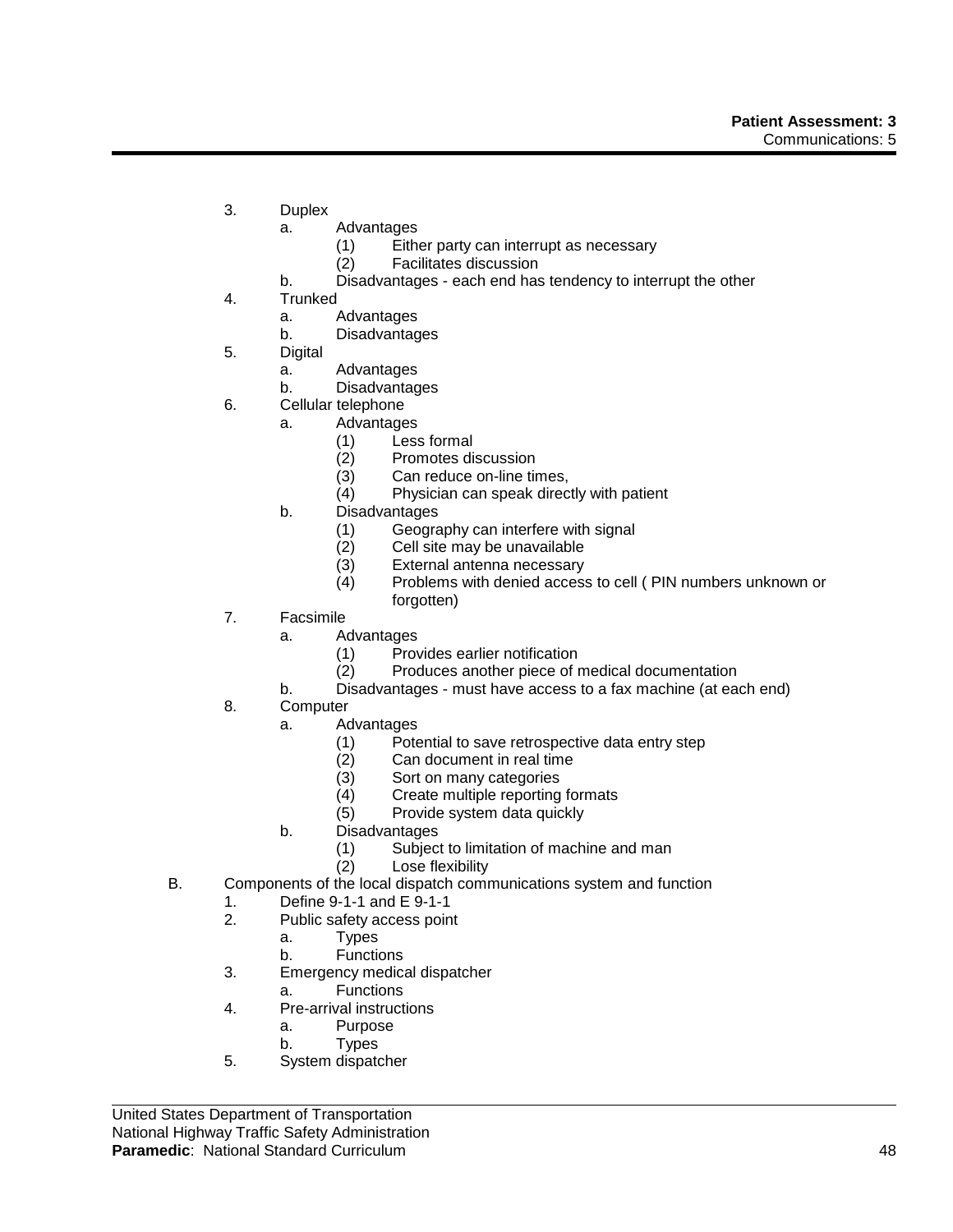- a. Functions
- III. Regulation
	- A. Functions and responsibilities of the Federal Communications Commission
		- 1. Federal agency established to regulate telecommunications in the U.S.
		- 2. Functions
			- a. Licensing
			- b. Frequency allocation
			- c. Technical standards
			- d. Rule making and enforcement
- IV. Dispatch
	- A. The functions of an EMS dispatcher
		- 1. Call taking
			- 2. Alerting and directing response
			- 3. Monitoring and coordinating communications
			- 4. Pre-arrival instructions
		- 5. Maintaining incident record
	- B. Appropriate information to be gathered by the emergency medical dispatcher
		- 1. Caller's name and call-back number
			- a. Enhanced 9-1-1 system
		- 2. Address of event<br>3. Nature of event
		- Nature of event
		- 4. Specific event information
			- a. Call screening
			- b. Pre-arrival instructions
	- C. The role of Emergency Medical Dispatch in a typical EMS event
		- 1. Part of the EMS system team
		- 2. First contact with the EMS system
		- 3. Coordination of response
		- 4. Coordination of communications
		- 5. Provision of pre-arrival instructions to mitigate event prior to arrival of units
		- 6. Incident data collection
	- D. The importance of pre-arrival Instructions in a typical EMS event
		- 1. Provides immediate assistance
		- 2. Complements call screening
		- 3. Provides updated information to responding unit(s)
		- 4. May be life sustaining in critical incidents
		- 5. Emotional support for caller/ bystanders/ victim
- V. Procedures
	- A. Information that should be verbally reported to medical direction
		- 1. Depends of technology used for transmission
		- 2. May vary with local protocol
		- 3. Based on patient priority
		- 4. Standard format
			- a. Efficient use of communications system
			- b. Assists medical direction
			- c. Assures no significant information is omitted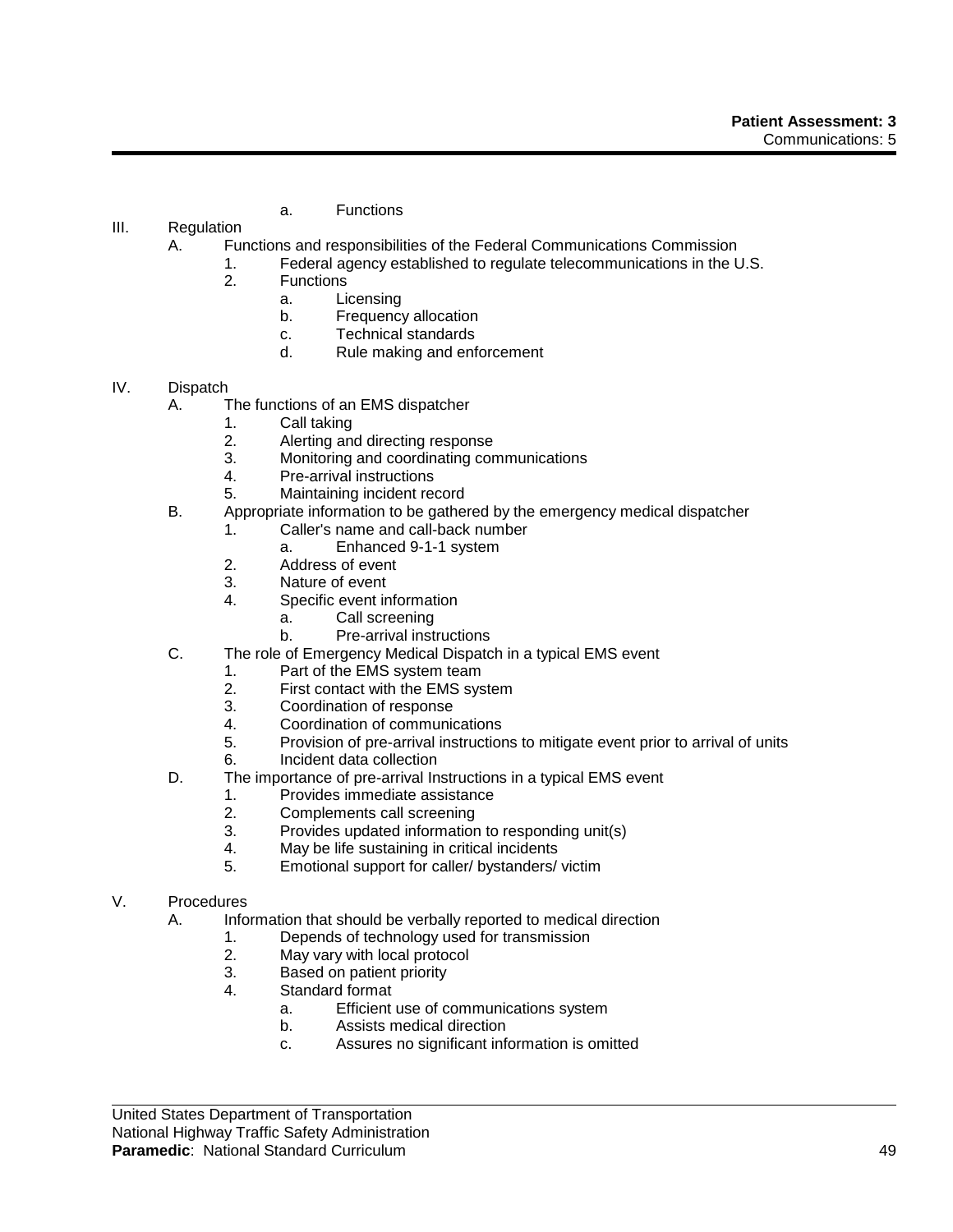- 5. Information
	- a. Unit identification/ provider identification
	- b. Description of scene
	- c. Patient's age, sex, and approximate weight (for drug orders)
	- d. Patient's chief complaint
	- e. Associated symptoms
	- f. Brief, pertinent history of the present illness/ injury
	- g. Pertinent past medical history, medications and allergies
	- h. Pertinent physical exam findings
	- i. Treatment given so far
	- j. Estimated time of arrival at hospital
	- k. Other pertinent information
- B. General procedures for exchange of information
	- 1. Protect privacy of the patient
		- 2. Use proper unit numbers, hospital numbers, proper names and titles
	- 3. Do not use slang or profanity
	- 4. Use standard formats for transmission
	- 5. Utilize the "echo" procedure when receiving directions from the dispatcher or physician orders
	- 6. Obtain confirmation that message was received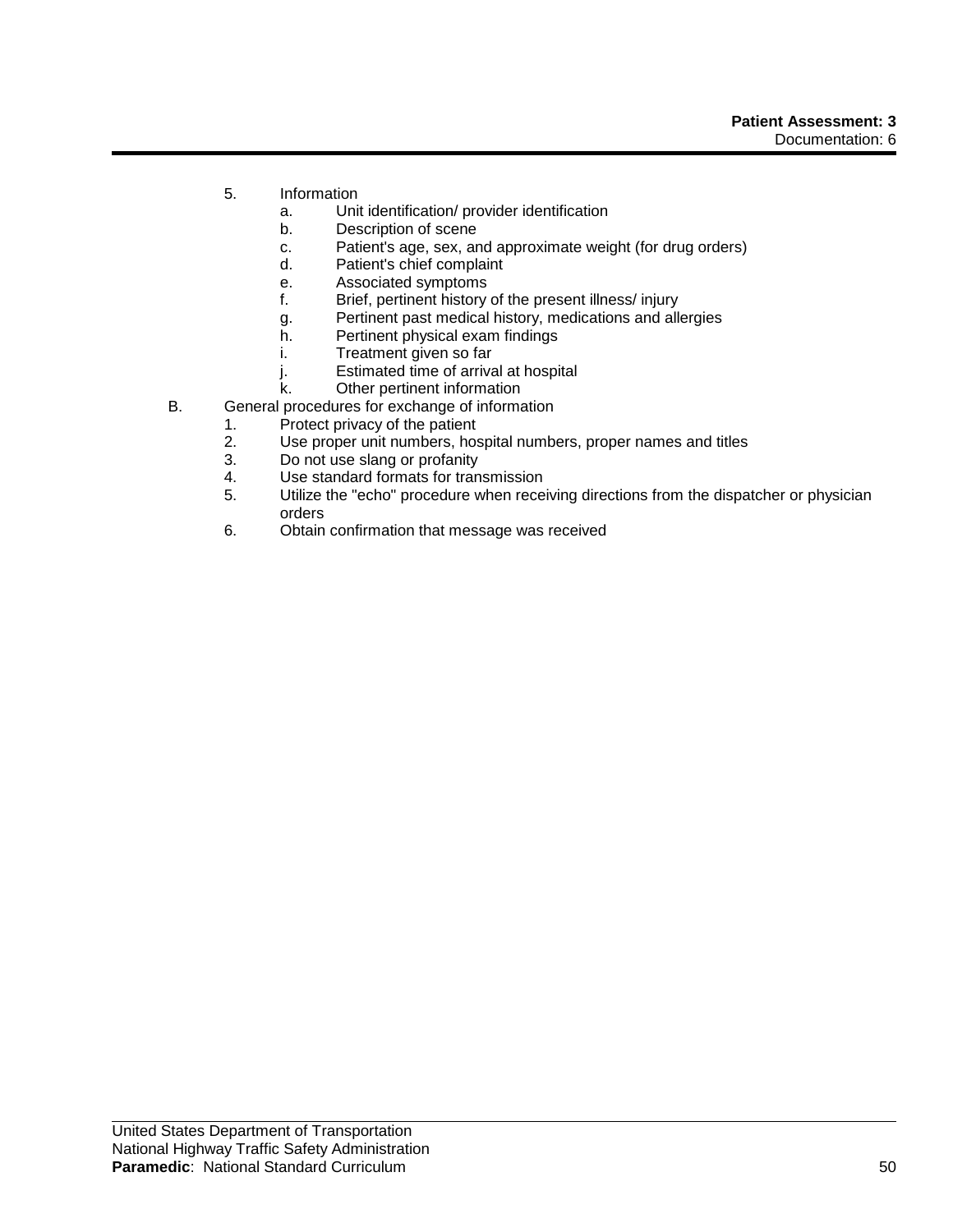# **UNIT TERMINAL OBJECTIVE**

3-6 At the completion of this unit, the paramedic student will be able to effectively document the essential elements of patient assessment, care and transport.

## **COGNITIVE OBJECTIVES**

At the completion of this unit, the paramedic student will be able to:

- 3-6.1 Identify the general principles regarding the importance of EMS documentation and ways in which documents are used. (C-1)
- 3-6.2 Identify and use medical terminology correctly. (C-1)
- 3-6.3 Recite appropriate and accurate medical abbreviations and acronyms. (C-1)
- 3-6.4 Record all pertinent administrative information. (C-1)
- 3-6.5 Explain the role of documentation in agency reimbursement. (C-1)
- 3-6.6 Analyze the documentation for accuracy and completeness, including spelling. (C-3)
- 3-6.7 Identify and eliminate extraneous or nonprofessional information. (C-1)
- 3-6.8 Describe the differences between subjective and objective elements of documentation. (C-1)
- 3-6.9 Evaluate a finished document for errors and omissions. (C-3)
- 3-6.10 Evaluate a finished document for proper use and spelling of abbreviations and acronyms. (C-3)
- 3-6.11 Evaluate the confidential nature of an EMS report. (C-3)
- 3-6.12 Describe the potential consequences of illegible, incomplete, or inaccurate documentation. (C-1)
- 3-6.13 Describe the special considerations concerning patient refusal of transport. (C-3)
- 3-6.14 Record pertinent information using a consistent narrative format. (C-3)
- 3-6.15 Explain how to properly record direct patient or bystander comments. (C-1)
- 3-6.16 Describe the special considerations concerning mass casualty incident documentation. (C-1)
- 3-6.17 Apply the principles of documentation to computer charting, as access to this technology becomes available. (C-2)
- 3-6.18 Identify and record the pertinent, reportable clinical data of each patient interaction. (C-1)
- 3-6.19 Note and record "pertinent negative" clinical findings. (C-1)
- 3-6.20 Correct errors and omissions, using proper procedures as defined under local protocol. (C-1)
- 3-6.21 Revise documents, when necessary, using locally-approved procedures. (C-1)
- 3-6.22 Assume responsibility for self-assessment of all documentation. (C-3)
- 3-6.23 Demonstrate proper completion of an EMS event record used locally. (C-3)

## **AFFECTIVE OBJECTIVES**

At the completion of this unit, the paramedic student will be able to:

- 3-6.24 Advocate among peers the relevance and importance of properly completed documentation. (A-3)
- 3-6.25 Resolve the common negative attitudes toward the task of documentation. (A-3)

## **PSYCHOMOTOR OBJECTIVES**

None identified for this unit.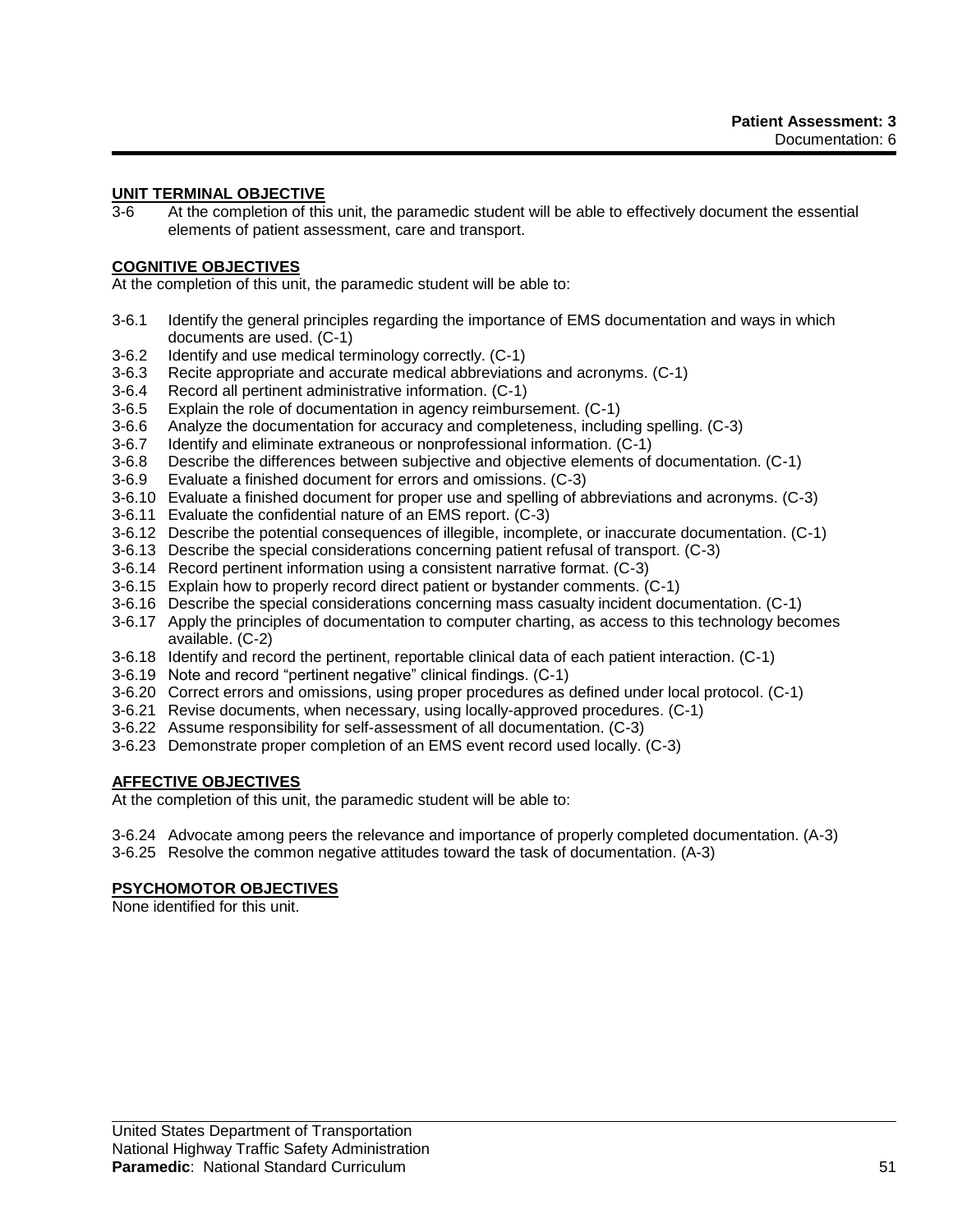## **DECLARATIVE**

- I Introduction
	- A0 Importance of documentation<br>B0 Written record of incident
	- Written record of incident
		- 1 May be the only source of information for persons subsequently interested in the event a0 Provides a source for identifying pertinent reportable clinical data from each patient interaction
		- 2 Legal record of incident
			- a0 May be used in court proceedings
			- b0 May be the paramedic's sole source of reference to a case
		- 3 Professionalism
			- a0 As a link to subsequent care, documentation may be the only means for paramedics to represent themselves as professionals to certain other health professionals
	- C0 Other uses of documentation
		- 1 Medical audit
			- a0 May be used in run review conferences
			- b0 Other educational forums
		- 2 Quality improvement
			- a0 May be used to tally the individual's performance of patient care procedures and to review individual performance
			- b0 May be used to identify systems issues regarding quality improvement
		- 3 Billing and administration
			- a0 May be used for acquiring the billing and administrative data necessary for economic survival of many EMS agencies
		- 4 Data collection
			- a0 May be used for research purposes
- II General considerations
	- A0 Be familiar with common medical terms, their meaning and their correct spelling
	- B0 Be familiar with commonly-accepted medical abbreviations and their correct spelling
	- C0 Be familiar with common industry acronyms<br>D0 Incident times
	- Incident times
		- 1 Understand the legal purposes of accurate recording of the following incident times a0 Time of call
			- b0 Time of dispatch
			- c0 Time of arrival at the scene
			- d0 Time(s) of medication administration and certain medical procedures as defined by local protocol
			- e0 Time of departure from the scene
			- f0 Time of arrival at the medical facility (when transporting a patient)
			- g0 Time back in service
	- E0 Accurately note in the document narrative (and elsewhere, when applicable) medical direction's advice and orders, and the results of implementing that advice and those orders
	- F0 "Pertinent negatives"
		- 1 Record "pertinent negative" findings, that is, findings that warrant no medical care or intervention, but which, by seeking them, show evidence of the thoroughness of the paramedic's examination and history of the event
	- G0 Pertinent oral statements made by patients and other on-scene people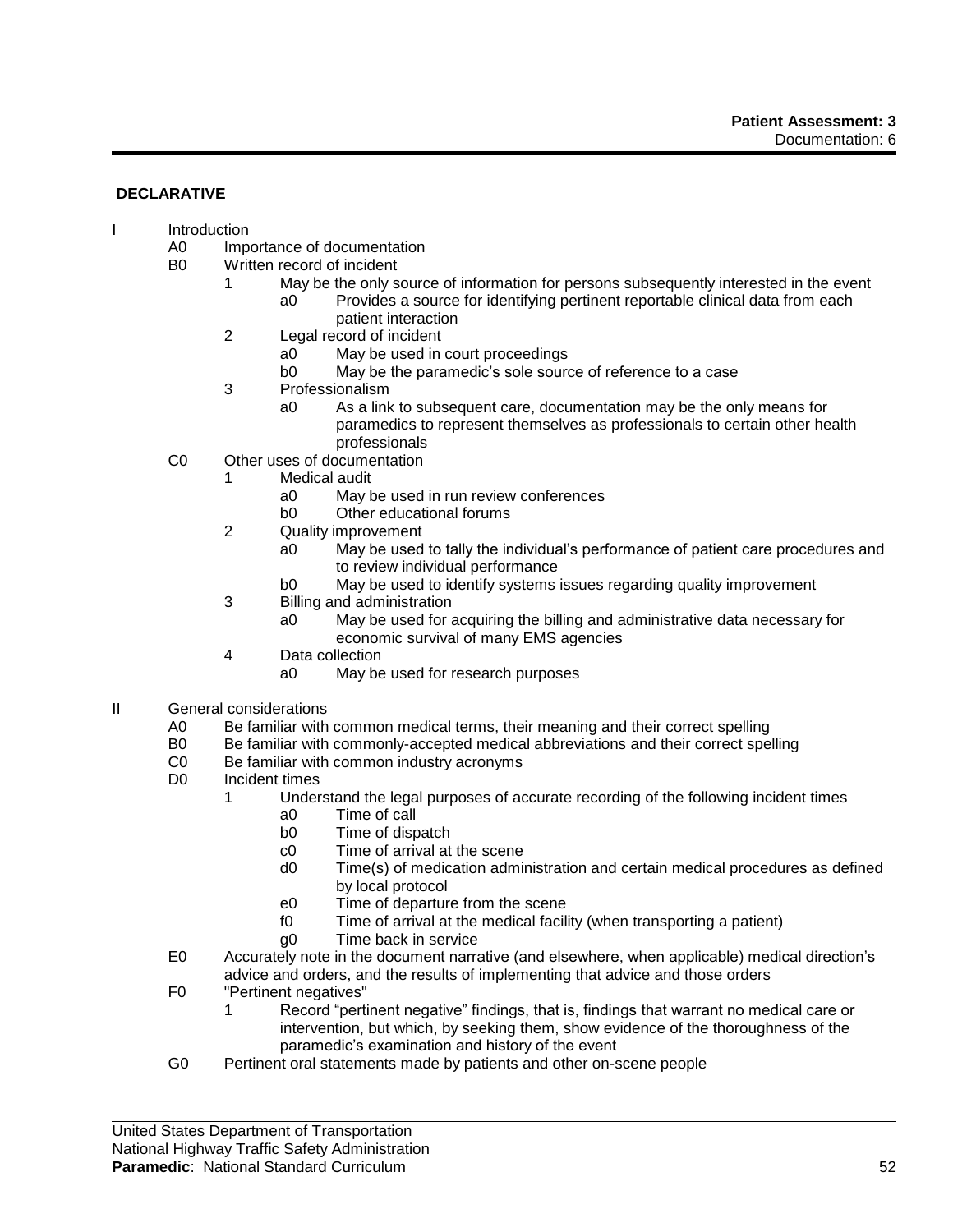- 1 Record statements made which may have an impact on subsequent patient care or resolution of the situation, including reports of
	- a0 Mechanism of injury
	- b0 Patient's behavior
	- c0 First aid interventions attempted prior to the arrival of EMS personnel
	- d0 Safety-related information, including disposition of weapons
	- e0 Information of interest to crime scene investigators
	- f0 Disposition of valuable personal property (e.g. watches, wallets)
- 2 Use of quotations
	- a0 The paramedic should put into quotation marks any statements by patients or others which relate to possible criminal activity or admissions of suicidal intention
- H0 Record support services used (e.g. helicopter, coroner, rescue/ extrication, etc.)
- I0 Record use of mutual aid services
- III Elements of a properly written EMS document
	- A0 Accurate
		- 1 Document accuracy depends on all information provided, both narrative and checkbox, being
			- a0 Precise
			- b0 Comprehensive
		- 2 All checkbox sections of a document must show that the paramedic attended to them, even if a given section was unused on a call
		- 3 Medical terms, abbreviations and acronyms are properly used and correctly spelled
	- B0 Legible
		- 1 Legibility means that handwriting, especially in the narrative portion of the document, can be read by others without difficulty
		- 2 Checkbox marking should be clear and consistent from the top page of the document to all underlying pages
	- C0 Timely documentation should be completed ideally before the paramedic handles tasks subsequent to the patient interaction
	- D0 Unaltered
		- 1 While writing the document, should the paramedic make an error, a single line should be drawn through the error, and the area initialed and dated
		- 2 Should alterations to a document be required after the document has been submitted, see "document revision/ correction" (below)
	- E0 Free of non-professional/ extraneous information
		- 1 Jargon
			- 2 Slang
			- 3 Bias
			- 4 Libel/ slander
		- 5 Irrelevant opinion/ impression
- IV Systems of narrative writing
	- A0 Head to toe approach
		- 1 The narrative uses a comprehensive, consistent physical approach from head to toe
	- B0 Body systems approach
		- The narrative uses a comprehensive review of the primary body systems
	- C0 Call incident approach
	- D0 Patient management approach<br>E0 Other formats
	- Other formats
	- F0 Know how to differentiate subjective from objective elements of documentation

United States Department of Transportation

National Highway Traffic Safety Administration

## **Paramedic**: National Standard Curriculum 53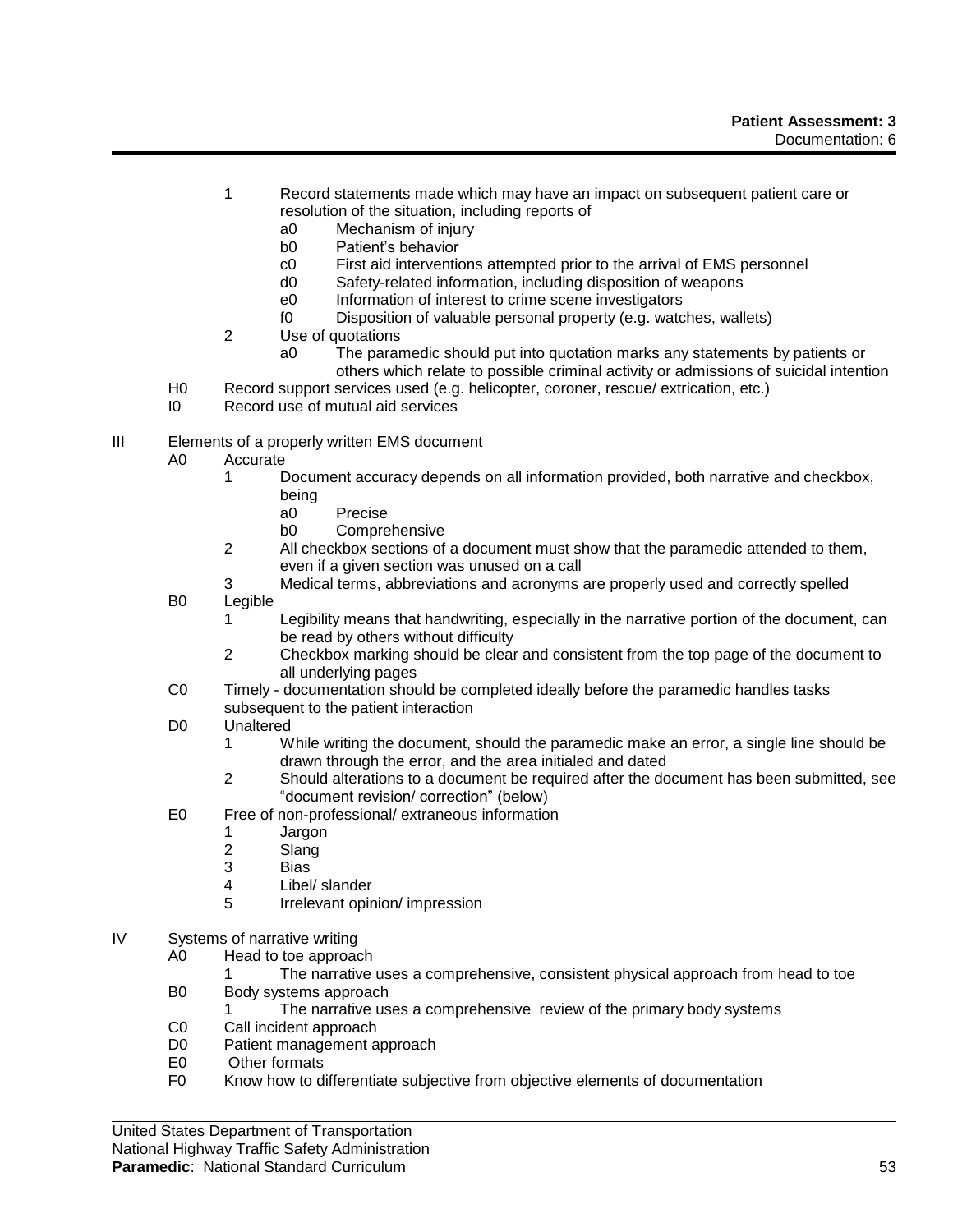- V Special considerations of documentation
	- A0 Documentation of patient's refusal of care and/ or transport
		- 1 When a patient refuses medical care, the paramedic must show in the report the process undergone to come to that conclusion, including
			- a0 The paramedic's advice to the patient
			- b0 The advice rendered by medical direction by telephone or radio
			- c0 Signatures of witness(es) to the event, according to local protocol
			- d0 Complete narrative, including quotations or statements by others
	- B0 Document decisions/ events where care and transportation were not needed
		- 1 If canceled en route, note canceling authority and the time
		- 2 If canceled at scene, note canceling authority and special circumstances (e.g. "On scene
	- officer reported no injuries and asked us to leave the scene no patient contacts made") C0 Documentation in mass casualty situations
		- 1 In unusual circumstances, comprehensive documentation has to wait until after mass casualties are triaged and transported
		- 2 The paramedic should know and follow local procedures for documentation of mass casualty situations
- VI Document revision/ correction
	- A0 How done
		- 1 Write revisions to documents on separate report forms<br>2 Note the purpose of the revision, and why the information
		- Note the purpose of the revision, and why the information did not appear on the original document
		- $3$  Note the date and time
		- Revisions should be made by the original author of a document
		- 5 When the need for revision is realized, it should be done as soon as possible
	- B0 Acceptable method(s)
		- 1 Corrections
			- a0 Written narrative is appropriate, on a new report form which is then attached to the original
		- 2 Deletions and additions
			- a0 Should not be done on the original report form
			- b0 These should only be done on a new report form
		- 3 Supplemental narratives
			- a0 If more information comes to the paramedic's attention, a supplemental narrative can be written on a separate report form and attached to the original
- VII Consequences of inappropriate documentation
	- A0 Implications to medical care
		- 1 An incomplete, inaccurate, or illegible report may cause subsequent care givers to provide inappropriate care to a patient
	- B0 Legal implications
		- 1 A lawyer considering the merits of an impending lawsuit can be dissuaded from a case when the documentation is done correctly
		- 2 The converse is true if documentation is anything less
	- C0 Timeliness